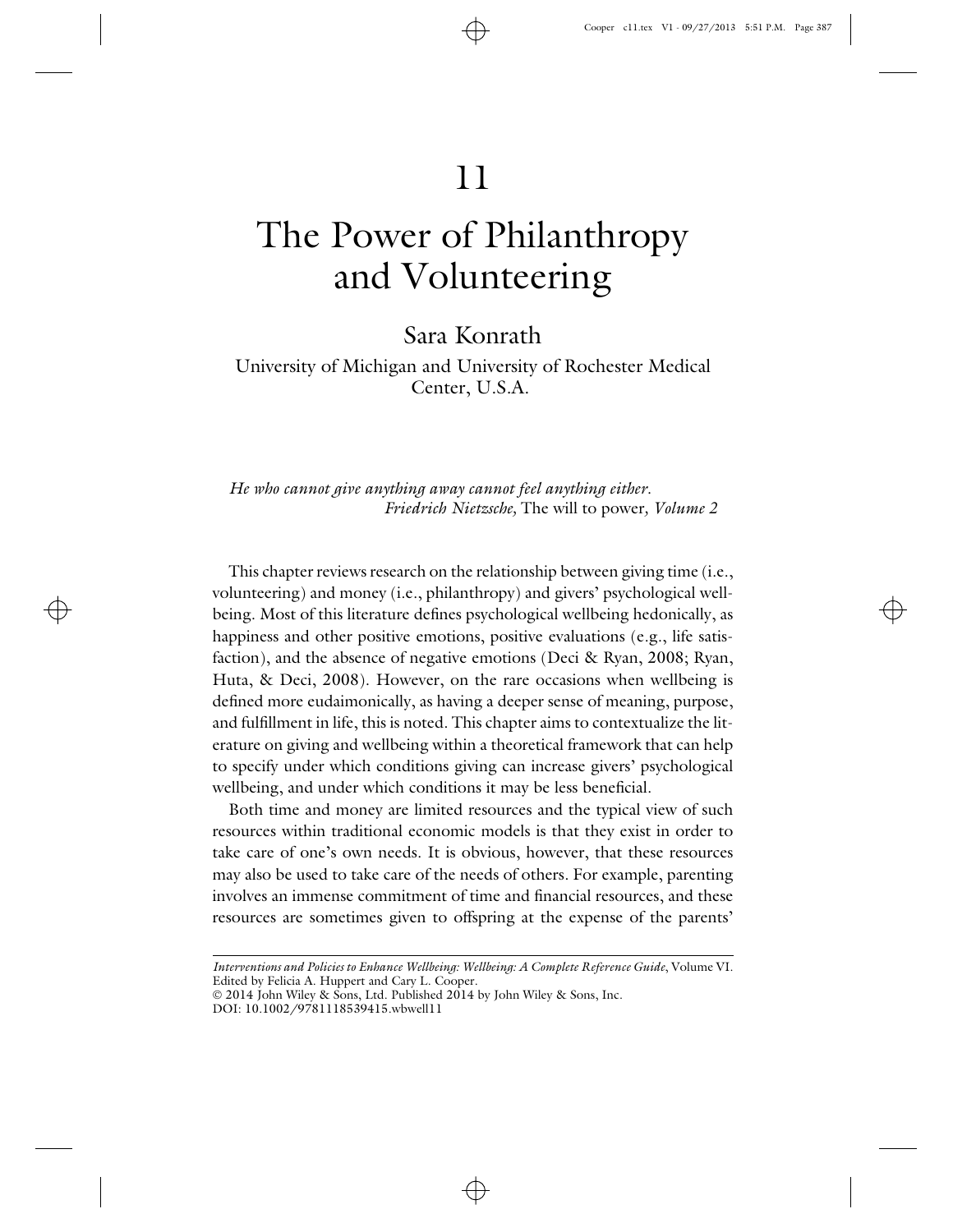own needs. Economic models rooted in self-interest would argue that this type of behavior is still self-interested because parents ultimately benefit if their offspring survive and pass on their genes (Hamilton, 1964). Resources are often given to non-kin as well, with research demonstrating an increasing likelihood of giving both money and time as the social distance between the giver and recipient decreases, for example, when recipients can be identified or have direct social interactions with the donor or volunteer (Bekkers, 2004; Bohnet & Frey, 1999; Hoffman, McCabe, & Smith, 1996). However, even in such cases of giving to non-kin, the potential for reciprocal giving exists (Trivers, 1971), again supporting a more self-interested model of resource sharing.

But what about giving more broadly? There are many instances in which people give to those who are unrelated to themselves and who cannot reciprocate. In fact, 62.8 million Americans devoted almost 8.1 billion hours to unpaid volunteer work in 2010, which was valued at an estimated US\$173 billion (Corporation for National & Community Service, 2012). Moreover, they donated \$291 billion to charitable organizations in 2010 (Giving USA Foundation, 2011). Taken together, these two behaviors are striking in light of economic models suggesting that giving only exists when either one's own genes benefit (Hamilton, 1964) or when the giving will be reciprocated (Trivers, 1971). Both of these outcomes are unlikely when donating time or money to charitable organizations, yet there may be some unexpected psychological benefits associated with this type of giving. The fact that these unexpected benefits exist does not necessarily mean that all giving is therefore self-interested. This chapter will directly discuss the role of motives for giving, suggesting that psychological benefits of giving are likely to decrease to the extent that people give in order to receive some sort of benefit.

I take a basic "Five W's" approach when summarizing this literature. Organizing the chapter this way allows for an understanding of the current state of the field and what is missing in order to best harness the potential power of philanthropy and volunteering. Thus, this chapter is organized around the following five questions:

- 1. *What* are the effects of giving time or money on givers' psychological wellbeing?
- 2. *Where* do these effects exist? Do these effects exist across cultures?
- 3. *When*, or in which circumstances, do these effects exist?
- 4. *Who* benefits most from giving, and when giving *to whom?*
- 5. *Why* should giving time or money have any psychological benefits at all?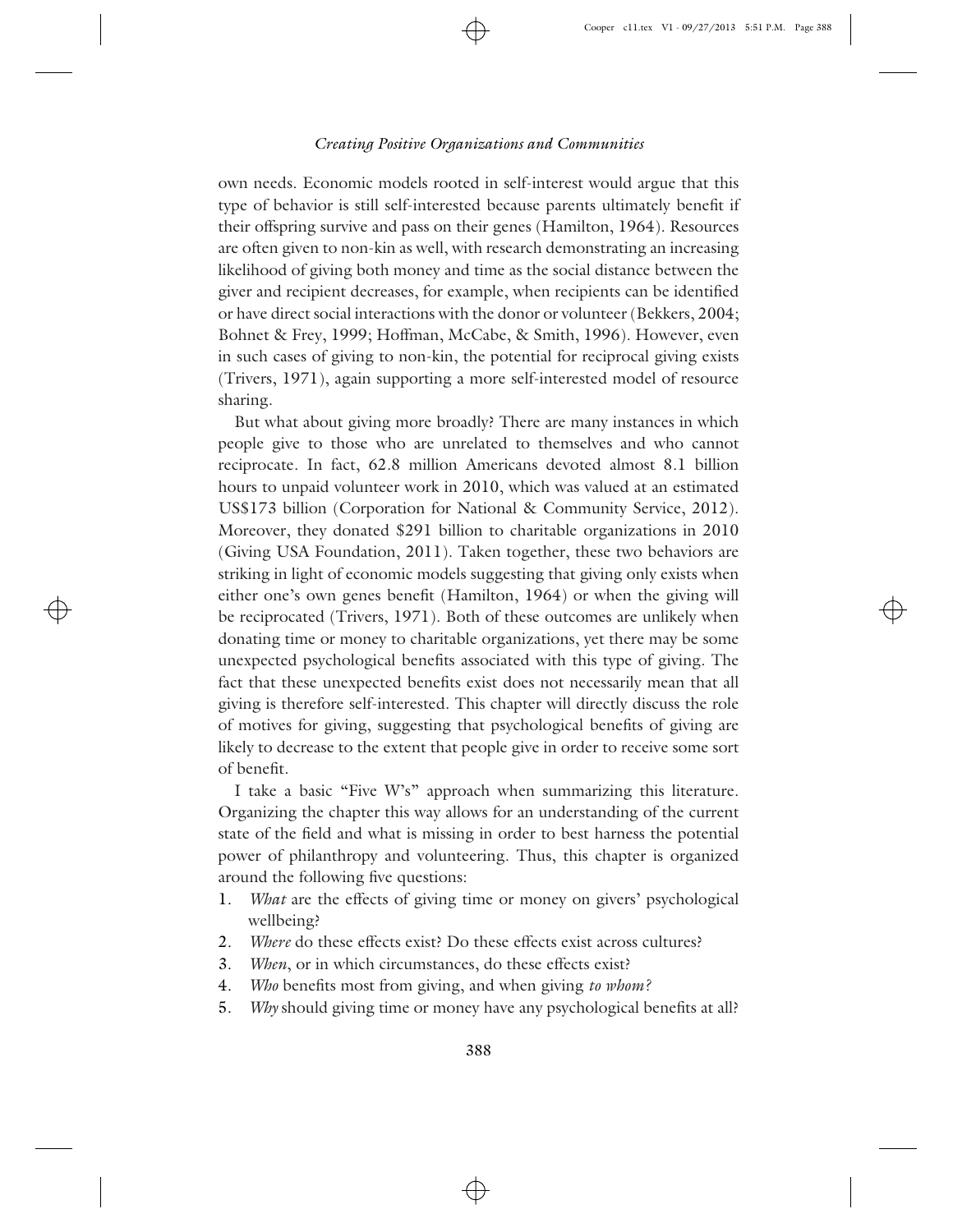This chapter ends with a section called "What next?" which discusses the implications of the review for developing giving-based interventions to increase psychological wellbeing, and for helping organizations to more effectively recruit volunteers and solicit donations.

# **Question 1: What Are the Effects of Giving Time and Money on Givers' Psychological Wellbeing?**

The most fundamental question with respect to money and happiness is the basic one: does having money make people happy? Many of us believe that it does, and based on this belief, we expend a lot of effort to obtain it. However, although there is indeed an association between income and happiness, it is much smaller than one might expect (Aknin, Norton, & Dunn, 2009). After people have their basic needs met, there is not much of an additive effect of increasing levels of income (Diener & Biswas-Diener, 2002; Halpern, 2010). In fact, happiness has remained relatively stable over time in the United States even as average income has steadily increased (Diener & Biswas-Diener, 2002).

So why have studies failed to document a clear relationship between money and happiness? One possibility is that happiness derives from other sources, beyond our intuitive sense that it feels good to receive money. In other words, having money does not necessarily mean that wpeople know how to most effectively use it to increase their wellbeing. In fact, social relationships seem to be more central to people's wellbeing than money or other economic factors (Halpern, 2010). Some researchers have speculated that it is the giving of money (prosocial spending) that leads to happiness (Dunn, Aknin, & Norton, 2008), and this is generally consistent with what is known about studies of happiness. A key predictor of happiness is healthy social relationships (Diener & Seligman, 2002), which are likely to be characterized as much by prosocial behavior as they are by receiving help and support from others. Ironically, however, money itself may also serve to undermine happiness and relationships. For example, one welldesigned experiment found that when participants were randomly assigned to reminders of money (e.g., via screensavers with dollar bills on them), they became more focused on themselves and behaved in less prosocial ways (Vohs, Mead, & Goode, 2006).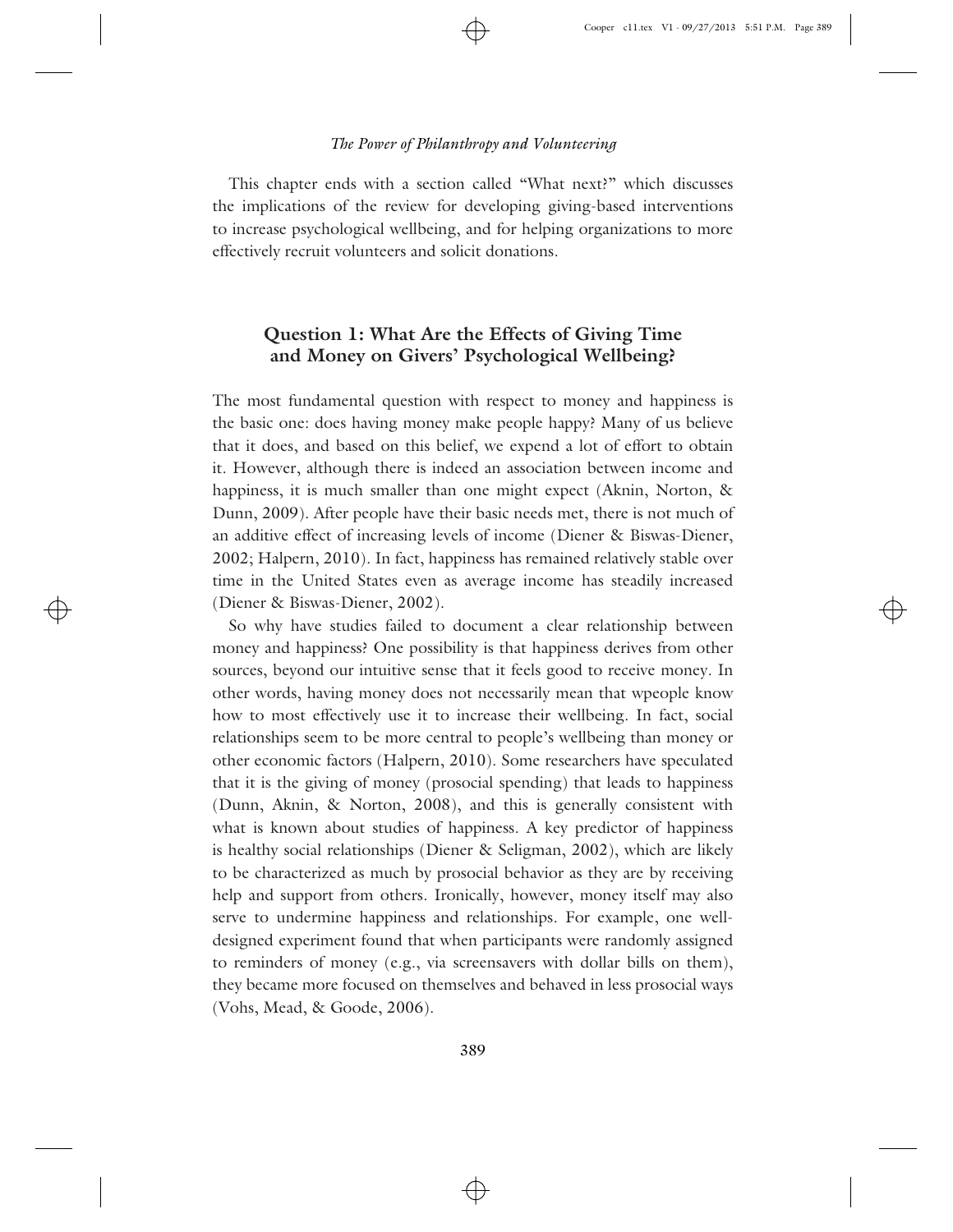#### Correlational Studies on Giving Money

Most studies examining the relationship between giving money and happiness compare relative effects of personal spending to prosocial spending. *Personal spending* includes money spent on bills and expenses and also on gifts for the self, while *prosocial spending* includes money spent on gifts for others and donations to charity. A number of studies find that there is a correlation between prosocial spending and psychological wellbeing.

For example, in a nationally representative sample of Americans, researchers found that there was no association between *personal spending* and happiness, but a positive association between *prosocial spending* and happiness, even when controlling for income (Dunn et al., 2008). Other research has found that the positive relationship between prosocial spending and happiness seems to persist even when participants are aware that there could be psychological benefits associated with this type of giving (Anik, Aknin, Norton, & Dunn, 2009). Attempts to extend these findings to economic behavior, as opposed to self-reported donations, have generally been supportive. At least two studies, for example, have found that participants who give away money to other participants as part of an experimental economics game feel happier and less ashamed compared to those who choose to keep all of their money (Dunn, Ashton-James, Hanson, & Aknin, 2010; Konow & Earley, 2008). Moreover, this is explained by the fact that people who have higher initial psychological wellbeing are more likely to give in these circumstances (Konow & Earley, 2008). Interestingly, this giving behavior ultimately leads to lower cortisol (stress hormone) responses as a consequence of reduced feelings of shame (Dunn et al., 2010). Giving money to others literally gets under our skin, with implications for longer term health.

It is important to note that the majority of correlational research on giving money and psychological wellbeing has been coming from a single research laboratory. There are, however, only three known independent tests of this relationship. Two find small associations between donating money and happiness (Konow & Earley, 2008; Priller & Schupp, 2011), while the other finds no such relationship in a large sample  $(N = 29,200)$  of Americans (Borgonovi, 2008). Taken together, these results point to the need for additional research to investigate contradictory findings. Another limitation of this area of research is that it focuses exclusively on happiness or wellbeing, and I am not aware of any studies that examine mental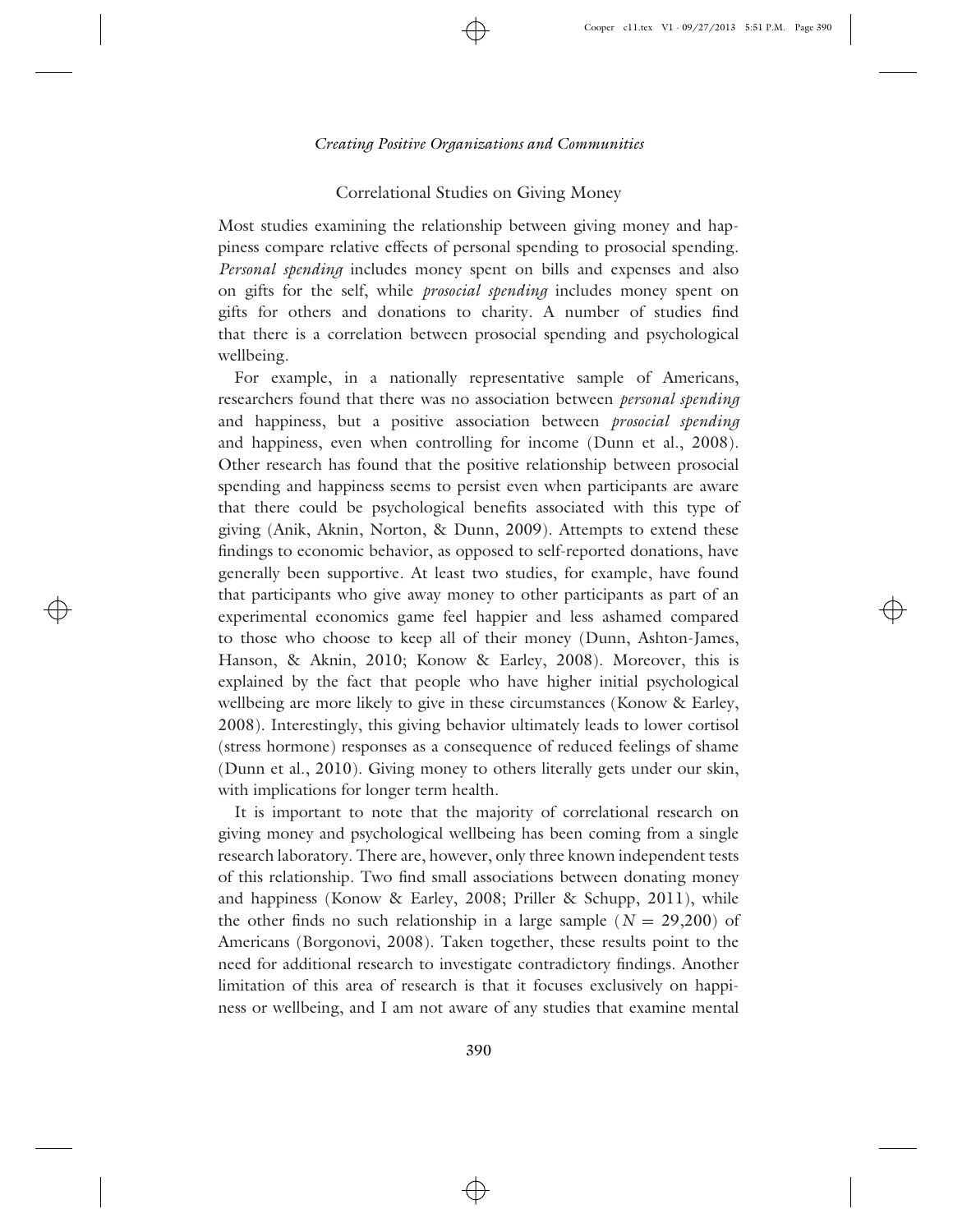health outcomes more broadly (e.g., depression, anxiety). It will be important to know how deep these effects run before designing mental health interventions.

#### Correlational Studies on Giving Time

Those who tend to give money to charities are often the same people who volunteer their time to charities (Amato, 1985; Apinunmahakul & Devlin, 2008; Bryant, Jeon-Slaughter, Kang, & Tax, 2003; Duncan, 1999; Farmer & Fedor, 2001; Feldman, 2010; Matsunaga, 2007; Reed & Selbee, 2001; Schervish & Havens, 1997). In other words, there is a positive correlation between giving time and money to charitable organizations.

What is the relationship between giving one's *time* (i.e., volunteering) and psychological health? Similar principles seem to apply to giving one's time to others compared to giving one's money. Like money, time is a resource, and having time itself does not necessarily imply happiness. After all, one may have abundant time because one is unemployed or unable to work, and this could translate to lower happiness. As with money, how *time is used* seems more important than the amount of available time in terms of predicting psychological wellbeing.

The relationship between volunteering for nonprofit organizations and mental health is much more established than the one between giving money and happiness, with studies going back as far as the early 1970s demonstrating this link (Cutler, 1973). One early study found that compared to nonvolunteers, older adults who volunteered had higher life satisfaction and lower depression and anxiety, even when controlling for physical health. There were no demographic differences between volunteers and nonvolunteers, thus ruling out demographic factors as potential explanations for the finding (Hunter & Linn, 1980). Since then, a number of studies have confirmed this correlational finding among older adult populations (Greenfield & Marks, 2004; Sarid, Melzer, Kurz, Shahar, & Ruch, 2010; Wheeler, Gorey, & Greenblatt, 1998).

This positive relationship between volunteering and psychological wellbeing also exists among middle-age adults, suggesting that the benefits are not limited to older adults (Borgonovi, 2008; Campbell et al., 2009; Meier & Stutzer, 2008). Moreover, these effects persist despite controlling for a number of potential confounds (e.g., gender, age, employment status, income, general social connectedness (Campbell et al., 2009; Meier & Stutzer, 2008).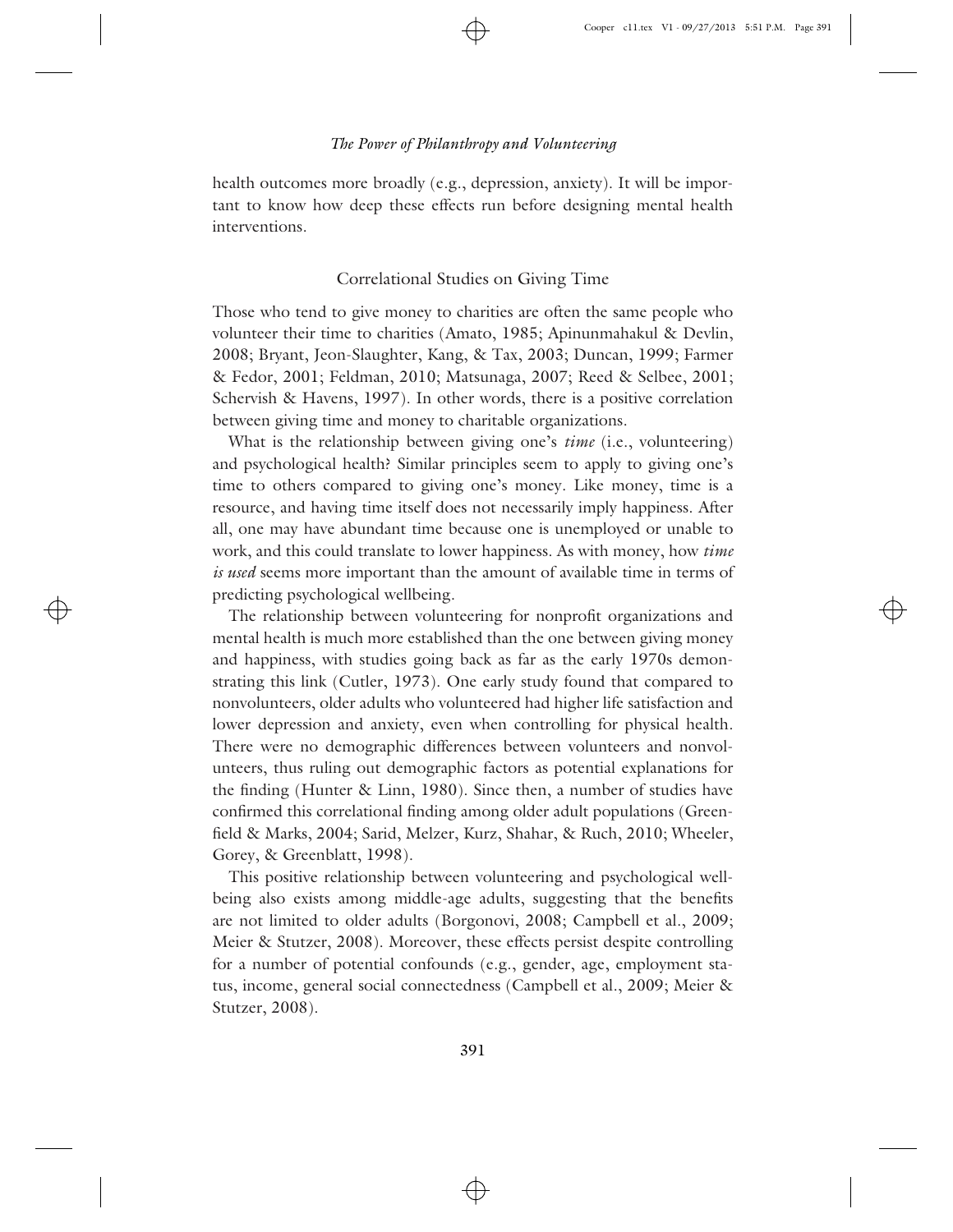#### Interpretations of Correlational Results

Although potential third variables, such as those mentioned above, have been ruled out, issues with respect to direction of causality are still important to consider when interpreting correlational studies. It is possible that giving time and money to others causes people to feel happier and less depressed, but it is also possible that those who are currently experiencing greater psychological wellbeing are simply more likely to give.

Indeed, there are a number of classic studies supporting exactly this latter claim. When participants are induced to be in a positive mood via a variety of experimental techniques (e.g., experiencing a success versus a failure, finding a dime, being directly induced into positive or negative mood states), many studies find that they are more likely to later exhibit prosocial behavior (Aderman, 1972; Berkowitz & Connor, 1966; Isen, 1970; Isen & Levin, 1972). This "happiness leads to giving" effect has also been demonstrated in children as young as 7 years old (Isen, Horn, & Rosenhan, 1973; Moore, Underwood, & Rosenhan, 1973; Rosenhan, Underwood, & Moore, 1974). Moreover, this effect also extends to naturally occurring positive mood states (Konow & Earley, 2008; Wang & Graddy, 2008) and also outside of the laboratory into employment settings (Forgas, Dunn, & Granland, 2008; George, 1991; Williams & Shiaw, 1999).

So, experimental studies make it clear that happy people are more likely to give time and money to others. But this does not exclude the possibility that the relationship between giving and happiness is bidirectional. What evidence is there that giving one's time and money actually *causes* increased happiness?

#### Longitudinal Studies on Giving Money and Time

With longitudinal studies the direction of causality is clearer. For example, if a researcher measures giving and happiness at time 1, and then again measure happiness at a later time point, she can examine the effect of giving at time 1 on happiness at time 2, controlling for participants' initial feelings of happiness. Note that studies do not typically examine effects of continuous giving over long periods of time, but simply examine effects of giving at one time point on health and wellbeing at a later time point.

One small study  $(N = 16)$  found that respondents who chose to spend more of their money (an employment bonus) on others felt happier 2 months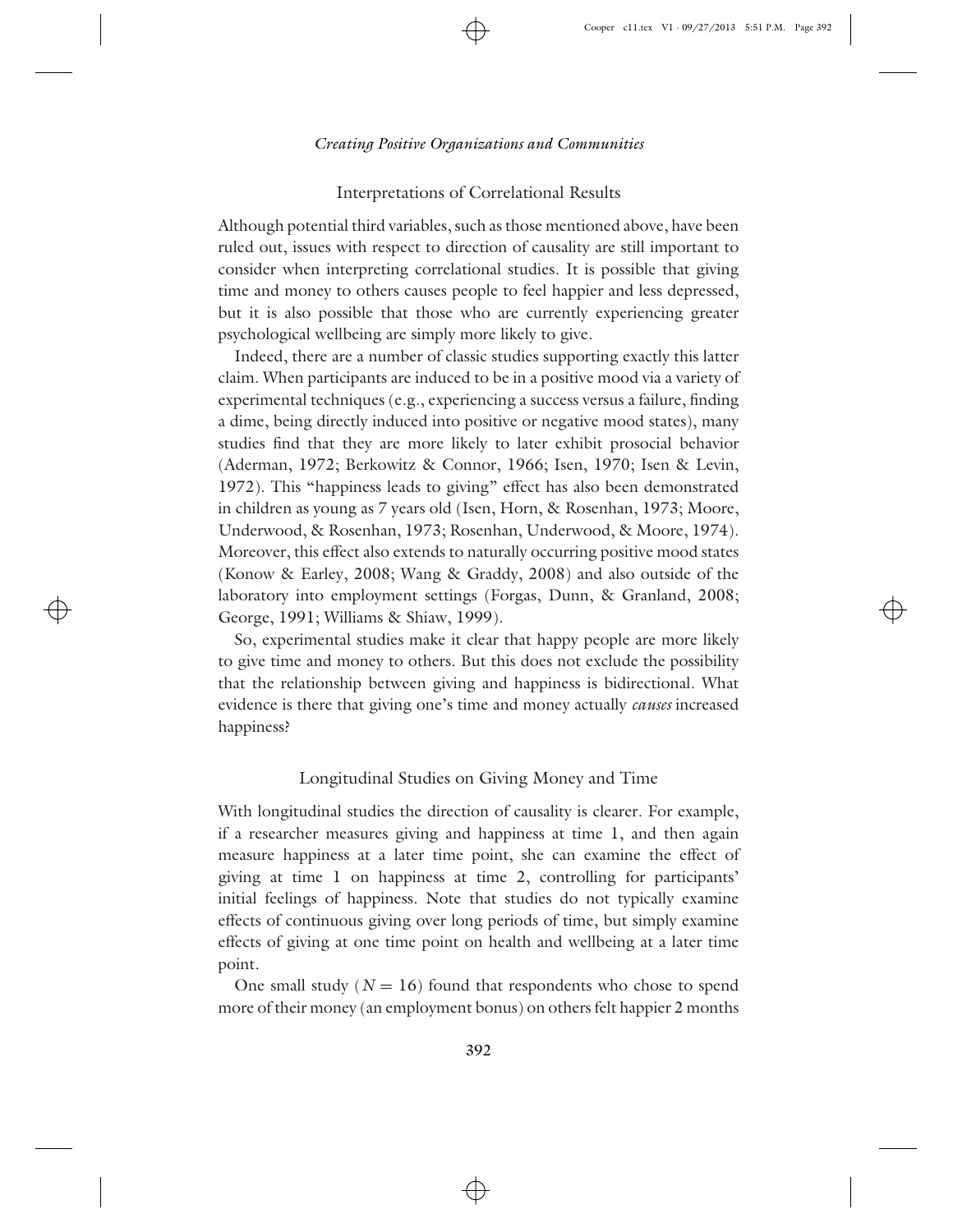later compared to those who spent more of their bonus on themselves (Dunn et al., 2008). This effect persisted when controlling for their initial levels of happiness, the total amount of the bonus, and their incomes, ruling out these three variables as potential explanations for the finding. A larger study from an independent research lab tracked over 900 older adults over a period of 9 years and found that the more money respondents donated at the beginning of the study, the higher their psychological wellbeing was 9 years later, even when controlling for baseline wellbeing, physical health, income, education, religiosity, and general social integration (Choi & Kim, 2011). Taken together, these two studies suggest that giving money to others can have long-lasting effects on people's happiness and psychological wellbeing that persist up to 9 years later. With longitudinal studies it is always possible that effects may be explained by some unknown third variable (e.g., eudaimonic wellbeing, or dispositional kindness), however, the studies reported above do attempt to rule out some obvious potential third variables.

Longitudinal studies are more prototypical in the volunteering literature. Typically studies compare long-term outcomes of volunteers to nonvolunteers to see if volunteering at one time point has a psychological benefit a few years later, controlling for a number of potential other explanations. Indeed all known studies find that regular volunteers experience increased life satisfaction, happiness, self-esteem, and psychological wellbeing, and fewer depressive symptoms a few years later, compared to those who do not volunteer (Lum & Lightfoot, 2005; Morrow-Howell, Hinterlong, Rozario, & Tang, 2003; Musick & Wilson, 2003; Piliavin & Siegl, 2007; Thoits & Hewitt, 2001; Van Willigen, 2000; Warren, 1993). These studies are most commonly conducted among older adult populations, but there are also psychological benefits to volunteering among younger adults, although slightly attenuated (Musick & Wilson, 2003; Van Willigen, 2000), and among those who have current mental health problems (Warren, 1993).

Interestingly, there is evidence that psychological wellbeing seems to promote more volunteering, which further promotes increases in psychological wellbeing (Thoits & Hewitt, 2001). This parallels the above experimental findings that happy people are more likely to give time and money to others, but goes beyond by directly providing evidence for a positive feedback loop. Whether one jumps onto the loop through being happy (and giving more) or through giving time (and feeling more happy), there seems to be an upward spiral of giving and happier living.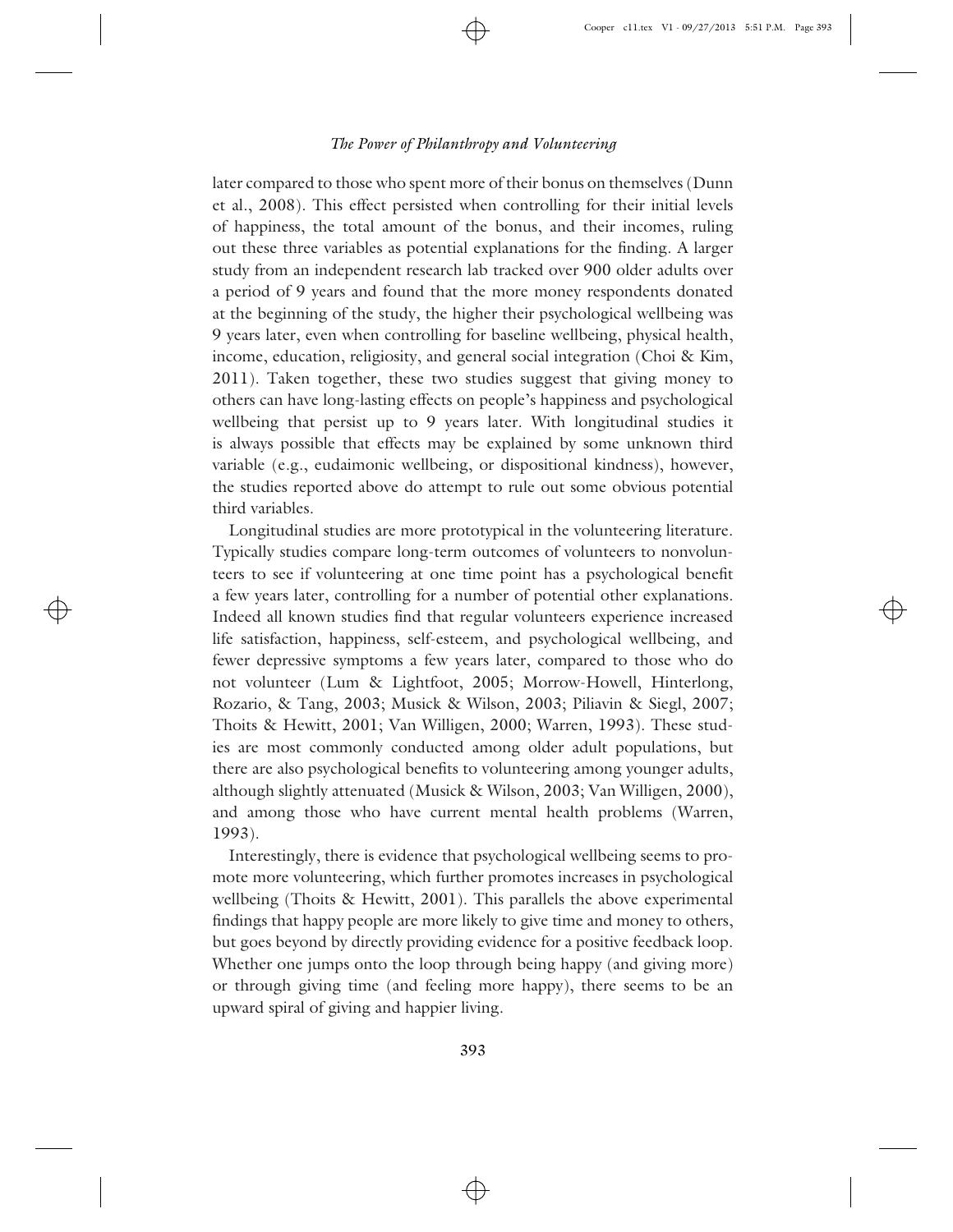One obvious question that comes to mind is which is a larger predictor of psychological wellbeing, giving money or giving time? It is rare for studies to assess both simultaneously, but one study that did found that there was a larger effect of giving any amount of money compared to giving time (Choi & Kim, 2011), although there were positive effects of both. This study could not specifically compare the effect of giving time versus money to the *same or similar* organizations though, so it is unclear what would happen when the two are directly pitted against each other. Moreover, this study found that there were no additional benefits of volunteering more than 10 hours per week Future studies should include measures of both types of giving to clarify this question.

# Experimental Studies on Giving Money

In order to really understand the causal effect of giving money or time on psychological wellbeing, well-designed experimental studies are needed. Since it is difficult to randomly assign people to philanthropic or volunteering behavior, these types of studies are rare. However, a few such studies do exist, and the results are promising.

For example, one such study examined the effect of giving money to others on participants' psychological wellbeing later that same day (Dunn et al., 2008). The researchers measured happiness in the morning, then gave half of the participants \$5 and the other half \$20. Next, the researchers asked half of the participants to spend the money that day on *themselves* and the other half to spend the money on *another person*. Happiness was again measured in the evening. The researchers found that participants who were assigned to spend their money on others were happier at the end of the day, even when controlling for their baseline levels of happiness. Interestingly, the amount of money did not seem to make a difference: participants received an equal boost to their happiness whether they spent \$5 or \$20. Although this study differs from more everyday giving situations, because the giving was nonvoluntary and noncostly (since the money was given to the participants), this study provides compelling evidence that spending money on others causes increased happiness, at least in the short term. It is unclear how long this effect lasts though. Would the prosocial spenders wake up happier the next day, or would the effects dissipate quickly? In any case, this is one of the strongest available experimental studies on the psychological effects of giving money to others because it relies on actual giving behaviors.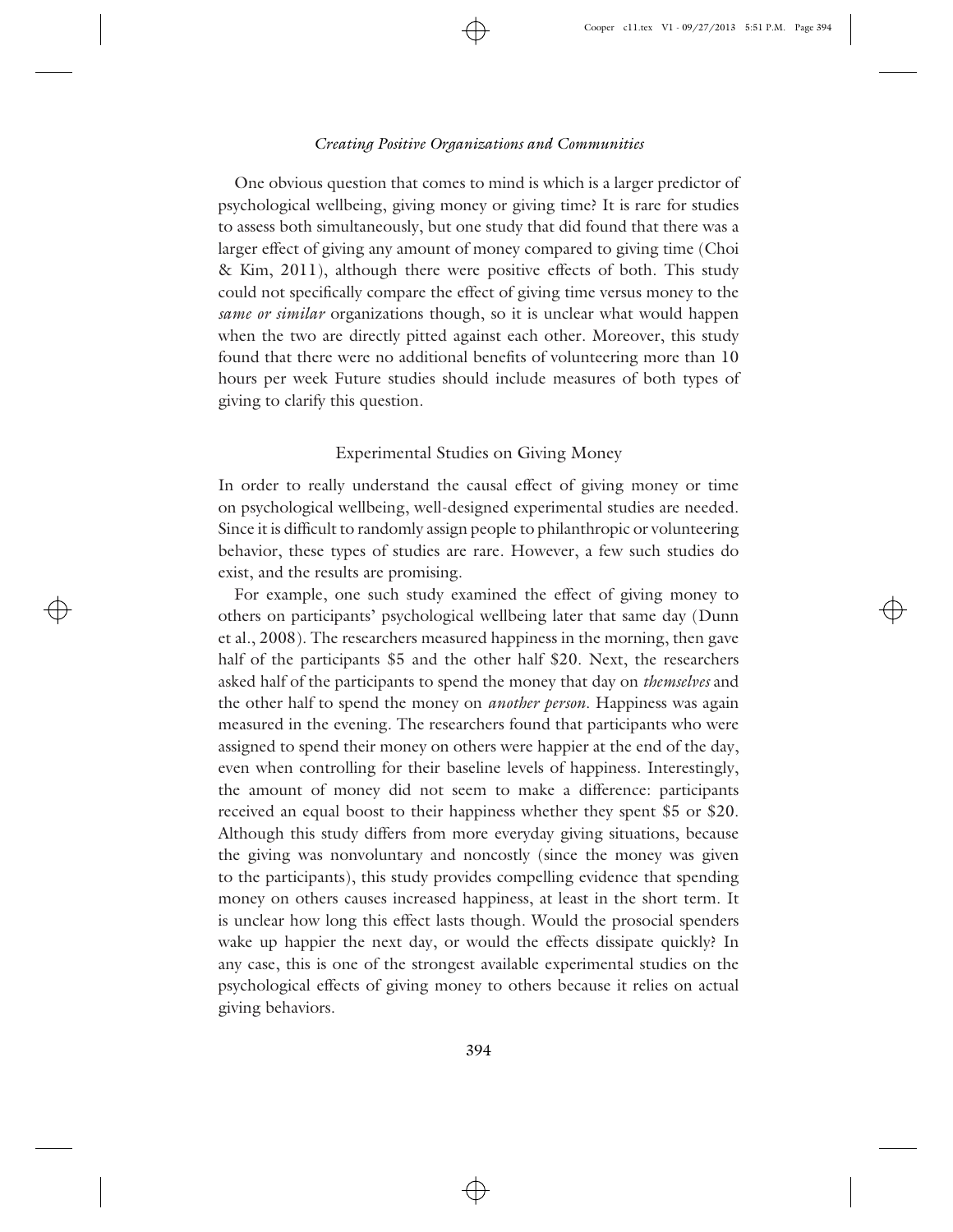Other available experimental research relies on guided recall tasks. For example, one study asked participants to recall a time when they spent money on themselves versus on others, then measured their happiness (Aknin et al., 2013). The researchers found that those who were asked to recall spending money on others reported higher happiness than those who recalled spending money on themselves. This was true even when controlling for various alternative explanations (e.g., whether the purchase was needed versus wanted, whether the giving was obligatory or volitional, and whether the purchase was an experience versus a product). Another such study asked participants to recall a time that they spent a certain amount of money (US\$20 versus \$100) on themselves or on someone else (Aknin, Dunn, & Norton, 2012). The researchers again found that recalling an instance of prosocial giving led to increased levels of happiness relative to thinking about personal spending. Again, this effect seemed to exist regardless of the amount that participants recalled giving.

Interestingly, this study also examined the consequences of such happiness for later prosocial giving. At the end of the study participants could choose to spend money (\$5 or \$20) given to them by researchers on either themselves or others. Those who were initially asked to think about giving to others experienced more happiness, and this higher happiness predicted more prosocial giving. In other words, there was modest evidence for a positive feedback loop such that giving led to happiness which led to more giving. However, one alternative explanation is that this additional prosocial giving is explained by simple priming; it is possible that thinking about spending money on others primed participants to subsequently spend more money on others.

Moreover, the psychological consequences of giving to others seem to depend on the relationship between the giver and the recipient (Aknin, Sandstrom, Dunn, & Norton, 2011). In a guided recall experiment, participants were asked to report a time when they spent \$20 on a close other (close friend, partner) or a less close other (acquaintance, classmate). The researchers found that participants who recalled spending on a close other felt more positive affect compared to those who recalled spending the money on a weaker emotional tie. Without a control group it is impossible to know if spending money on acquaintances would be better than spending money on oneself. In addition, the study did not assess whether the spending was voluntary or obligatory, and this remains an important confound to be addressed in future research. Still, the implication of this research is that

395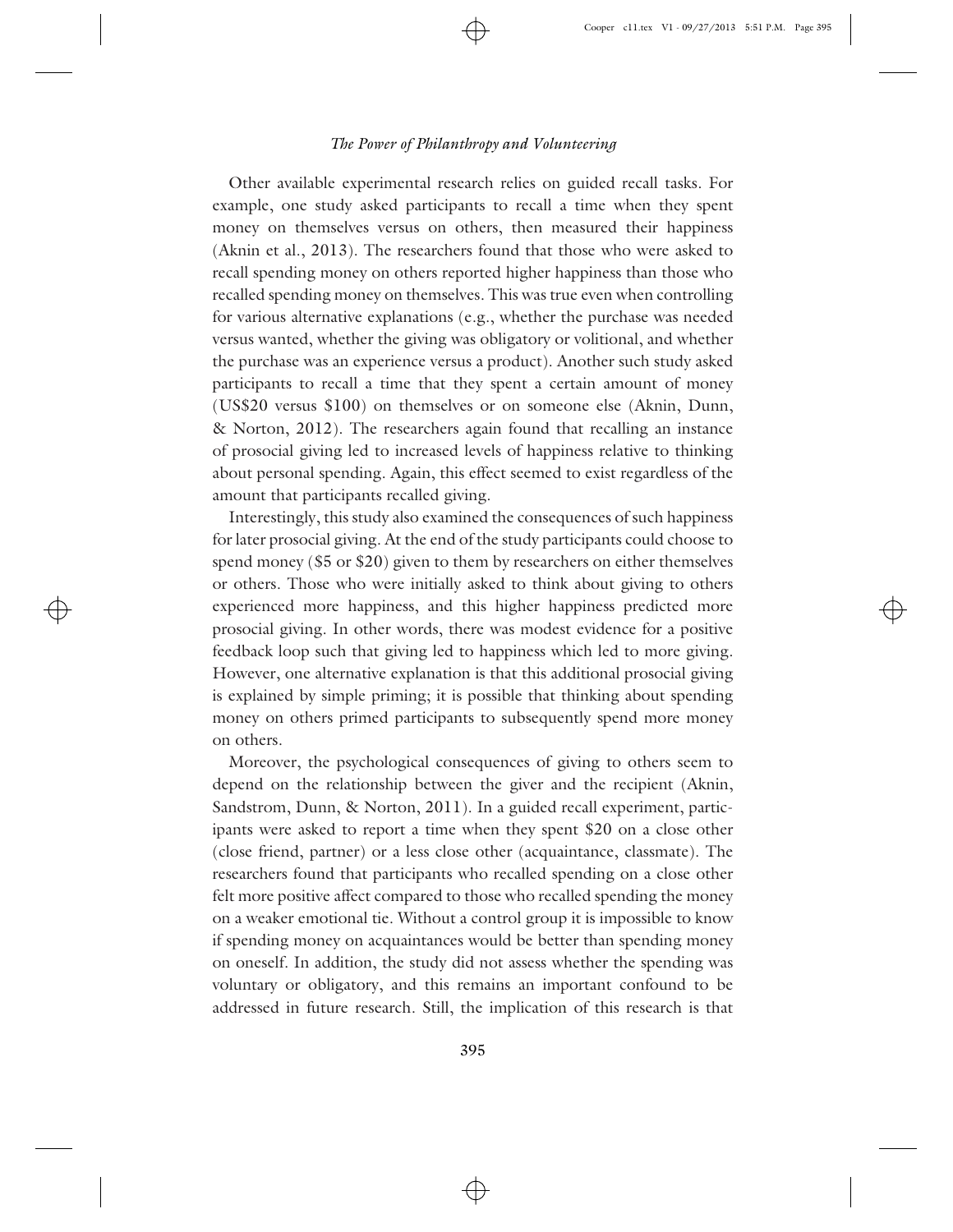when choosing to spend money, spending money on one's close ties seems to have more beneficial effects for wellbeing.

Overall, the experimental studies on giving money provide very strong evidence that giving money to others, or spending money on others, makes people happier. But are people intuitively aware that if they give their money away they will feel happier? In one interesting experimental study, researchers found that when participants were asked to imagine spending money on someone else versus spending it on themselves, participants guessed that spending it on *themselves* would make them happier (Dunn et al., 2008). In other words, they were dead wrong about the actual consequences of giving to others.

# Experimental Studies on Giving Time

Experimental studies examining the effects of volunteering on wellbeing are extremely rare, which is not surprising considering that by definition volunteering is voluntary. However, there have been a few promising studies that have partially addressed this issue in creative ways. For example, one study found that older adults who participated in Experience Corps, an intensive volunteering program, had lower depression over a 2-year period compared to a demographically matched control group over the same time period (Hong & Morrow-Howell, 2010). Although this study is not a true experiment, it does offer some evidence that intensive volunteering may be good for wellbeing. A true experiment in which participants were randomly assigned to a volunteering or control (waiting period) group did not assess psychological wellbeing, per say, but did find improvements in physical, cognitive, and social variables that may help to explain some of the psychological benefits (Fried et al., 2004).

Another study used a pre–post quasi-experimental design to examine the effects of unexpectedly losing one's volunteer position on later wellbeing (Meier & Stutzer, 2008). Using data from the German Socio-Economic Panel, researchers compared the wellbeing of people in East Germany who had lost the opportunity to volunteer (because of the collapse of organizations during the reunification of Germany) to those who retained volunteering. They found that life satisfaction decreased less over time for those who were still able to volunteer after the reunification, compared to those who had lost their volunteering position. This effect remained when including covariates, and was not explained by a loss of employment status, since respondents did not lose their jobs.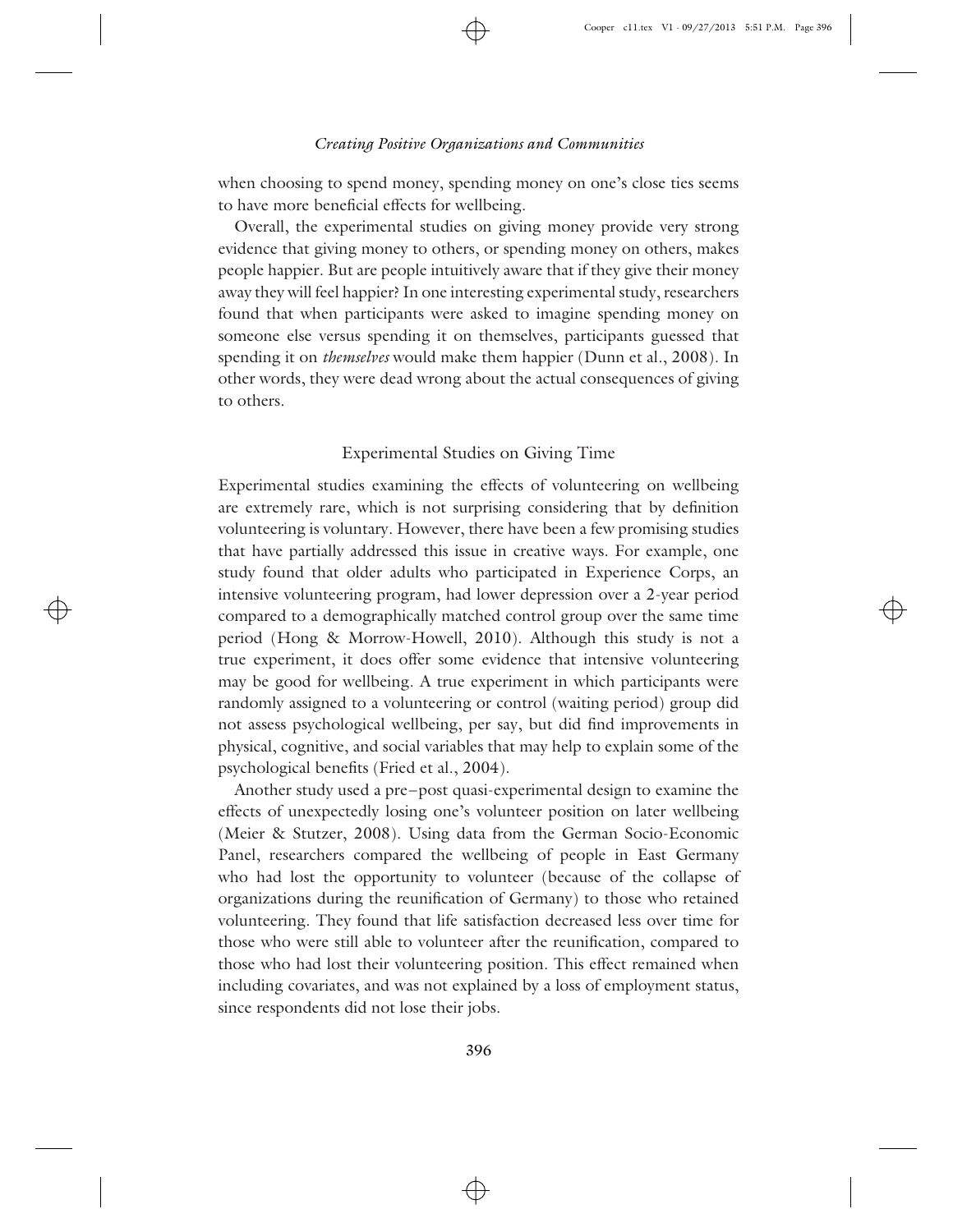A small experimental literature examines the effects of everyday acts of helping on mood. Although this is not the same as long-term volunteering behavior, it does provide clues to potential benefits experienced from regularly helping others. These studies find that participants who are randomly assigned to help others experience immediate short-term bursts in their happiness (Harris, 1977; Williamson & Clark, 1989). Another study experimentally examines longer term effects of such behaviors, and thus better approximates the true experience of regularly volunteering (Tkach, 2005). In this study, students were randomly assigned to perform small acts of kindness per week over a 6-week period (compared to control group), and then were followed up one month later to examine longer term effects of the intervention. The frequency (low versus high) and variety (low versus high) of the kind acts was also varied in the study. The researcher found that there was an increase in wellbeing over time (e.g., higher levels of self-acceptance, happiness, and subjective wellbeing, and less self-reported stress and negative affect) for those who performed small acts of kindness, but only under certain conditions. In order to experience these psychological benefits, participants needed to vary their acts of kindness (i.e., different acts to different people) throughout the study time period, and perform more (i.e., nine) rather than fewer (i.e., three) weekly acts of kindness. Giving in a wide variety of ways likely allows each act of giving to remain fresh and enjoyable, rather than becoming routine. Another important finding of this study was that individuals who scored low in dispositional empathy, the tendency to readily experience and care about others' feelings, were most positively impacted by the intervention. This suggests that attempts to increase psychological wellbeing via giving interventions should either: (1) target those who are less likely to give in the first place (i.e., those lower in empathy), or (2) focus on increasing empathy as a mechanism to increasing wellbeing via giving. Participants in the control group exhibited a decrease in wellbeing over the period of the study.

One study actually randomly assigned people to either volunteer or not and then measured their wellbeing over time (Switzer, Simmons, Dew, Regalski, & Wang, 1995). In this study, seventh-grade students were randomly assigned by homeroom to a volunteer group ( $N = 85$ ) and a demographically matched control group ( $N = 86$ ). Students in the volunteer group were required to volunteer in some capacity for the full school year (about 1 hr per week), and their volunteer service was verified and monitored. They also attended a weekly seminar to discuss their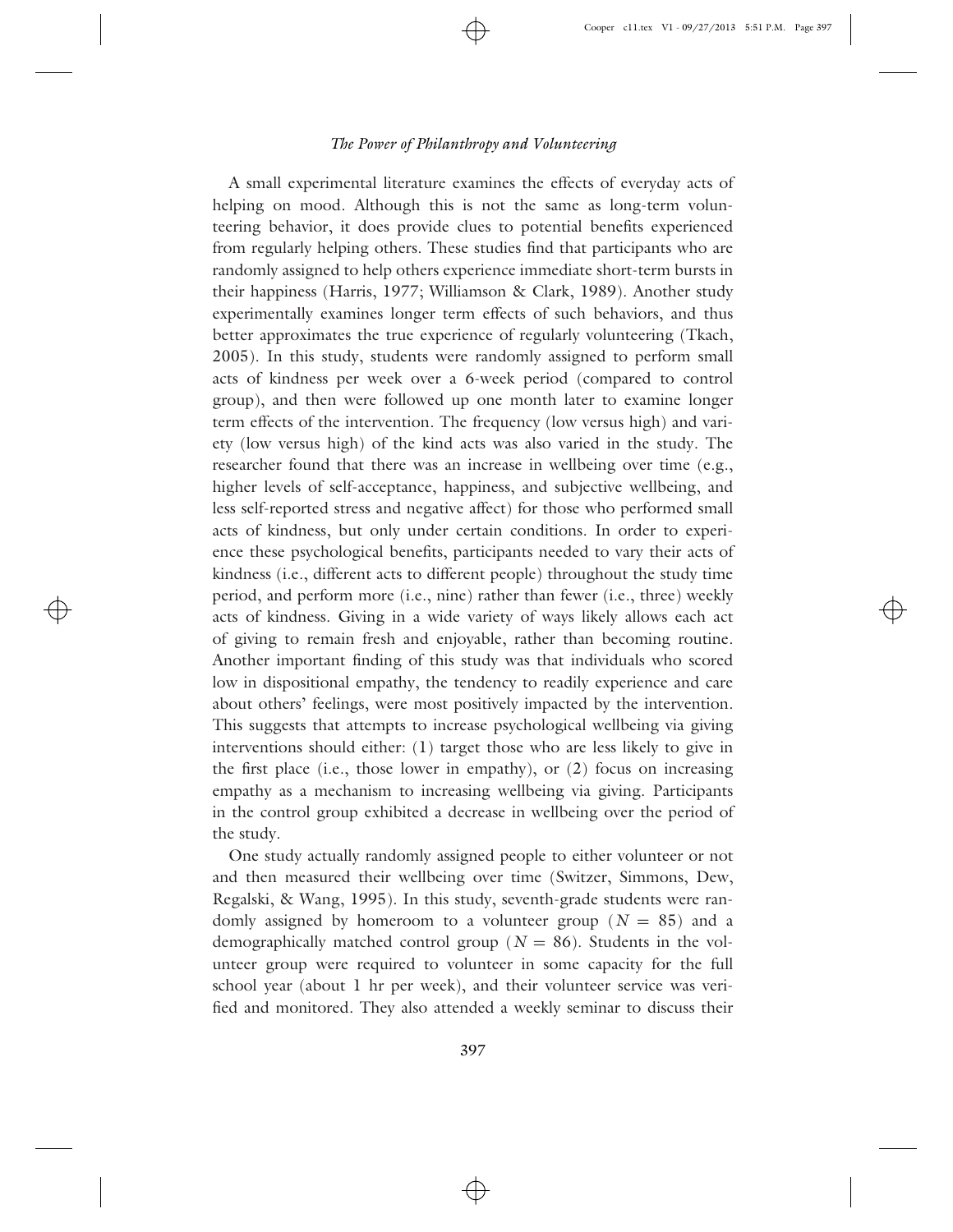voluntary activities and kept a weekly journal. The researchers found no differences between the two groups on pre-intervention measures. Nor were there any main effects of the volunteering intervention. However, there was an interaction with gender such that boys in the volunteering group had higher self-esteem, less depressive affect, more school involvement, and fewer problem behaviors after the intervention. There was no effect of volunteering on girls. This study again suggests that giving interventions will likely be most effective at increasing psychological wellbeing on groups (like males) that typically score lower on empathy (Eisenberg & Lennon, 1983). However, it is unclear whether the volunteering itself helped the boys or whether there was some benefit of the weekly group seminars in themselves. Future studies need to carefully address such potential confounds.

# Other-Focused Traits

Several studies find that those who score high on other-focused traits, such as compassion, altruism, or empathy, experience benefits to their wellbeing. For example, in several studies examining different populations (e.g., high school students, college students, people with chronic illnesses), researchers have found associations between these traits and low levels of anxiety, hopelessness, and depression (Au, Wong, Lai, & Chan, 2011; Ironson et al., 2002; Steffen & Masters, 2005). This relationship persists even when confounds such as coping styles and social support are taken into account (Au et al., 2011). Moreover, even in high-stress occupations like health care, which are susceptible to compassion fatigue, people with other-focused traits experience high job satisfaction and low stress and burnout (Burtson & Stichler, 2010; Dyrbye et al., 2010).

Longitudinal evidence provides some support that the direction of causality goes from other-focused traits to improved wellbeing: a longitudinal study found that adolescents with altruistic personalities reported better mental health 60 years later, even when considering their baseline health and social class (Wink & Dillon, 2002). Since other-oriented people tend to seek out opportunities to help others (Davis, 1983; Smith, 1992; Steffen & Masters, 2005) and also are comfortable in accepting others' help (Cosley, McCoy, Saslow, & Epel, 2010; Steffen & Masters, 2005), it is likely that these effects exist in part because of strong social support networks. Since dispositional empathy is declining over time in the United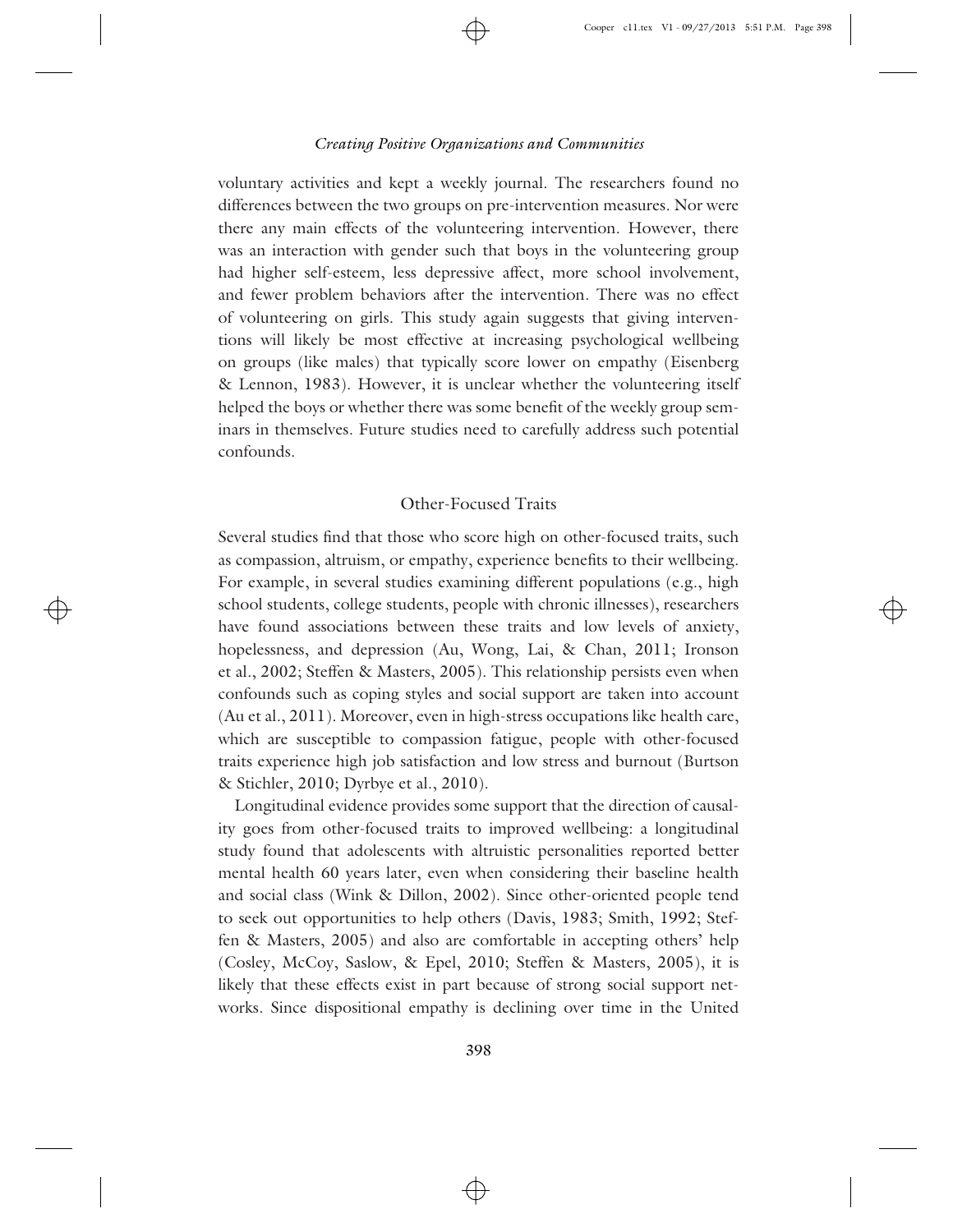States (Konrath, O'Brien, & Hsing, 2011) while anxiety and neuroticism are simultaneously rising (Twenge, 2000), the issue of how empathic traits are related to wellbeing will likely become more important in the future.

#### Corporate Philanthropy

The majority of the literature on giving and wellbeing has focused on individual-level volunteering, but there is an emerging scholarly interest in skills-based, or corporate, volunteering. Most Fortune 500 companies (90%) sponsor volunteering activities through their companies, donating employees' time and skills to charitable and community causes (Boccalandro, 2009; Grant, 2012). In addition, corporate philanthropy in the form of financial donations or sponsorship is quite commonplace. Employees express deeper connection and commitment to companies that have active corporate volunteering programs (Grant, Dutton, & Rosso, 2008). In anecdotes and case studies, work-based volunteering programs seem to fulfil individuals' deeper needs for meaning and purpose in their lives (Grant et al., 2008), but no known study has directly assessed the possible effect of such programs on wellbeing. One study randomly assigned employees to receive either a "prosocial bonus"—a sum of money to donate to a charity of their choice—or a control condition (Norton, Anik, Aknin, & Dunn, 2012). The researchers found that employees who donated the money felt happier and expressed higher job satisfaction compared to controls, but only for relatively large sums of money (equivalent to \$100, and not \$50). A second study in the same paper found that prosocial spending led to better team performance compared to spending on oneself. Overall, there has been limited research on the association between corporate-based giving and employee wellbeing, and this is an important area for future research.

#### Summarizing Effects of Giving Money and Time

Taken together, this research literature provides pretty strong evidence that feeling happy causes people to give and help more, and that giving and helping cause increases in happiness and subjective wellbeing, and decreases in negative affect. In fact, there seems to be a positive feedback loop such that happiness begets giving and giving begets happiness and so on. The next section examines whether there is evidence that these results extend across cultures.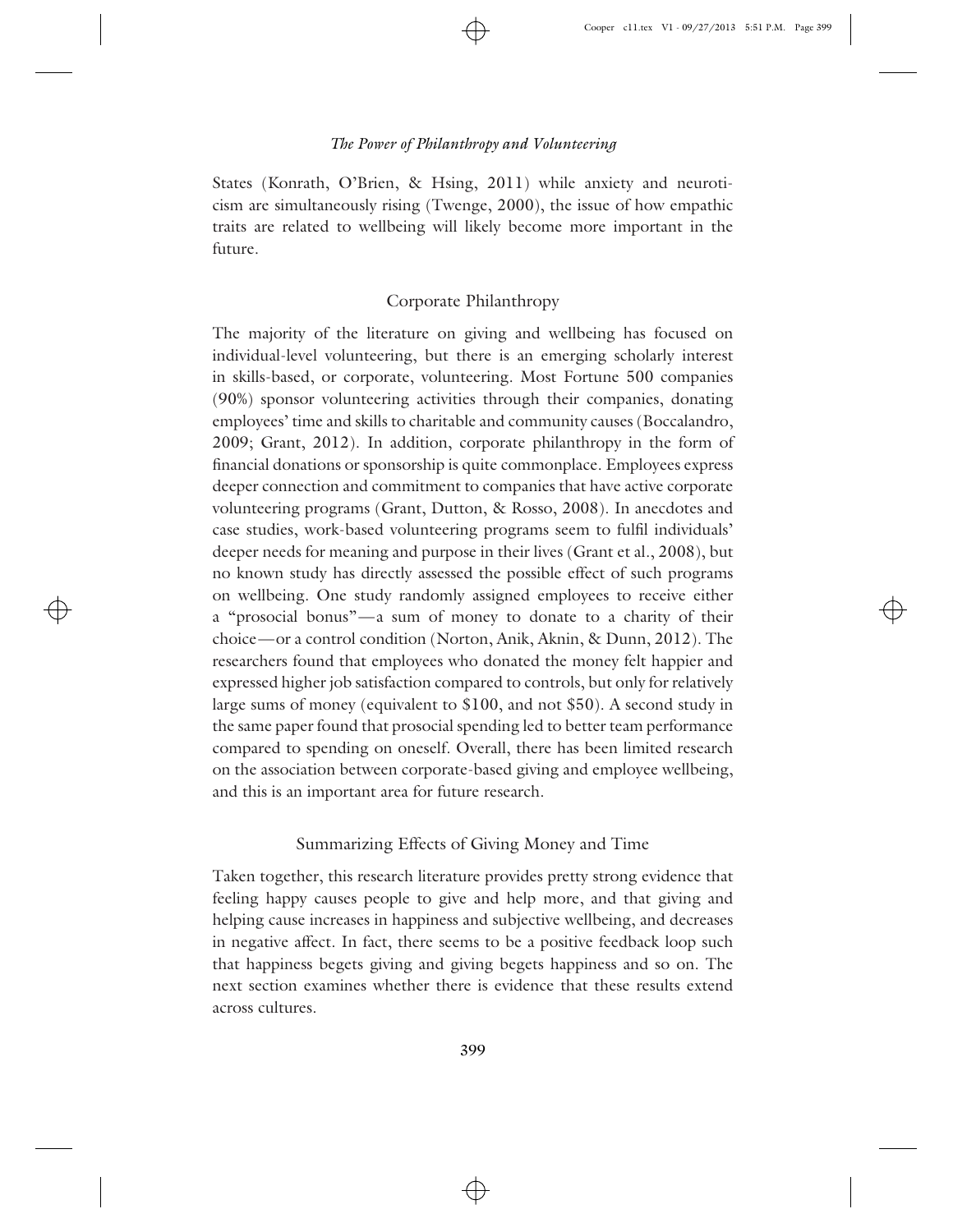# **Question 2: Where Do these Effects Exist? Do these Effects Exist Across Cultures?**

The vast majority of the literature cited above unfortunately restricts analyses to an examination of the effects of giving money and time within a single culture, and often only among Western, educated, industrialized, rich, and democratic populations (Henrich, Heine, & Norenzayan, 2010). What evidence is there that these effects extend across human societies? Are these results simply a reflection of particular religious or cultural values that encourage a particular form of moral behavior?

The best known cross-cultural study on the association between giving *time* and wellbeing examined this question in a sample of 23 European cultures using data from the Wellbeing Module in the European Social Survey (Plagnol & Huppert, 2010). Importantly, this study examined two different conceptualizations of wellbeing, both more *hedonic*, or focused on pleasant feelings (e.g., happiness, life satisfaction, positive emotions, and the absence of negative emotions), and more *eudaimonic*, or focused on fulfillment and personal meaning. It also examined two different conceptualizations of volunteering, both more *formal* (i.e., for an organization) and more *informal* (i.e., everyday acts of helping toward non-relatives). Given that it was cross-sectional, it also importantly controlled for demographics, health, psychological resources, social integration, and cultural values. The researchers found that formal volunteering was generally associated with higher wellbeing (both hedonic and eudemonic), and that this was especially true in cultures that had relatively lower rates of volunteering. Informal volunteering seemed to be especially beneficial in cultures with middle-level frequencies of volunteering. Although both types of volunteering were associated with positive indicators of wellbeing in certain cultures, neither type of volunteering was associated with lower negative affect.

Another study finds that the psychological benefits associated with giving *money* to others exist in an even wider variety of cultures worldwide (Aknin et al., 2013). Over 230,000 respondents who were taken from nationally representative samples in 136 countries were asked about whether they had donated money to a charity in the past month and were also asked to report their subjective wellbeing. The researchers found that giving money to charities was positively associated with subjective wellbeing in 122 of 136 countries (90%) and that the correlation reached significance in 81 (60%) of them. Even though a greater proportion of individuals from richer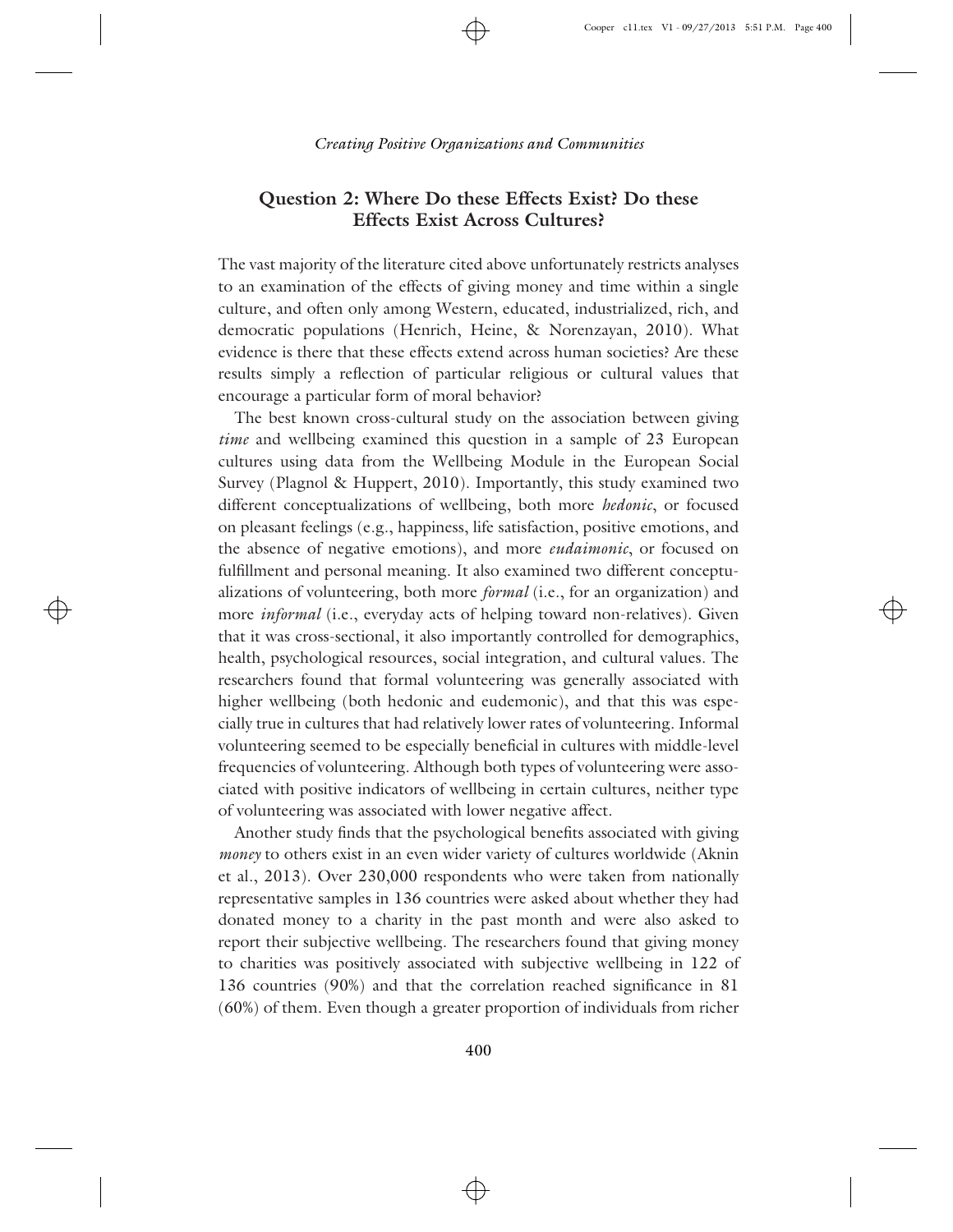countries reported charitable donations as compared to those from poorer countries, it was found that the relationship between donating money and subjective wellbeing was similar *regardless of the average income* of a country, and that the effect remained even when controlling for individual demographic information (e.g., age, gender, individual income, whether respondents had trouble paying for food in the last year). Importantly, when the same researchers examined these questions experimentally across cultures, they found that participants from both Canada and Uganda who were randomly assigned to recall a time of prosocial giving experienced higher levels of happiness compared to those who were asked to recall an instance of personal spending (Aknin et al., 2013).

From this study it can be concluded that prosocial spending is associated with increased wellbeing even in poor countries, but future studies would need to explore relative levels of giving. Are there limits in the percentage of giving that is associated with happiness in higher poverty countries? Also, although the correlations were in the expected direction in 90% of the countries worldwide, what about the 10% of countries in which this relationship was not found?

There is strong cross-cultural evidence that giving time and money is related to psychological wellbeing, but this does not seem to be a human universal. It would be very interesting to try to understand more about the cultures in which giving is *not* related to wellbeing, in order to better understand why such an effect should exist at all.

# **Question 3: When, or in Which Circumstances, Do these Effects Exist?**

In order to design effective interventions it is important to understand whether and how other factors might influence the relationship between giving and psychological wellbeing. The review below focuses on motives for helping others, the helper's available resources, and features of the giving situation.

### The Role of Motives

There are many reasons that people give their time and money to others. Many people give time and money for *other-oriented* reasons, for example, because they are genuinely concerned about others in need, or because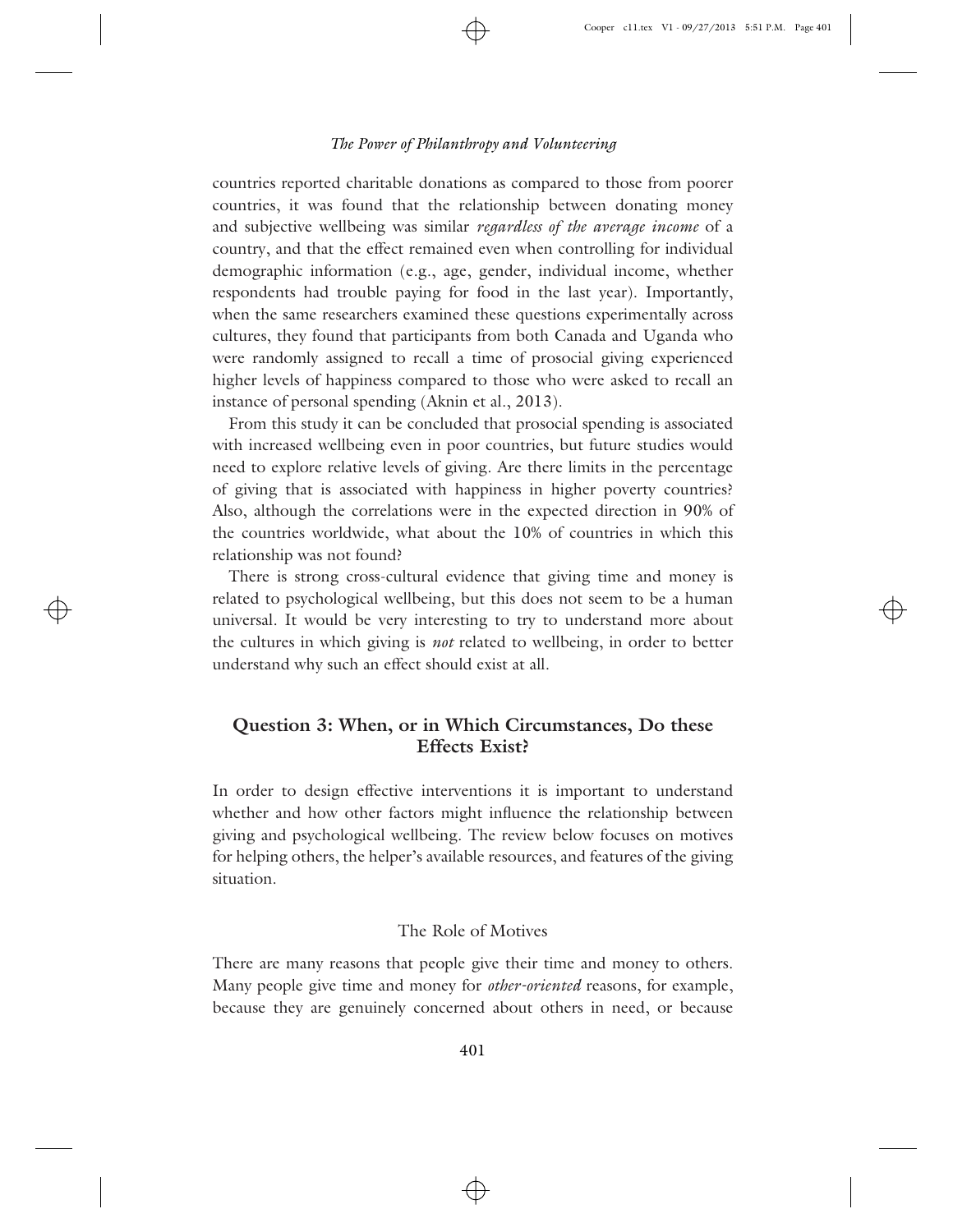their loved ones value a particular charitable organization (Clary & Snyder, 1999). However, people may also have more *self-oriented* reasons for giving, for example, wanting to look good to others (Harbaugh, 1998), or to feel good about oneself (Clary & Snyder, 1999). Other self-oriented reasons for volunteering one's time might be to escape one's troubles and problems, to learn new skills, or to promote one's career (Clary & Snyder, 1999).

There are not many studies examining the role of motives for giving and helping on psychological wellbeing. One study found that college students who volunteered for altruistic reasons (i.e., because of compassion for needy people) were more likely to have secure attachment styles and also experienced less loneliness (Gillath et al., 2005). However, those who volunteered for a different other-oriented reason, because loved ones cared about a cause, actually had less secure attachment styles. Finally, students who volunteered to receive some sort of personal benefit also had less secure attachment styles. The correlational nature of the study does not allow us to determine whether the motives for volunteering led to these outcomes, or whether people with particular psychological profiles are more likely to volunteer for specific reasons. Moreover, I know of no studies that track people's changes in motives across time and situations. Another important point is that people can hold multiple types of motives at the same time, so studies should control for different types of motives to examine specific effects of each one.

Another correlational study found that volunteers and staff who reported self-oriented reasons for working with elderly clients experienced higher levels of caregiver stress (Ferrari, Luhrs, & Lyman, 2007). On the other hand, those who worked with these clients for more other-oriented reasons experienced greater satisfaction with their positions. Again, this study is correlational, but does allow for the possibility that the psychological benefits of giving and helping may only be experienced when people give for more altruistic reasons.

Finally, another correlational study found that people with more extrinsic goals in life (i.e., those who value money and career over family and friends) benefit less from volunteering (Meier & Stutzer, 2008). This may be taken as indirect evidence that motives for volunteering affect wellbeing, but it is also possible that more extrinsic individuals are simply choosing different volunteer placements (e.g., political organizations) compared to more intrinsic individuals (e.g., nursing home).

Some of our own research is applicable to this question, but examines physical health outcomes (i.e., mortality) rather than psychological wellbeing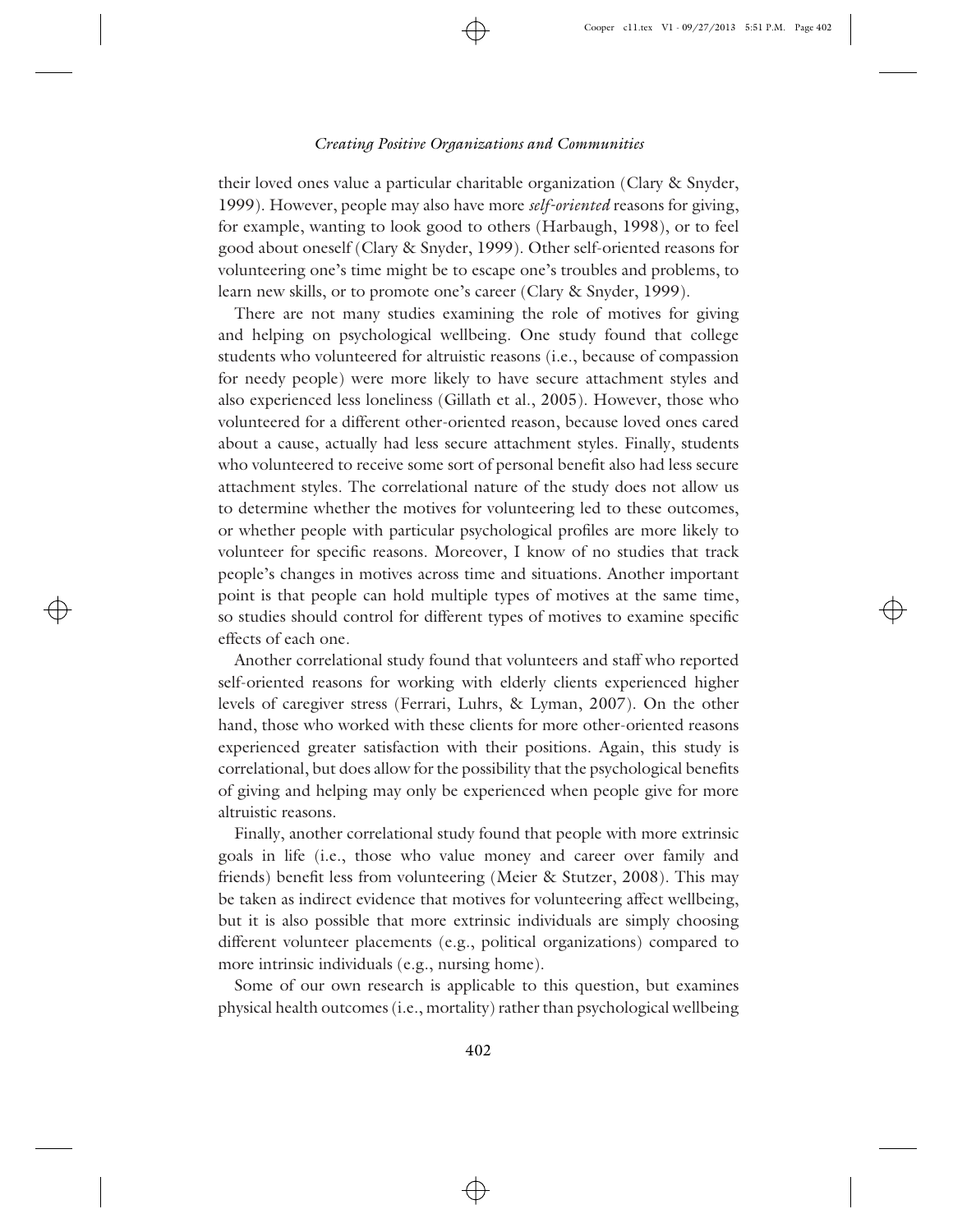(Konrath, Fuhrel-Forbis, Lou, & Brown, 2012). In a longitudinal study of older adult volunteers, we find that individuals who volunteer for more other-oriented reasons have a lower risk of mortality 4 years later, whereas those who volunteer for more self-oriented reasons experience no such benefit, and at times, might actually experience an increase in mortality risk. Since individuals can simultaneously hold both self and other-oriented motives, we entered both types of motives into statistical models to examine independent effects of self-oriented versus other-oriented motives in a single study. Importantly, the longitudinal nature of the design allows us to establish the direction of causality (i.e., that motives lead to later mortality risk), and we also rule out a number of potential third variables (e.g., demographic variables, health, wellbeing, personality traits), thus strengthening the potential that these motives directly cause positive health outcomes.

In an unpublished study, the author of this chapter randomly assigned participants to either think about *how others benefited* from (or would benefit from) their volunteering efforts, or *how they personally benefited* (or would benefit) from them (Konrath, 2012). Individuals who were assigned to focus on how others might benefit from volunteering experienced immediate boosts to their happiness compared to those who focused on how they might personally benefit. This effect was only significant for those participants who were currently regular volunteers. Moreover, the effect was especially pronounced for those who were low in dispositional empathy. Taken together, this study provides the only known evidence that other-oriented motives for volunteering actually cause increased psychological wellbeing, whereas self-oriented motives cause decreased psychological wellbeing.

More research is needed to better tease apart the potential short-term and long-term psychological consequences of different motives for giving time and money to others. This is an essential step that is needed before interventions can be tested, because interventions that do not account for people's self-oriented desire to *feel good by doing good* have the potential to backfire and ultimately decrease wellbeing.

#### The Role of Resources

One issue that needs to be more carefully addressed in the giving literature is whether giving time and money to others is still beneficial when people give beyond their capacity. Everyone has limited time, energy, and money,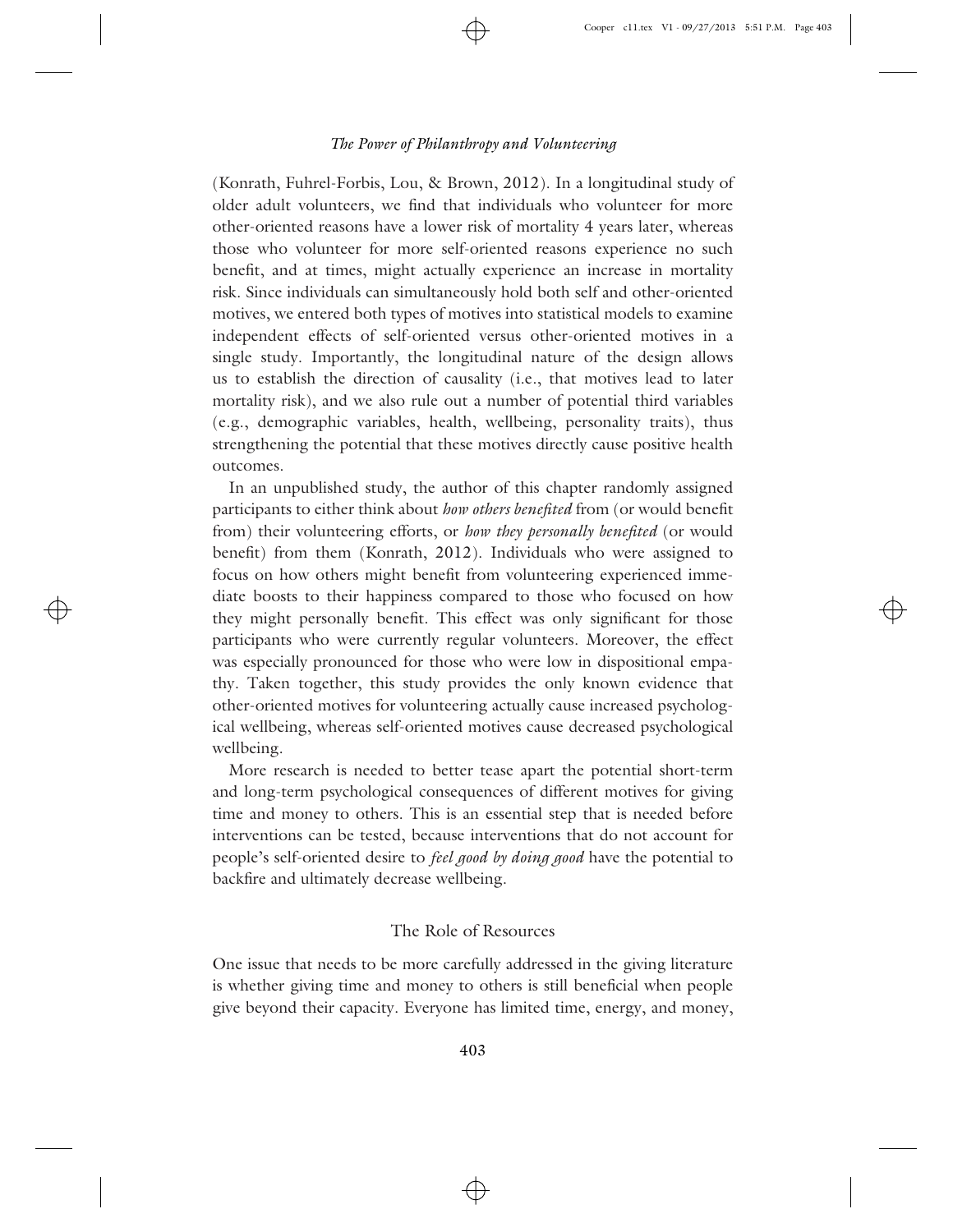and it is possible that there may be critical thresholds after which giving will no longer be beneficial. Moreover, people with less time or money should find it more costly to give and this might perhaps attenuate potential psychological benefits of giving. People who are exhausted, depressed, or otherwise emotionally depleted should also be less likely to benefit if they give beyond their capacity. These hypotheses are theoretical and speculative at this point, but important to consider (S. Brown, Brown, & Preston, 2012).

There is not much of a literature to draw on in terms of research evidence for these hypotheses. In one study of charitable donations, there was no cutoff point after which the benefits of giving declined: giving any amount of money had linear effects on later psychological wellbeing (Choi & Kim, 2011). In addition, prosocial giving of money had psychological benefits even in poor countries (Aknin et al., 2013). However, both of these studies relied on absolute monetary values, rather than relative values (e.g., percentage of disposable income). It would be important to see if benefits were reduced at specific relative levels of giving.

In terms of giving one's time to others, there do seem to be cutoff points after which there are no additional benefits, or there are even sometimes harms, associated with giving. For example, although not designed to examine psychological wellbeing specifically, one study found that although there are physical health benefits of volunteering up to 40 hr per year, volunteering more than 40 hr per year does not add any additional health benefits (Musick, Herzog, & House, 1999). Another study found a curvilinear relationship between hours spent volunteering and psychological wellbeing (Windsor, Anstey, & Rodgers, 2008). Respondents who volunteered between 100 and 800 hr per year (2–15 hr per week) experienced the highest psychological wellbeing. Those who volunteered less or more than this had low psychological wellbeing.

Taken together, these studies confirm the benefit of moderate levels of volunteering, and future research is needed to examine whether and how available time and money influence the potential benefits associated with giving to others. In particular researchers should attend to both objective indicators (e.g., income, employment status) *and* subjective perceptions (e.g., feelings of being too busy or burdened) of available resources. It is likely that both of these would predict whether people are likely to experience benefits of giving time and money to others. In addition, studies would have to simultaneously compare the relative effects of giving time versus giving money, since they are positively related (Amato, 1985; Apinunmahakul &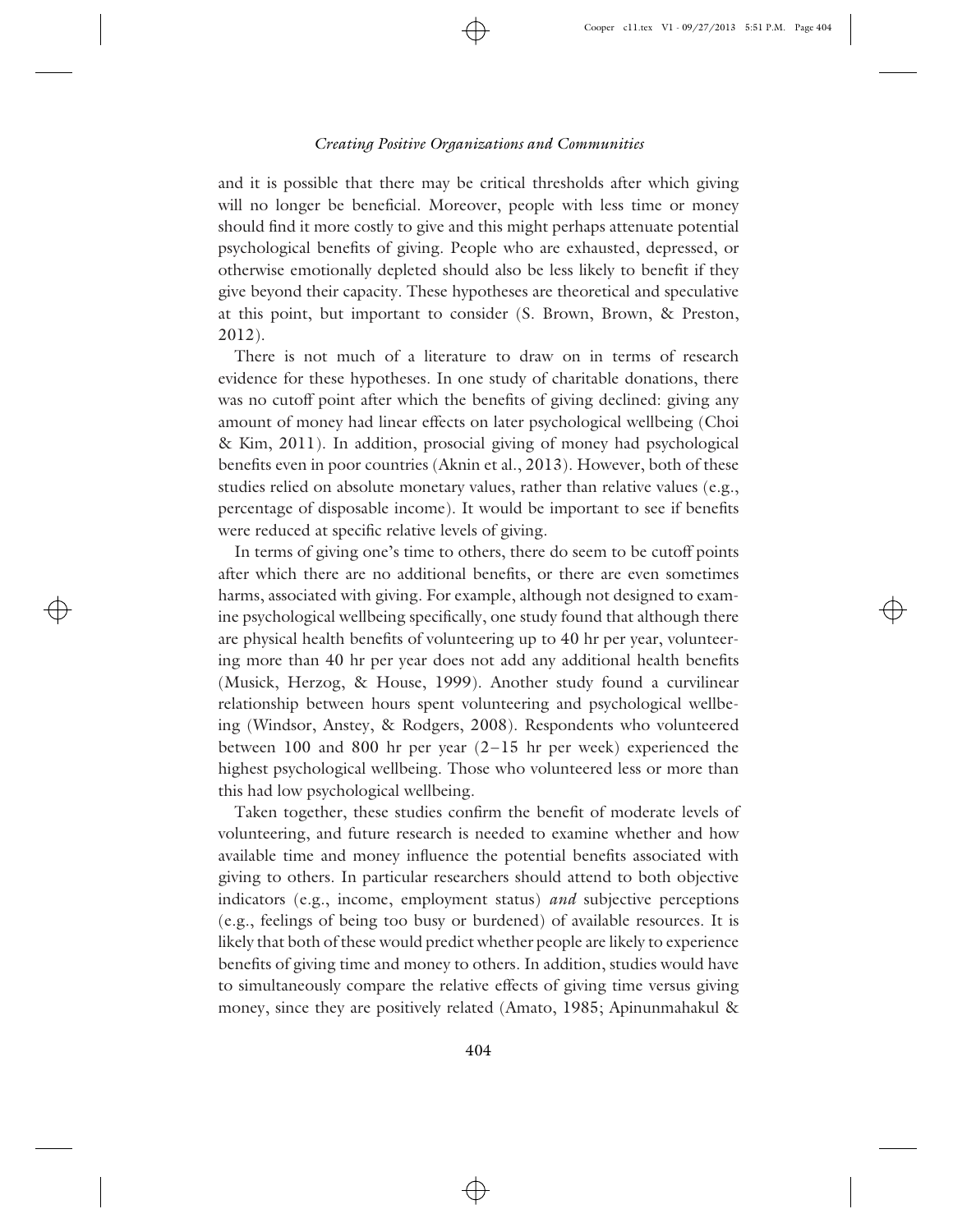Devlin, 2008; Bryant, Jeon-Slaughter, Kang, & Tax, 2003; Duncan, 1999; Farmer & Fedor, 2001; Feldman, 2010; Matsunaga, 2007; Reed & Selbee, 2001; Schervish & Havens, 1997). In addition, researchers should examine the *fit* between the giver's resources and the type of giving. It is possible that people who have a lot of money, but less time, will benefit more from giving money compared to volunteering. On the other hand, those who do not have much money, but have more available time, might benefit more from giving their time, since time is a more abundant resource for them. There is indeed evidence for the latter hypothesis (Morrow-Howell, Hong, & Tang, 2009), but more research is needed to better understand how available time and money impact the benefits associated with giving.

#### Features of the Giving Situation

Another factor that may influence the potential benefits of giving to others is the giving situation. There would likely be different outcomes associated with different modes of giving time and money. For example, volunteers who directly interact with recipients should be more likely to experience benefits compared to those who do not directly interact with those for whom the help is intended. This is because such personal interactions may trigger biological mechanisms (e.g., the olfactory system; see Question 5) related to evolved caregiving systems. Indeed, a meta-analysis of 37 correlational studies of volunteering and wellbeing found a substantially larger relationship (double the effect size) between volunteering and wellbeing for those whose positions involved directly helping others compared to those who had more indirect helping roles (Wheeler et al., 1998). I know of no similar study in the literature on giving money, but would posit that there would be a more pronounced psychological benefit associated with donating money in person as compared to mailing a check or making an online contribution. This should especially be true in cases where there is no existing close relationship between the giver and the recipient. Based on this, it is likely that prosocial interventions may be enhanced if they are also designed to bring givers and recipients in proximity to one another. However, researchers should consider cultural and individual differences in this. For example, some religions view anonymous giving as a higher form of charitable activity because recipients cannot receive praise for their actions (e.g., Judaism, Christianity). In addition, some people might find it stressful or embarrassing to directly interact with recipients of their generosity.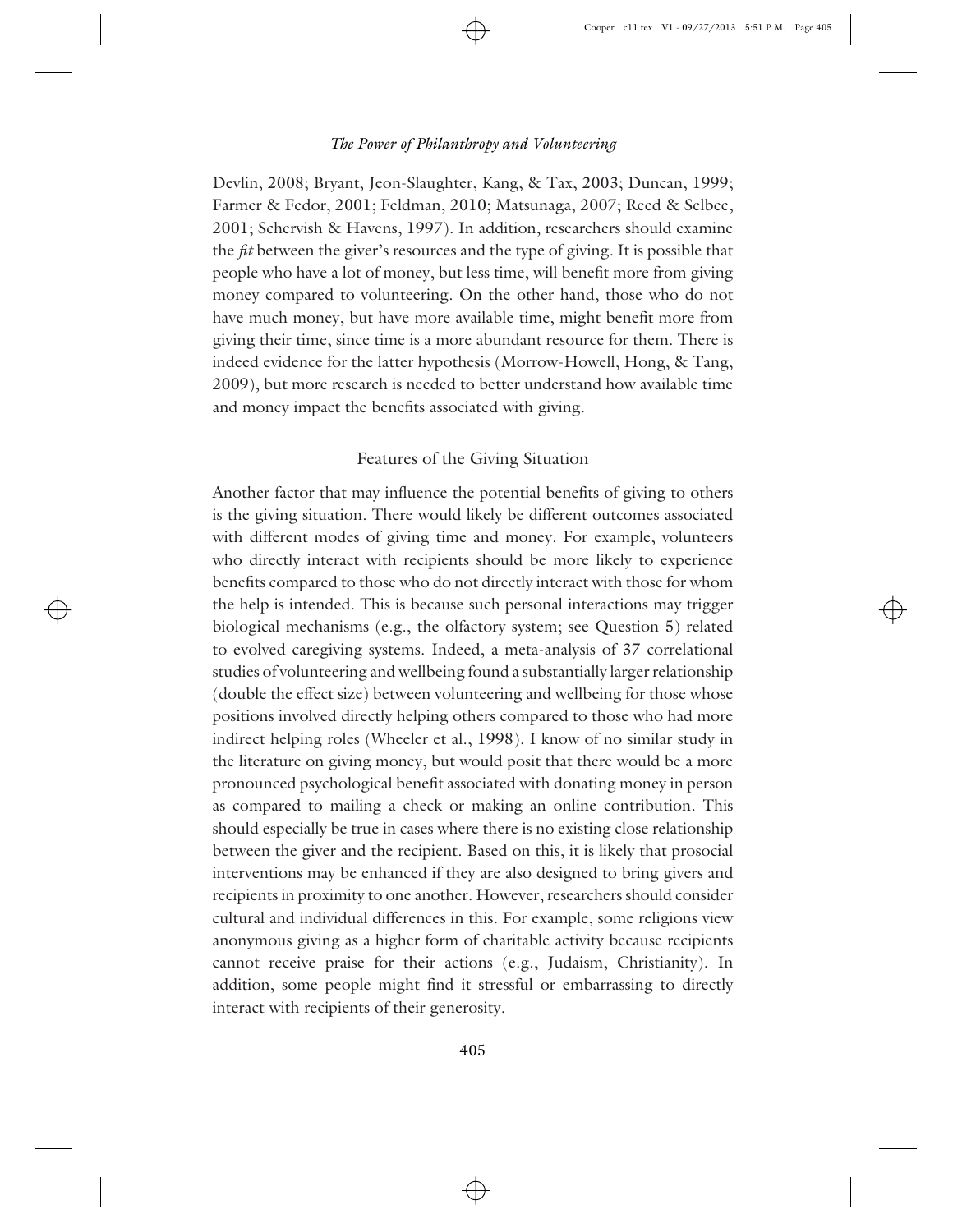# **Question 4: Who Benefits Most from Giving, and When Giving to Whom?**

This section is an extension of the previous one except that instead of exploring which situations or contexts are most beneficial, it explores intrapersonal and interpersonal factors that may be associated with the most benefits from giving to others. It is important to be cognizant of whether there are boundary conditions of the positive effects of giving time and money to others.

### The Role of Individual Differences

### *Age and life stage.*

We have already established that people from various cultures around the world experience psychological benefits when giving to others. What about people of various age groups? The literature is predominantly focused on older and middle-aged adults, leaving open an important gap in the literature. When the effects of volunteering on younger versus older adults are directly compared, researchers typically find greater effects for older adults (Musick & Wilson, 2003; Van Willigen, 2000). However, volunteering is still associated with benefits for younger people, even if the benefits are smaller. For example, other work finds that the relationship between volunteering and psychological wellbeing also exists among adolescents (Schwartz, Keyl, Marcum, & Bode, 2009; Switzer et al., 1995). What remains to be seen is whether there are psychological benefits associated with giving in very young children, or whether these benefits only accrue after several years of cultural socialization on the importance of giving and sharing. These are important questions for future research.

One's stage of life may influence whether people volunteer, how often, and why. Studies find, for example, that people with full-time jobs and preschoolage children are less likely to volunteer (Oesterle, Johnson, & Mortimer, 2004). Parents of older children more commonly volunteer, but often for their children's organizations (Sundeen, 1990), and it is unclear whether this family-motivated type of volunteering has similar effects on wellbeing as volunteering for other reasons. Younger adults tend to volunteer to make new friends or to help their career, whereas older adults report volunteering to strengthen existing relationships or to help and serve others (Okun & Schultz, 2003; Omoto, Snyder, & Martino, 2000).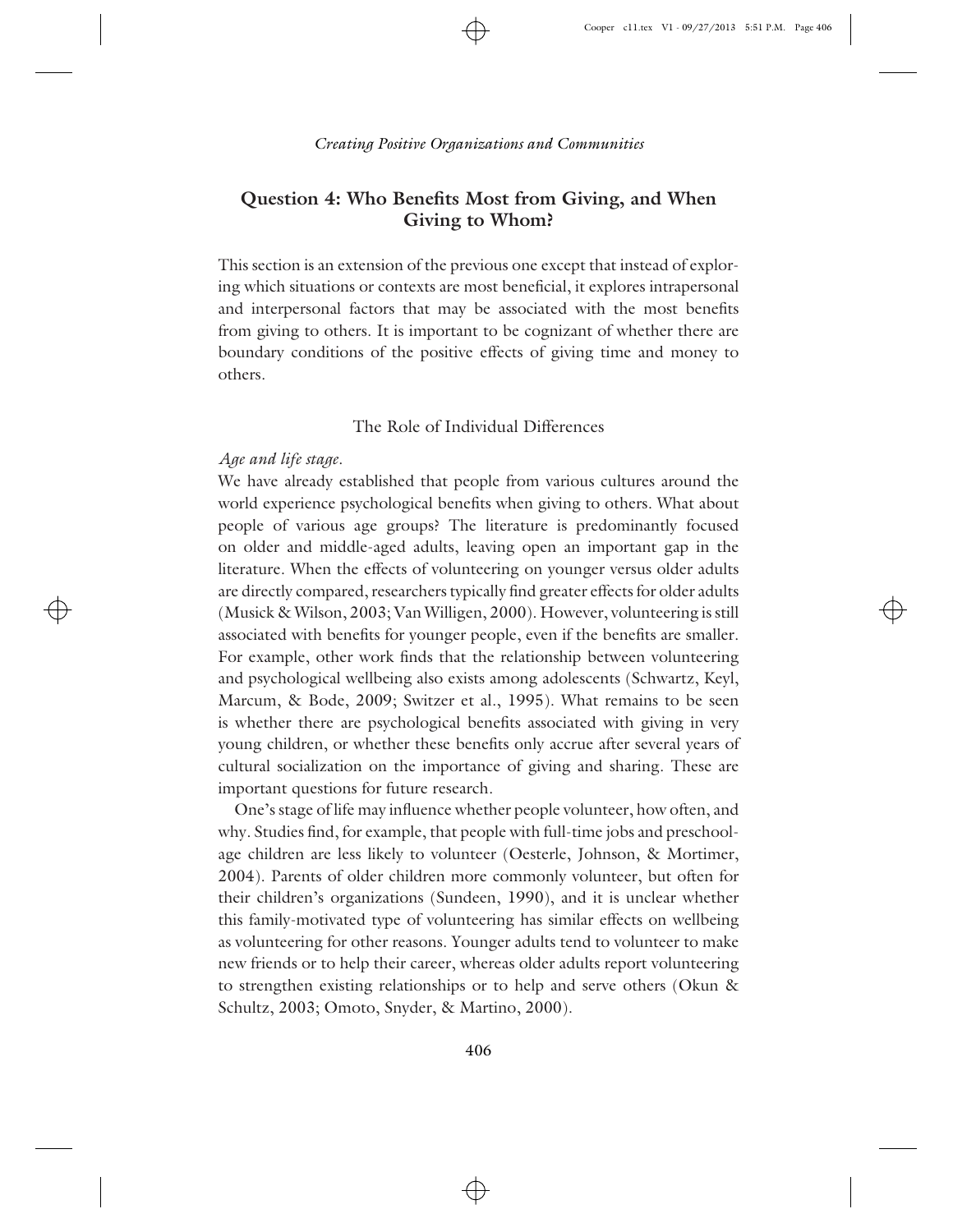#### *Gender.*

There seem to be different effects of giving for males versus females, however, overall patterns would become more apparent with a more thorough review or meta-analysis. For example, recent studies have found that the adverse *physiological* consequences of being self-centered were worse for men compared to women (Edelstein, Yim, & Quas, 2010; Reinhard, Konrath, Lopez, & Cameron, 2012). Men who scored high in the personality trait narcissism had higher baseline cortisol concentrations than women who scored high in the same trait. This was especially true for more interpersonally relevant aspects of narcissism (e.g., manipulating others) compared to more intrapersonal aspects of it (e.g., vanity or extreme self-sufficiency). This makes the results of another study less surprising. Boys who were assigned to a long-term volunteering intervention experienced improvements to their wellbeing over time, whereas there was no effect of the intervention on girls (Switzer et al., 1995). Giving and caring are to some extent stereotypically gendered activities, so it is possible that for females, these expectations and norms increase the obligation or external motivation to help, thus reducing potential benefits.

Other studies find that helping behavior is associated with increased wellbeing for both males and females, but it really depends on the type of helping (Schwartz et al., 2009). For example, males seem to benefit most from helping family members, whereas females benefit most from more general helping behaviors. In much of the literature, gender is included as a covariate rather than a moderator, and future studies should consider examining the patterns between giving and psychological wellbeing among males and females separately.

#### *Social connectedness.*

The literature on various types of social embeddedness suggest that giving to others is most beneficial to those who are less socially connected. For example, those who scored low on dispositional empathy were found to benefit most in terms of their happiness after a kindness intervention (Tkach, 2005) and after they were induced to focus on other-oriented, rather than self-oriented, reasons for volunteering (Konrath, 2012). In both studies, high empathy participants had higher levels of happiness regardless of their experimental conditions, so there was not much higher to go. Low empathy participants "caught up" to the happiness levels of their higher empathy counterparts only under conditions of other-oriented behaviors or thoughts.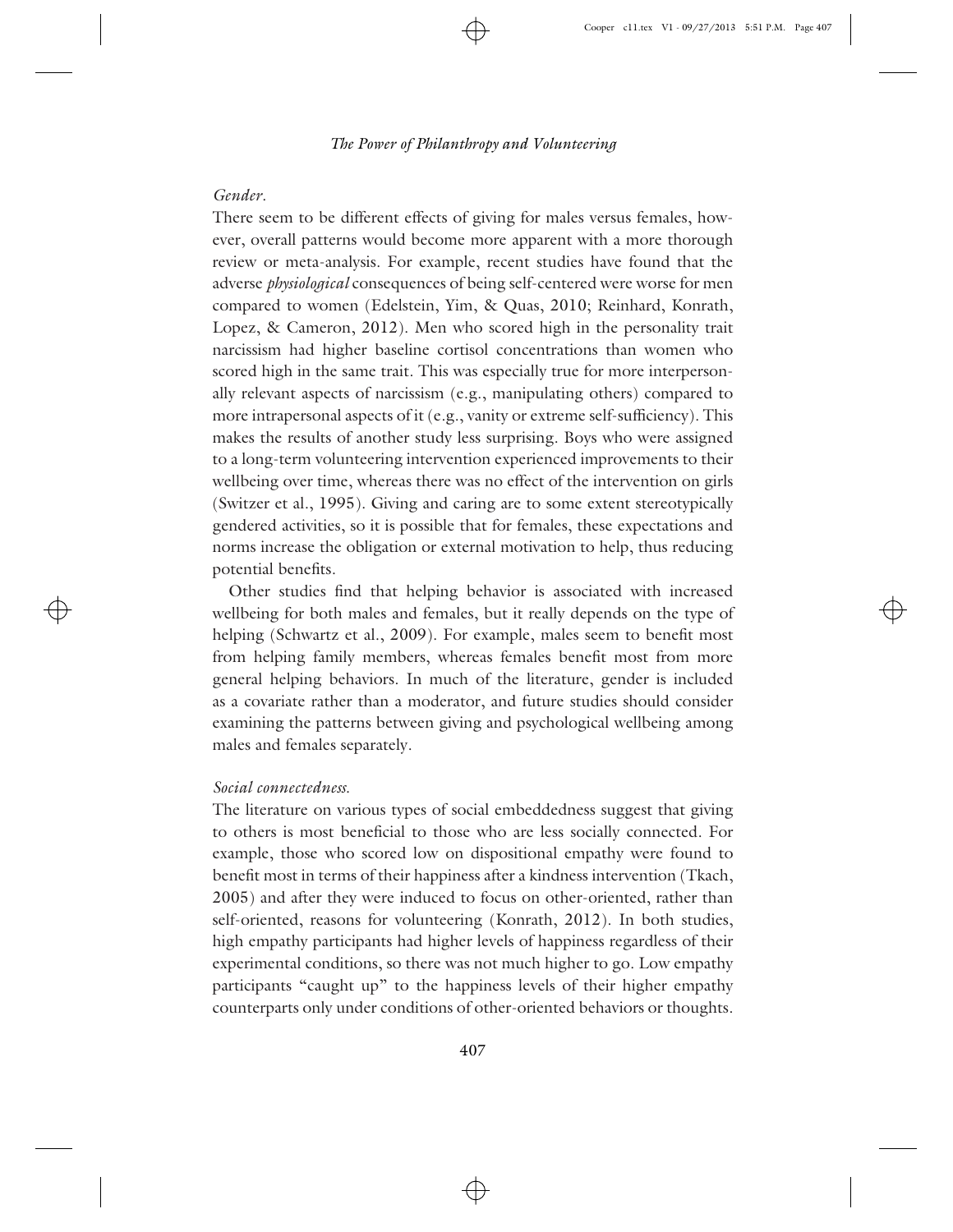This is likely because giving and focusing on others is more common among people higher in empathy, so they may becontinually reaping the benefits in terms of psychological wellbeing.

Other research confirms the general principle that people who are lower in social connectedness experience more benefits from giving to others. For example, one study found that older adults who had suffered from a loss of role identity benefited more from volunteering in terms of their psychological wellbeing (Greenfield & Marks, 2004). Another study found that the relationship between volunteering and psychological wellbeing was moderated by levels of social integration, such that those who had lower integration benefited the most from volunteering (Piliavin & Siegl, 2007). Taken together, these results suggest that volunteering has potential to be a powerful intervention for wellbeing for those who may need it the most.

#### *Religion.*

Most religions strongly encourage caring for the poor and needy as part of religious devotion. Indeed, people who are religious tend to volunteer more and make more charitable donations (Monsma, 2007; Morgan, 1983; Regnerus, Smith, & Sikkink, 1998; Wilson & Janoski, 1995). At the same time, meta-analyses have found that religion is associated with improved wellbeing (Hackney & Sanders, 2003; Witter, Stock, Okun, & Haring, 1985). This association between religion and wellbeing is present in many different cultures worldwide (Inglehart, 2010; Ruiter & De Graaf, 2006), although the specific routes from religiosity to wellbeing are unclear. It would be interesting to directly compare the effects of participation in religious volunteering or charitable activities compared to secular ones, however, I am not aware of any studies that do so. One study finds that simple membership in religious organizations has the largest effect on wellbeing compared to membership in other nonreligious organizations (e.g., professional societies, political clubs, hobby clubs; Cutler, 1976). It is possible that religious givers receive an extra boost to their wellbeing after giving, perhaps because there are added social or psychological rewards that come with fulfilling one's religious worldviews. However, it is possible that giving time and money could be seen as required and obligatory, and thus, there may be reduced benefits associated with giving for religious people. It is also possible that religious people might benefit more from volunteering in religious organizations compared to secular ones. Future research should more carefully unpack specific effects of different types of giving on different types of people.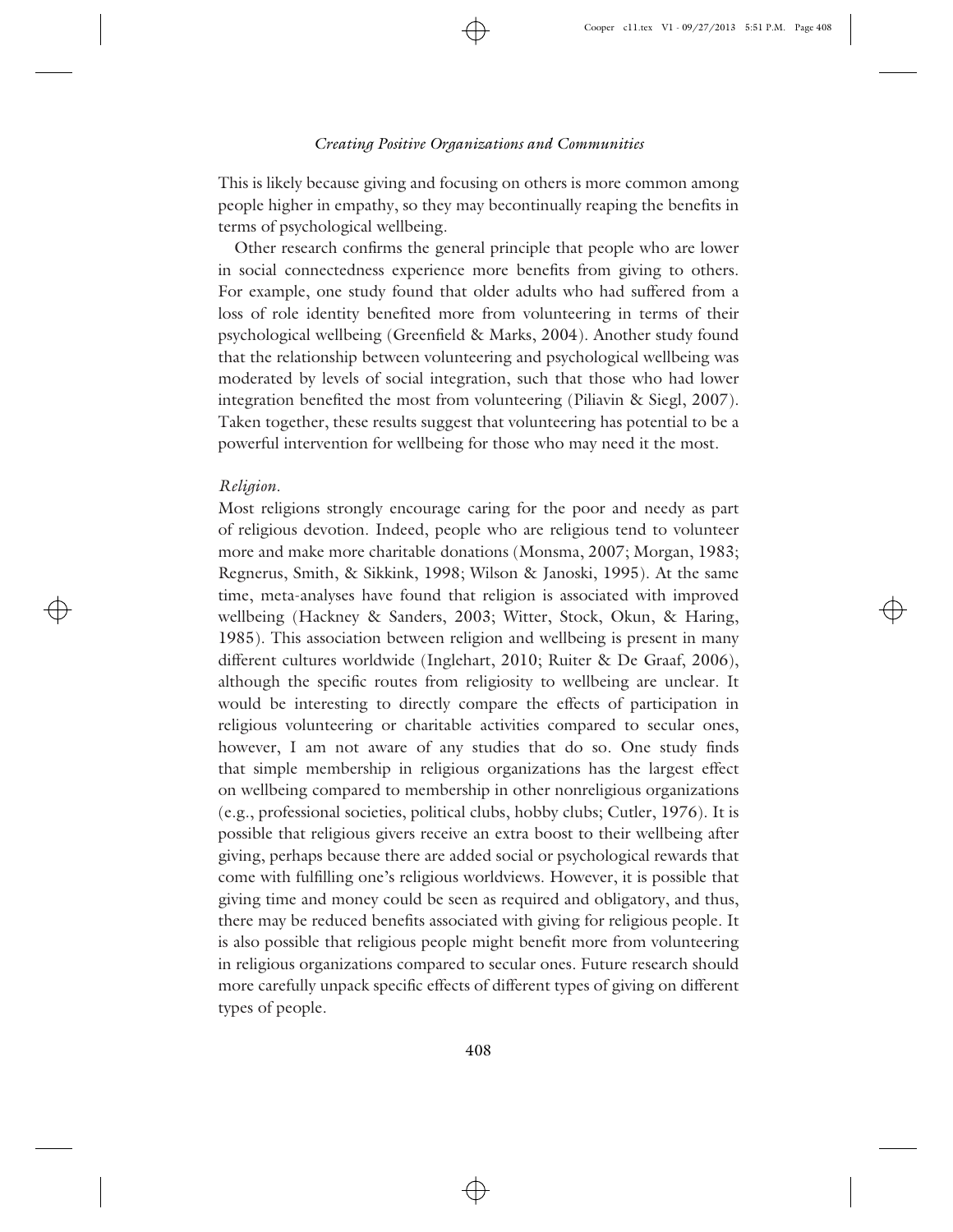#### Does the Target of Giving Matter?

One question that is often ignored in the literature is whether there are stronger effects for giving to certain people (or organizations) rather than others. There is some evidence that the relationship between the giver and recipient may matter in terms of predicting outcomes. For example, one study found that giving money to closer others had a more powerful effect on wellbeing than giving to less close others (Aknin et al., 2011), however, future research needs to examine the role of obligatory versus voluntary giving in such relationships. We similarly find that older adults only experience the *physical health* benefits of giving social support to others when the recipients of such support are their own children, as compared to less emotionally and genetically close others (M. Liu & Konrath, 2013). Taken together, these studies suggest that although there are documented benefits to giving time and money more generally (e.g., in the Experience Corps studies), it is possible that the closer the relationship, the stronger those benefits are likely to be. It is rare for studies to directly compare the effects of giving to different types of recipients, so this hypothesis remains preliminary. Moreover, with volunteering it is possible for relationships to develop through repeated interactions with the same recipients (e.g., tutoring the same child over a long period of time), so it would be interesting to explore whether benefits of giving become stronger as relationships become closer.

# **Question 5: Why Should Giving Time or Money Have any Psychological Benefits at All?**

The question of *why* giving money and time should affect wellbeing is an important one. There are a number of theories that have been posited in the literature, ranging from more social and psychological pathways to more biological ones. I first discuss some potential social and psychological pathways that have been presented in prior research. Our recent work examines more biological pathways (S. Brown et al., 2012; S. Brown, Konrath, Seng, & Smith, 2011), and thus I will next review a conceptual model that integrates a number of the findings presented above.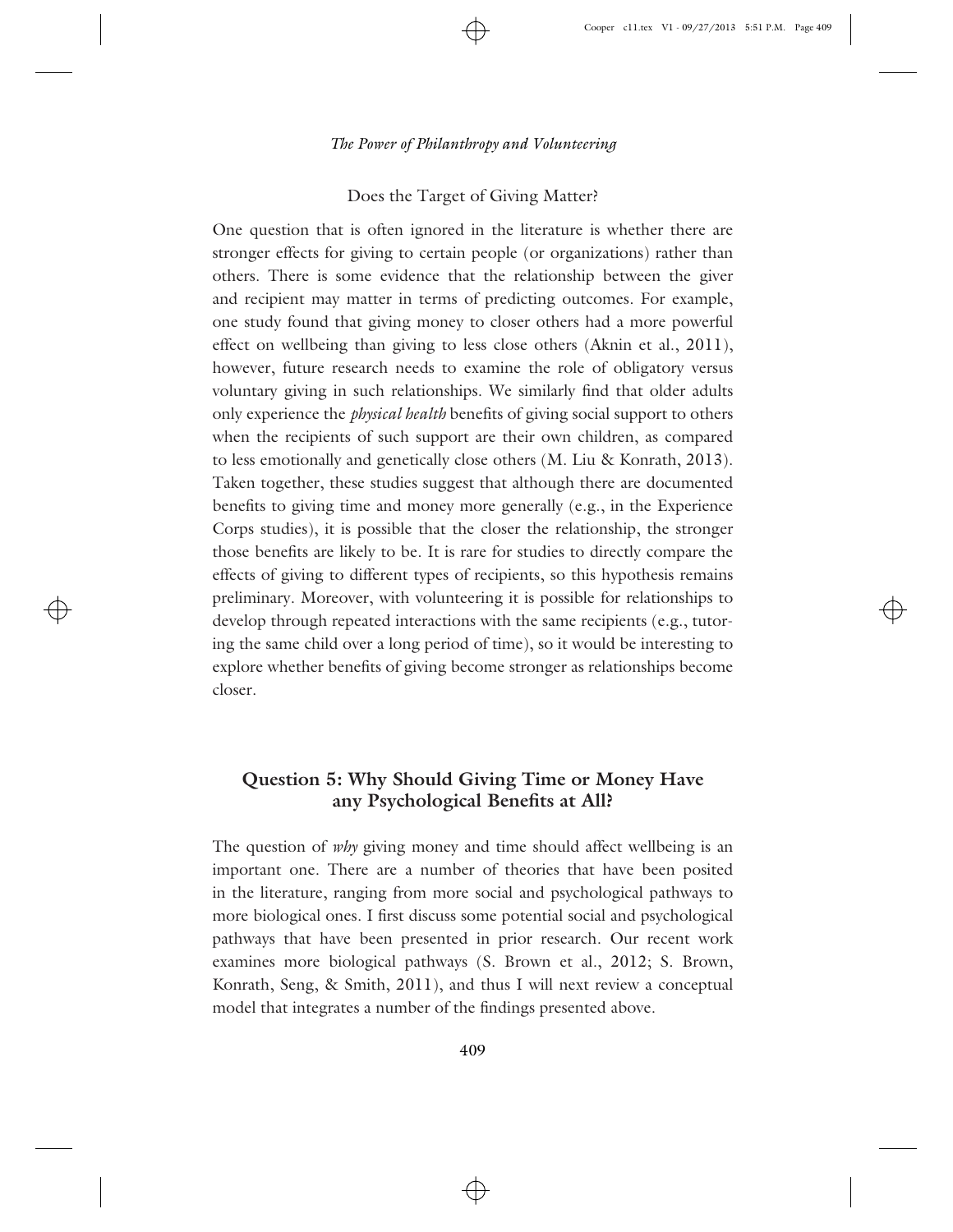#### Social and Psychological Pathways

Past research has posited several social and psychological reasons why giving time and money should benefit givers psychologically. These psychological factors may work with, or independent of, biological systems designed for parenting (see next section). For example, it is hypothesized that giving one's time is associated with increased psychological wellbeing within older adults because volunteering helps to maintain important social identities and roles while other roles are becoming less salient (Krause, Herzog, & Baker, 1992). Related to this, *response shift theory* suggests that giving to others can help to change people's views of themselves over time, and can increase their confidence, self-esteem, and self-awareness, and reduce their depressive symptoms (Schwartz & Sendor, 1999). These changed views of the self are particularly adaptive when people experience challenging life circumstances such as chronic physical illnesses.

Other work suggests that giving to others can help people to realize their existential needs for meaning, purpose, and fulfillment in life, each of which are needed to experience optimal psychological health (i.e., eudaimonic wellbeing; Krause et al., 1992; Morrow-Howell et al., 2009; Musick & Wilson, 2003; Thoits & Hewitt, 2001). In addition, one practical way that giving to others might ultimately lead to improved wellbeing is that it can increase one's social network, and thus one's access to informal social support (Greenfield & Marks, 2004; Krause et al., 1992; Li, 2007; Li & Ferraro, 2005; Musick & Wilson, 2003; Wilson & Musick, 1997).

# Biological Pathways

Although not models of psychological wellbeing per se, animal models of parenting (Numan, 2006) provide some insight into how giving time and money may be related to improved stress regulation, faster recovery from depressive symptoms, reduced symptoms of inflammation, and better physical health. These models seem especially important in light of longitudinal studies that find giving (but not receiving) instrumental (including financial) and emotional support to others predicts reduced mortality risk (S. Brown, Nesse, Vinokur, & Smith, 2003), even among caregivers who are presumably stressed or strained by their giving experience (S. Brown, Smith et al., 2009). An independent laboratory study conducted with older adults demonstrated a similar pattern in which giving, but not receiving, predicted reduced morbidity (W. M. Brown, Consedine, & Magai, 2005).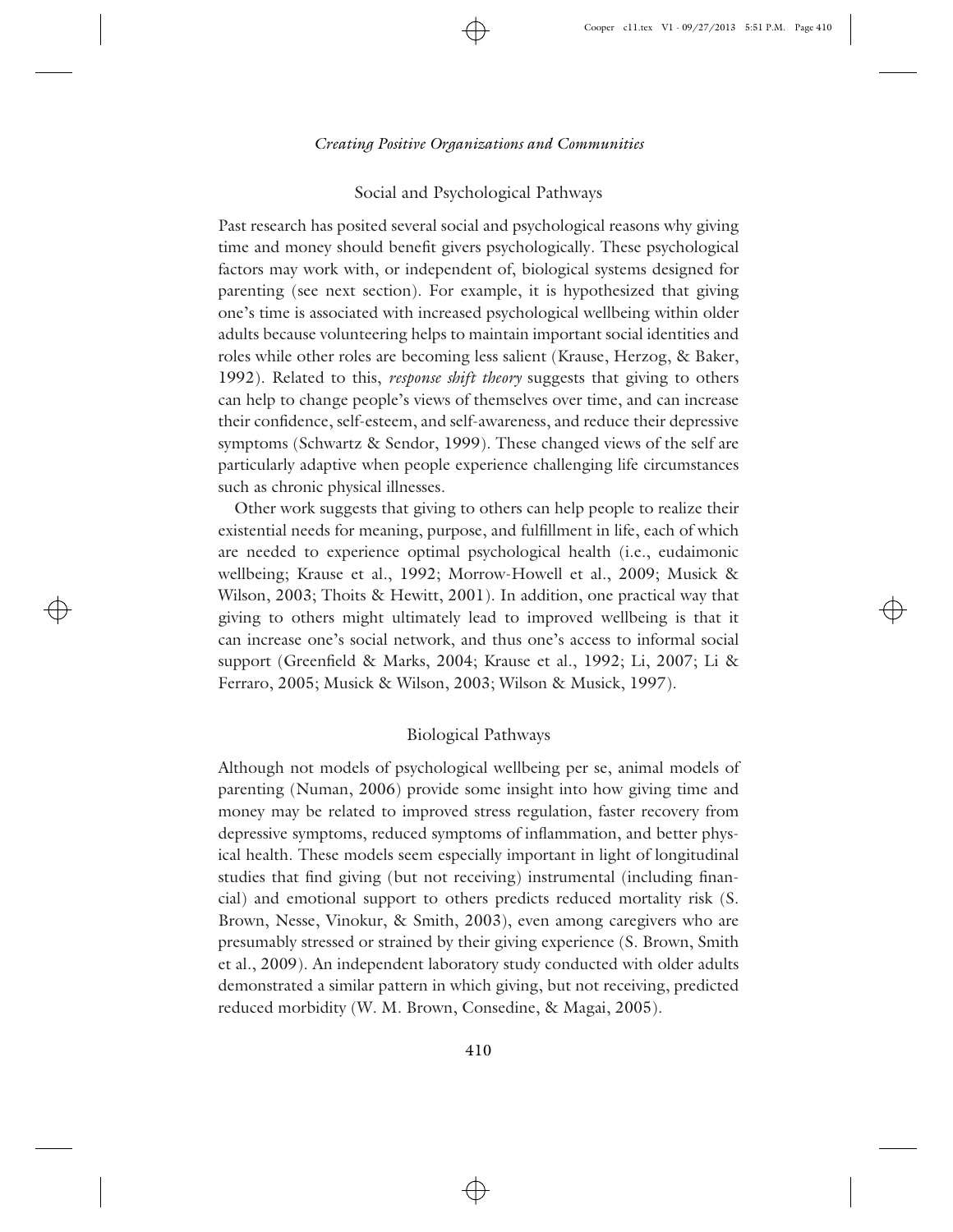Attempts to understand the mechanism for these beneficial health associations suggest a stress-buffering feature of giving behaviors. For example, giving behavior predicts accelerated recovery from depressive symptoms that accompany spousal loss, but only among those with a heightened stress response (S. Brown, Brown, House, & Smith, 2008). In a direct test of the stress-buffering hypothesis, giving behavior was only associated with reduced mortality risk among those who had been exposed to a stressful life event (Poulin, Brown, Dillard, & Smith, 2013). Among those who had not experienced a stressful life event, there was no association of giving and mortality risk. Importantly, all of the studies reviewed above routinely controlled for a variety of factors that could influence the giving/stress/health relationship, including preexisting health, personality, health behaviors, and social variables such as social integration, equity, or social contact.

Given these findings, an attempt to describe the underlying neural circuitry that links giving and stress regulation was recently advanced (S. Brown et al., 2012). In this model, neural circuitry that motivates parenting behavior was integrated with human studies of parental responses and social psychological approaches to prosocial behavior. The net result locates the motivational basis for some forms of giving within the medial preoptic area of the hypothalamus (MPOA). The general argument is that the neural circuits which evolved to motivate parenting behavior are recruited even in nonparenting circumstances to motivate *many forms of giving behavior*, especially those characterized by "other-focused" motivation (Figure 11.1).

The model is pretty theoretical at this point, with the majority of evidence being drawn from studies of parenting, caregiving, and giving social support, however, in our lab we are examining whether this model generalizes beyond these types of situations and into many types of giving behavior. We have



**Figure 11.1.** A Biological Model of Caregiving Motivation, Stress Regulation, and Psychological Wellbeing.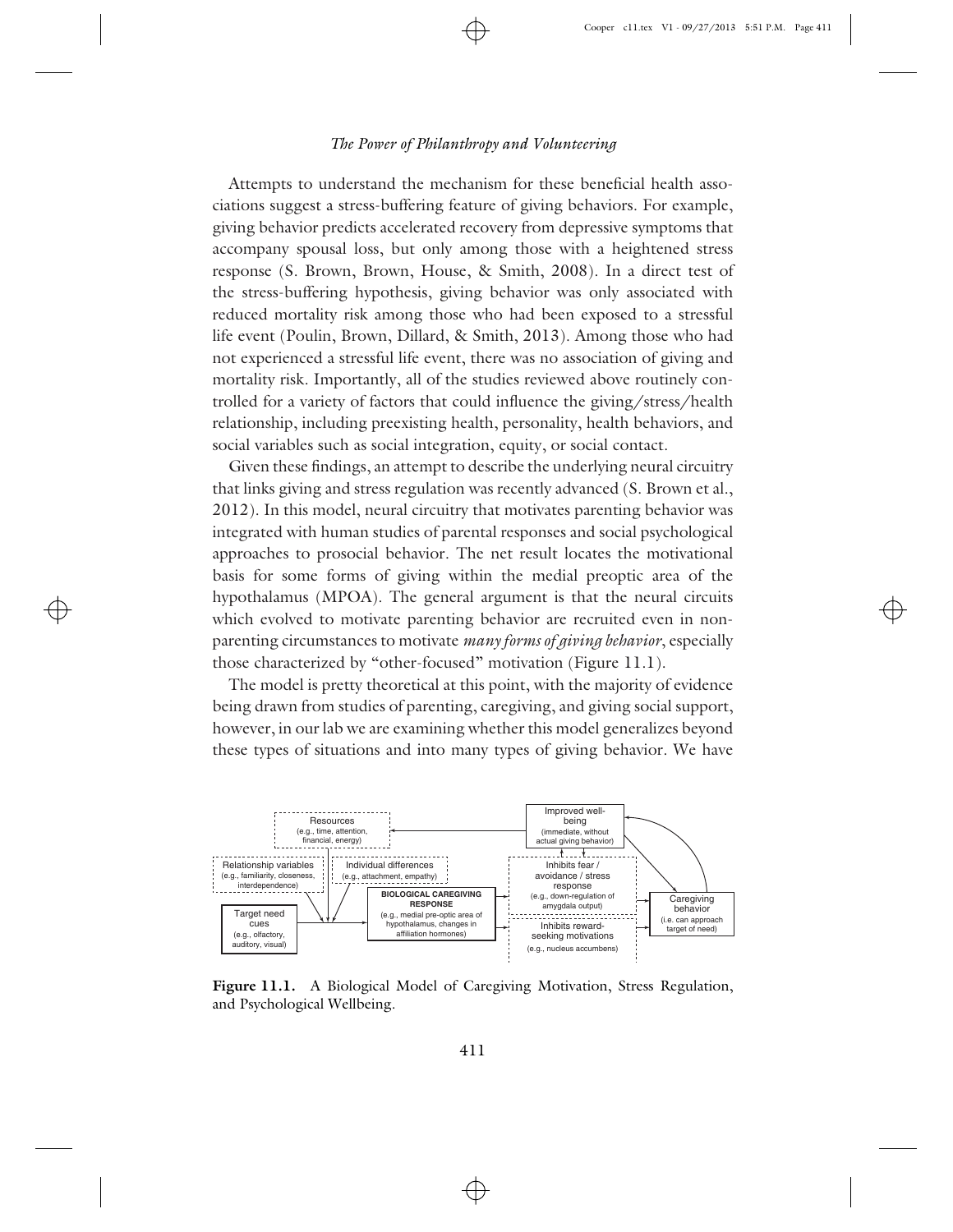found preliminary evidence that those who are randomly assigned to give help to others in a laboratory setting experience physiological benefits (e.g., a rise in oxytocin and progesterone) that are consistent with this model (S. Brown, Konrath, Seng, & Smith, 2011). We believe that these hypothesized processes are also at play during philanthropic behavior such as giving money and volunteering one's time.

Similar to the animal model of parenting, we predict that whether giving occurs is a product of conflict between avoidance motivation, reward-seeking drives, and other-focused motivation. Whether the MPOA is strong enough to trigger motor programs for helping is theorized to depend on personality factors such as attachment style that indicate whether there are sufficient resources to invest, situational factors such as a preexisting social bond or interdependence that assures a low risk of exploitation (S. Brown & Brown, 2006), and genuine signals or cues for need, possibly mediated by the amygdala, the subgenual area of the anterior cingulate cortex (sgACC), and the medial orbital frontal cortex (mOFC). These factors are suggested to increase the signal strength of the MPOA either by releasing oxytocin (sgACC, mOFC) or by the transmission of olfactory cues (amygdala).

In this model, there are numerous ways that activation of the parenting neural circuitry could lead to improved psychological wellbeing (see Figure 11.1). For example, in order for the MPOA to trigger motor programs for helping it must interfere with avoidance motivation, which is effectively the stress response involving projections from the amygdala to the periaqueductal gray (PAG). In addition to regulating stress, MPOAdirected helping must also disinhibit the ventral pallidum by triggering dopamine release in the nucleus accumbens, a brain region that mediates hoarding, chemical addiction, gambling, sexual and food preferences, and other reward-seeking drives.

Most interesting for the purposes of discussing psychological wellbeing is that at least one study shows that the action of dopamine in the nucleus accumbens in this circuit is inhibitory, so giving that is under the control of the MPOA may effectively arise from upstream inhibition of reward-seeking motives. Moreover, a heightened sense of wellbeing in the case of helping could derive from its activation of the ventral pallidum, known to have receptors for opioids (Mitrovic & Napier, 1995).

Finally, at the neuroendocrine level, hormones such as oxytocin and progesterone, which are both known for their stress-relieving properties, appear to play an important role in giving (S. Brown & Brown, 2006;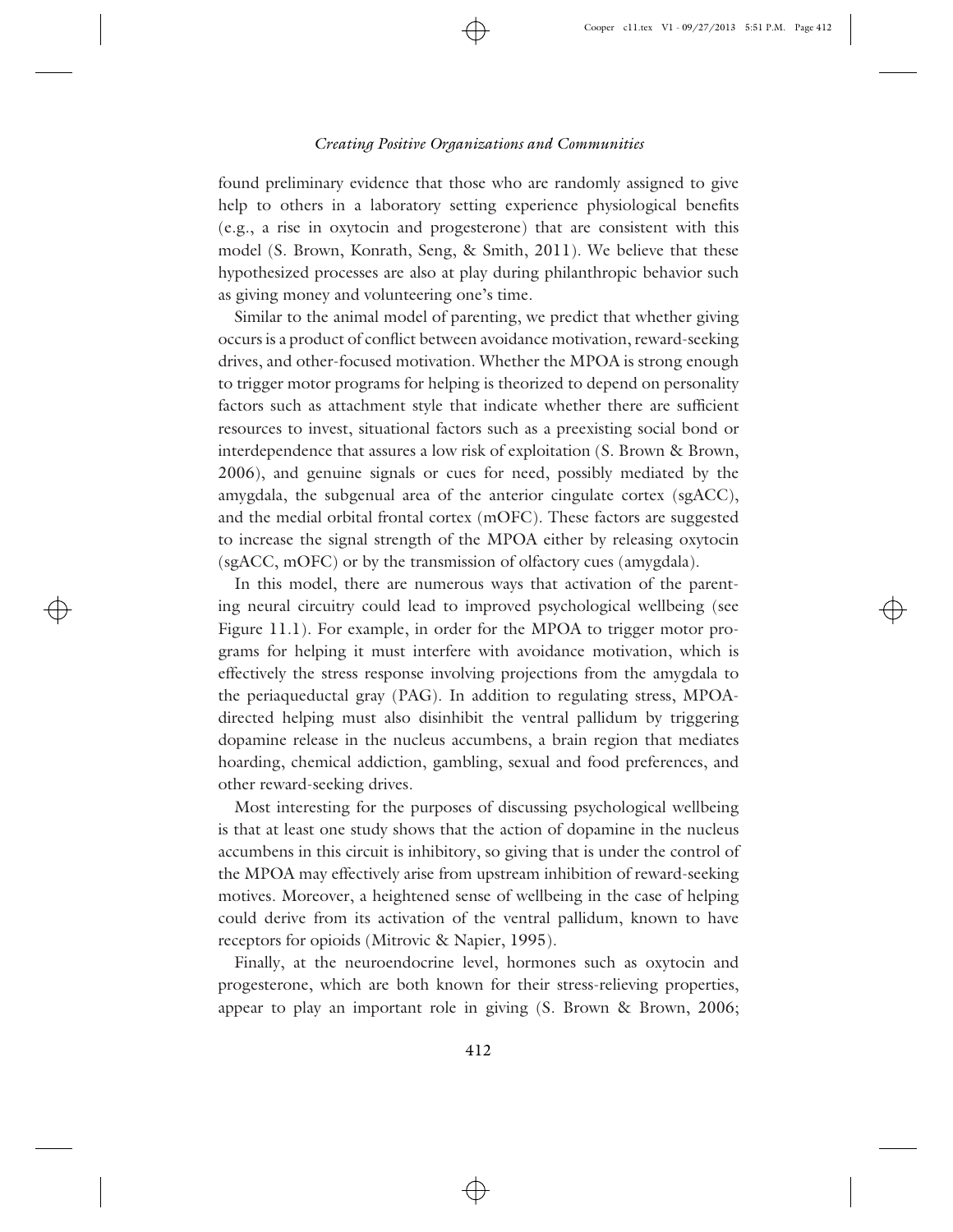S. Brown, Fredrickson, et al., 2009). For example, one recent study compared the donation behavior of participants who were given an oxytocin infusion to those who were given a placebo. The oxytocin infusion had no effect on whether or not people donated, however, it was associated with a 48% rise in donation amount in those who chose to give (Barraza, McCullough, Ahmadi, & Zak, 2011).

# **Question 6: What Next?**

This chapter reviewed research on the psychological benefits of giving to others, and presented a neurobiological model of caregiving motivation that can help to account for why and under which circumstances these effects should exist. I now turn to potential implications of such research, both for givers themselves and for charitable organizations.

One exciting implication of this work based on other recent research is that giving should have effects on wellbeing that extend beyond individual givers. Recent work has found that happiness is "contagious," and can spread up to three degrees of social connection (i.e., to a friend of a friend of a friend (Fowler & Christakis, 2008; Hill, Rand, Nowak, & Christakis, 2010). In other words, giving time and money can reap psychological benefits to the recipients, givers, and to broader social networks connected to them. Considering the positive feedback loop between giving and happiness makes this an even more powerful potential intervention (Aknin et al., 2012; Thoits & Hewitt, 2001). Giving makes people happier, and happy people give more, with rippling effects on other people's happiness extending beyond their own small circles.

Another implication of this work is that besides increasing psychological wellbeing, there is a large body of literature finding that giving to others is associated with a number of *physical health* benefits for givers, including stronger immune systems, a reduced risk of serious illnesses, and a lower mortality risk (Konrath & Brown, 2012). Although it is unclear whether these physical health effects exist because happier people have stronger immune systems (Dillon, Minchoff, & Baker, 1985), better cardiovascular health (Fredrickson & Levenson, 1998), and live longer (Chida & Steptoe, 2008; Danner, Snowdon, & Friesen, 2001; Ostir, Markides, Black, & Goodwin, 2000), the fact that there are physical health benefits associated with giving makes giving to others an even more exciting potential intervention.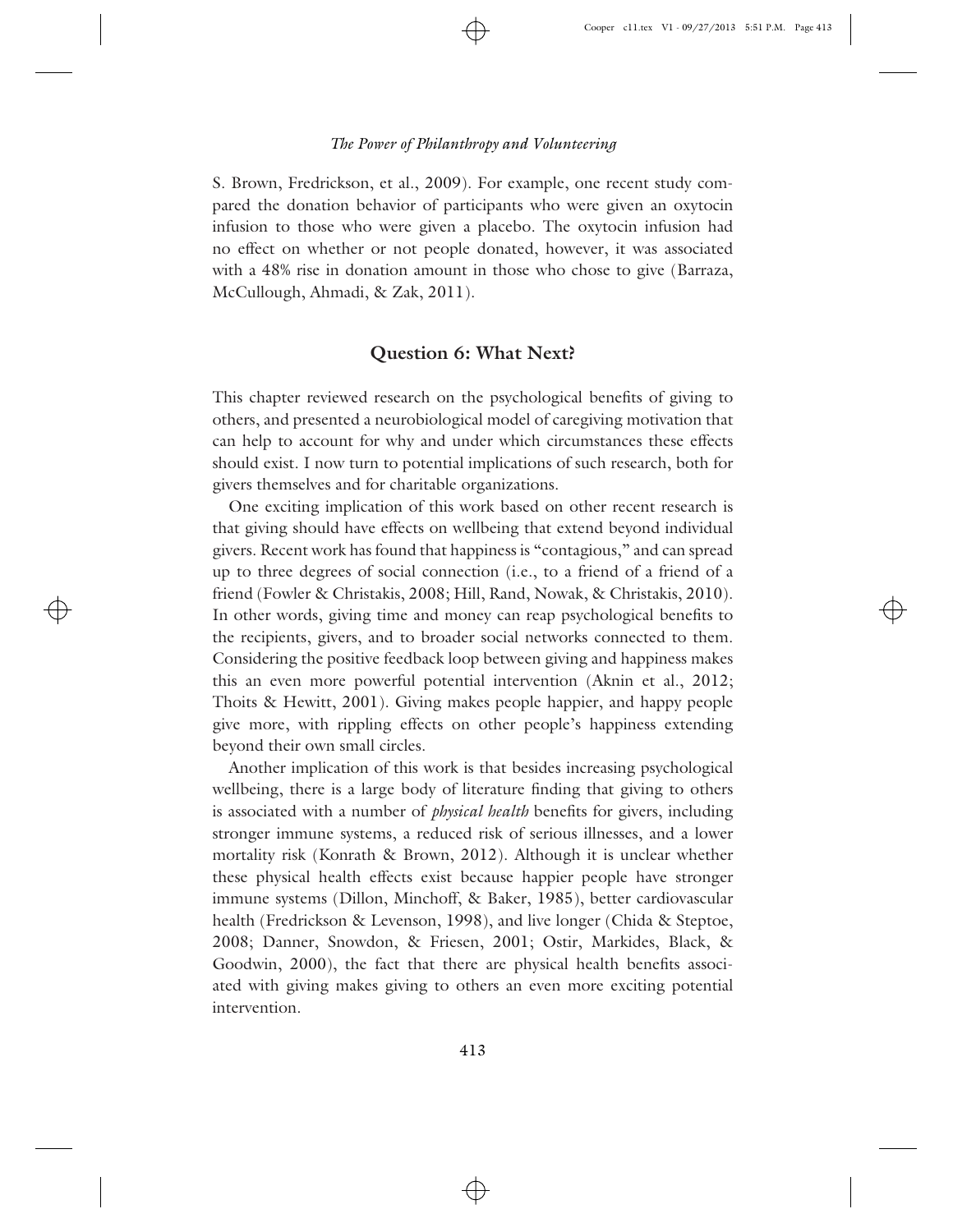A third implication that is that one does not have to have a preexisting trait of giving or generosity in order to receive psychological benefits. Experimental studies demonstrate the potential teachability of giving money and time to others, and therefore its strong potential as an easy-to-implement low-cost intervention (e.g., Dunn et al., 2008; Harris, 1977; Switzer et al., 1995; Tkach, 2005; Williamson & Clark, 1989). Although this review helps to clarify under which circumstances giving is likely to have the most benefits, it is clear that giving time or money can increase people's happiness and psychological wellbeing: even in people who may not normally practice such acts of giving. Future work should clarify the effects of giving on "skilled" or "practiced" givers compared to more "novice" givers.

# Practical Advice to Givers

Based on the ideas presented in this review, here is some advice to givers on when they are likely to experience benefits:

- You do not have to give much to enjoy the benefits of giving. Even giving a small amount of money can increase the happiness of givers (Aknin et al., 2012; Dunn et al., 2008). As for time, there is some evidence that giving too little or too much of one's time as a volunteer can both be problematic (Windsor et al., 2008). It is also possible that giving too much money could also attenuate potential benefits to wellbeing, but future research will help to clarify this.
- It is (literally) the thought that counts (Aknin et al., 2012, 2013; Williamson & Clark, 1989). Although no studies have directly compared effects of thinking about giving to actual giving, studies do find that one does not need to actually give money or time to others to experience psychological benefits. It is sufficient to simply recall a recent time that one gave (Aknin et al., 2012, 2013), or to agree to help without actually helping (Williamson & Clark, 1989). It is likely that the simple act of shifting one's thoughts to focus on others makes people happier. Our pilot data on other-oriented motives for volunteering support this possibility (Konrath, 2012). Giving money and time can help us to shift our thoughts in an other-directed way, but many other behaviors can do the same thing (e.g., loving kindness meditation; Hutcherson, Seppala, & Gross, 2008).
- The effects of giving on happiness seem to be *immediate* (based on experimental studies of giving money), but it is unclear how long-lasting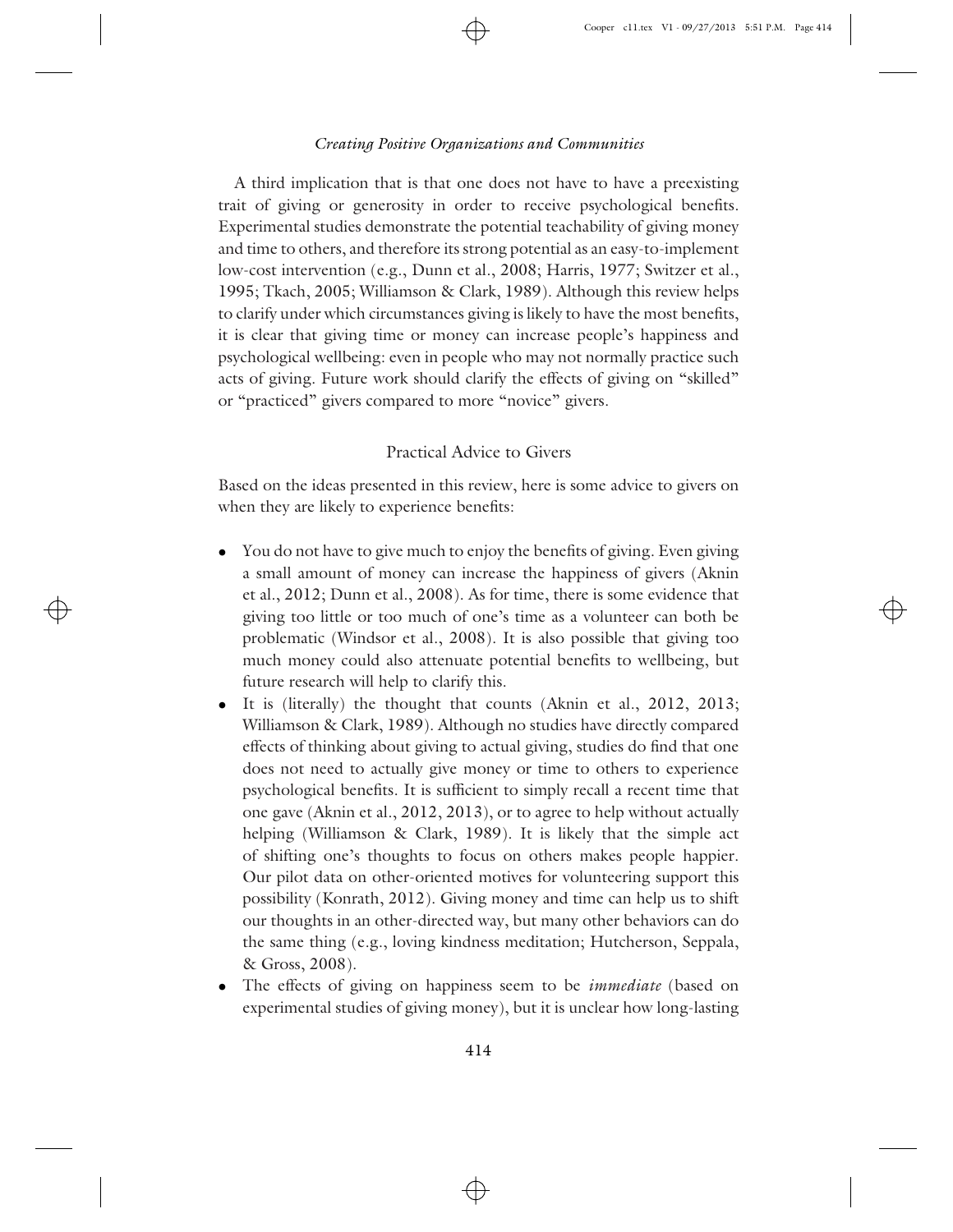they are. One study finds that practicing small acts of kindness for a period of 6 weeks has effects that last up to one month later (Tkach, 2005), and another finds that it has effects on happiness 6–8 weeks later (Dunn et al., 2008). Longer term follow-up studies should be undertaken in future research.

- Although the effects of giving money and time will likely be larger when such giving is voluntary, there is evidence that even when people are asked to do it (e.g., in a laboratory or classroom setting), they still experience some increases in wellbeing (Dunn et al., 2008; Switzer et al., 1995; Tkach, 2005).
- The social aspects of giving time and money seem to matter. Giving to *closer others* seems to have more powerful effects on wellbeing than giving to less close others (Aknin et al., 2011), and there is a larger relationship between volunteering and wellbeing for those who are *directly helping others* compared to those who have more indirect helping roles (Wheeler et al., 1998). Moreover, helping for *other-oriented reasons* is associated with more positive effects than helping for self-oriented reasons (Ferrari et al., 2007; Gillath et al., 2005; Konrath & Fuhrel-Forbis, 2011).
- Is all lost because you have read this chapter and now *know* about how good it is to give? No! Giving may be beneficial even when one is aware that giving is beneficial (Anik et al., 2009). However, it is unlikely to beneficial when one gives *in order to receive* the benefits. In other words, givers can still become happier after giving if they know this can happen, but not if they give in order to receive a "warm glow" (Andreoni, 1989, 1990).

#### Practical Advice to Nonprofit Organizations

The entire focus of this chapter has been on psychological benefits of giving time and money to others. What has not been discussed thus far is the obvious difficulties that nonprofit organizations face in recruiting reliable and long-term volunteers and raising money for their cause. If giving time and money is so beneficial to individuals, then why do people regularly fail to do so when given the opportunity (Andreoni, Rao, & Trachtman, 2011; Dana, Cain, & Dawes, 2006)?

One reason may be that individuals do not realize that giving time and money to others has such beneficial effects when compared to spending time and money on oneself. They may indeed realize that there *can sometimes be*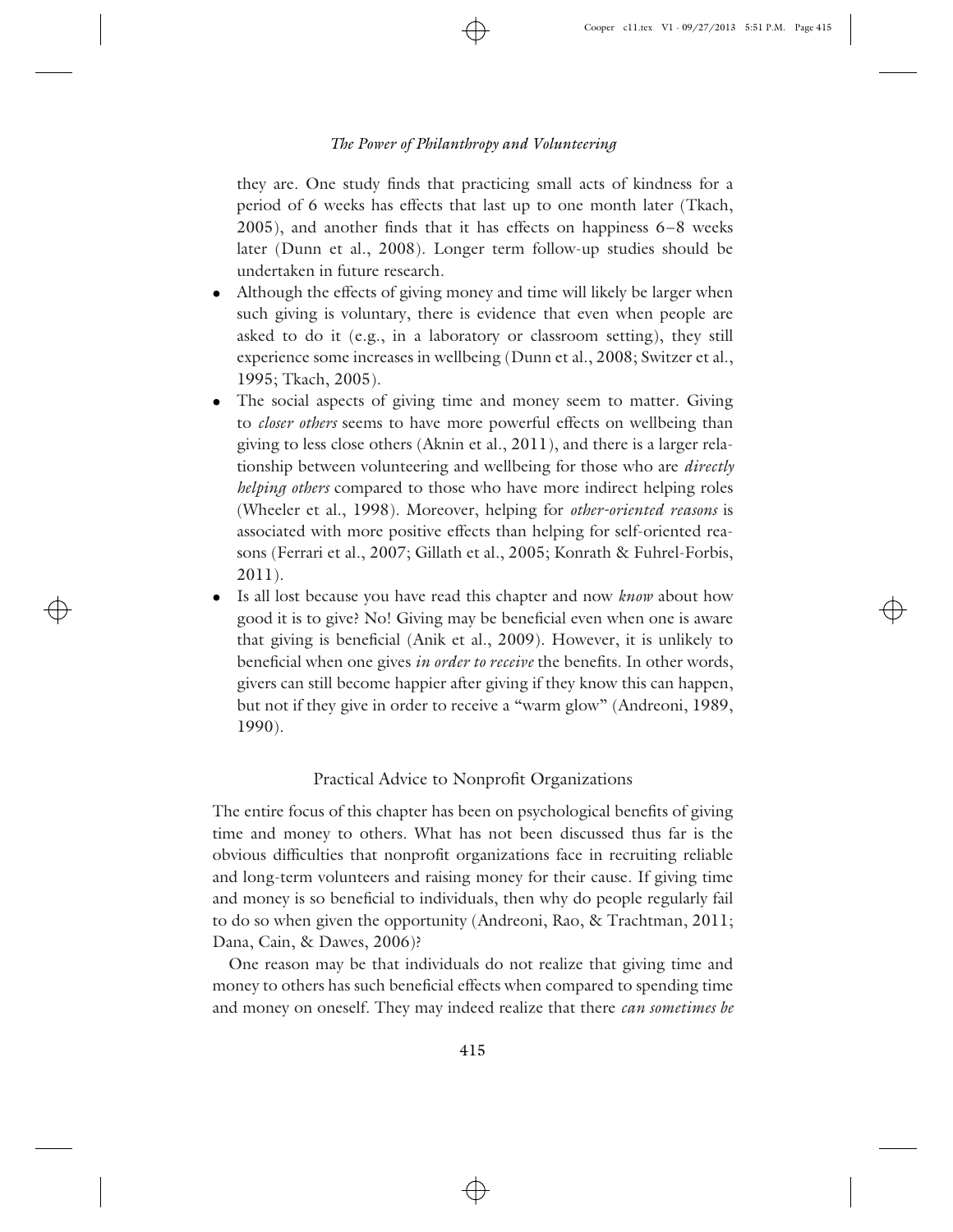a warm glow associated with giving (Andreoni, 1989, 1990), but may not realize that this is the norm rather than the exception. One study directly addresses this issue. When participants were asked to directly compare which is likely to make them happiest, they incorrectly guessed that spending money on themselves would make them happier than spending it on others (Dunn et al., 2008).

We recommend that organizations share the good news that there are positive benefits associated with giving. In fact, there is evidence that telling potential donors that giving will make them happy actually increases their donations (Benson & Catt, 1978). A similar rise in donations occurs when charities give small gifts to potential donors (Falk, 2007). However, organizations must remember that the benefits that givers experience from giving may dissipate if the motives to give become focused on these personal benefits. Recruitment efforts should be strategically designed to address these issues. Without maintaining this other-oriented focus on giving, volunteers and donors may become more easily depleted, and thus in the long run, they may give less. Organizations should also remember that happier people are likely to give and help more (see Question 1 for a review). Thus, recruitment efforts should attempt to elicit positive emotions in potential givers in the hopes that these positive moods will translate into willing helpers with open checkbooks.

Another thing to consider is that time and money have different automatic meanings to people. Thinking about giving time activates more emotional mindsets in individuals while thinking about money activates more utilitarian and individualistic mindsets (W. Liu & Aacker, 2008; Vohs et al., 2006). One way to increase voluntary donations of both time and money is to use careful wording of volunteer and charitable donation requests. Studies have found that if people are first asked how much time they would be willing to give, and then later asked about possible donations, they give both more time *and* more money (W. Liu & Aacker, 2008). Asking for the money first can backfire and lead to less of both.

Finally, organizations should be aware that giving both time and money increases when participants communicate with or empathize with recipients (Andreoni & Rao, 2011; Xiao & Houser, 2005). Nonprofit organizations might focus on creating such bonds between givers and recipients both because they seem to be associated with greater psychological wellbeing in givers, as we reviewed in the current chapter, but also because givers will likely give more when they feel a personal connection to recipients of their help.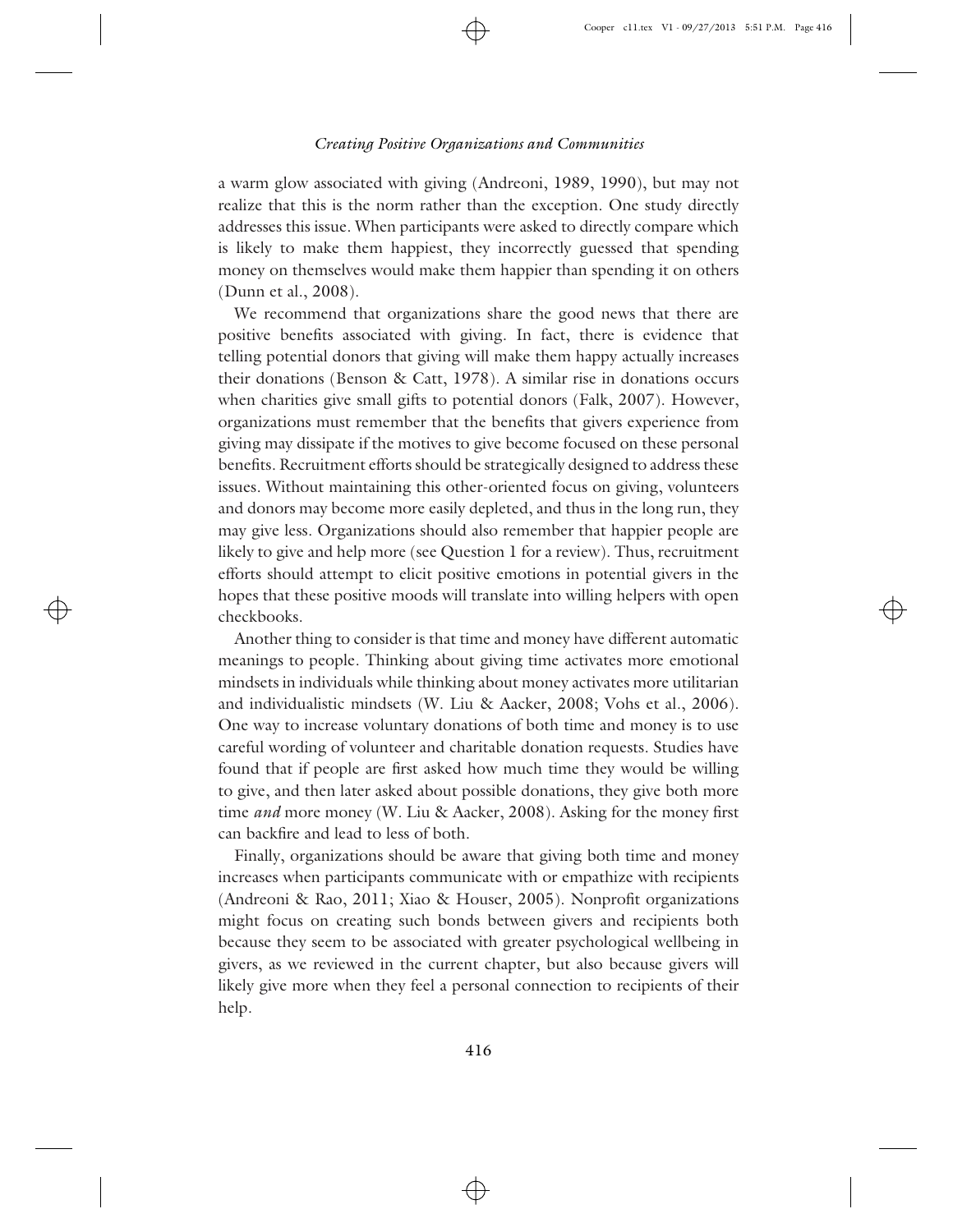# **Acknowledgments**

The author was supported by a grant from Wake Forest University via the John Templeton Foundation (Dispositional Empathy as a Character Trait). I thank Adam Sitzmann for his assistance in finding and summarizing relevant literature for this chapter, and Stephanie Brown for her feedback and contributions to this chapter, especially on the physiological underpinnings of giving behavior.

# **References**

- Aderman, D. (1972). Elation, depression, and helping behavior. *Journal of Personality and Social Psychology*, *24*(1), 91–101.
- Aknin, L., Barrington-Leigh, C. P., Dunn, E. W., Helliwell, J. F., Biswas-Diener, R., Kemeza, I., . . . Norton, M. I. (2013). Prosocial spending and well-being: Cross-cultural evidence for a psychological universal. *Journal of Personality and Social Psychology*, *104*(4), 635–652.
- Aknin, L., Dunn, E., & Norton, M. (2012). Happiness runs in a circular motion: Evidence for a positive feedback loop between prosocial spending and happiness. *Journal of Happiness Studies*, *13*(2), 347–355.
- Aknin, L., Norton, M. I., & Dunn, E. W. (2009). From wealth to well-being? Money matters, but less than people think. *The Journal of Positive Psychology*, *4*(6), 523–527.
- Aknin, L., Sandstrom, G. M., Dunn, E. W., & Norton, M. I. (2011). It's the recipient that counts: spending money on strong social ties leads to greater happiness than spending on weak social ties. *PLoS ONE*, *6*(2), e17018.
- Amato, P. R. (1985). An investigation of planned helping behavior. *Journal of Research in Personality*, *19*(2), 232–252.
- Andreoni, J. (1989). Giving with impure altruism: Applications to charity and ricardian equivalence. *Journal of Political Economy*, *97* (6), 1447–1458.
- Andreoni, J. (1990). Impure altruism and donations to public goods: A theory of warm-glow giving? *Economic Journal*, *100*(401), 464–477.
- Andreoni, J., & Rao, J. M. (2011). The power of asking: How communication affects selfishness, empathy, and altruism. *Journal of Public Economics*, *95*(7–8), 513–520.
- Andreoni, J., Rao, J., & Trachtman, H. (2011). *Avoiding the ask: A field experiment on altruism, empathy, and charitable giving* (NBER Working Paper No. 17648). Cambridge, MA: National Bureau of Economic Research.
- Anik, L., Aknin, L. B., Norton, M. I., & Dunn, E. W. (2009). *Feeling good about giving: The benefits (and costs) of self-interested charitable behavior* (HBS Working Paper No. 10-012). Boston, MA: Harvard Business School.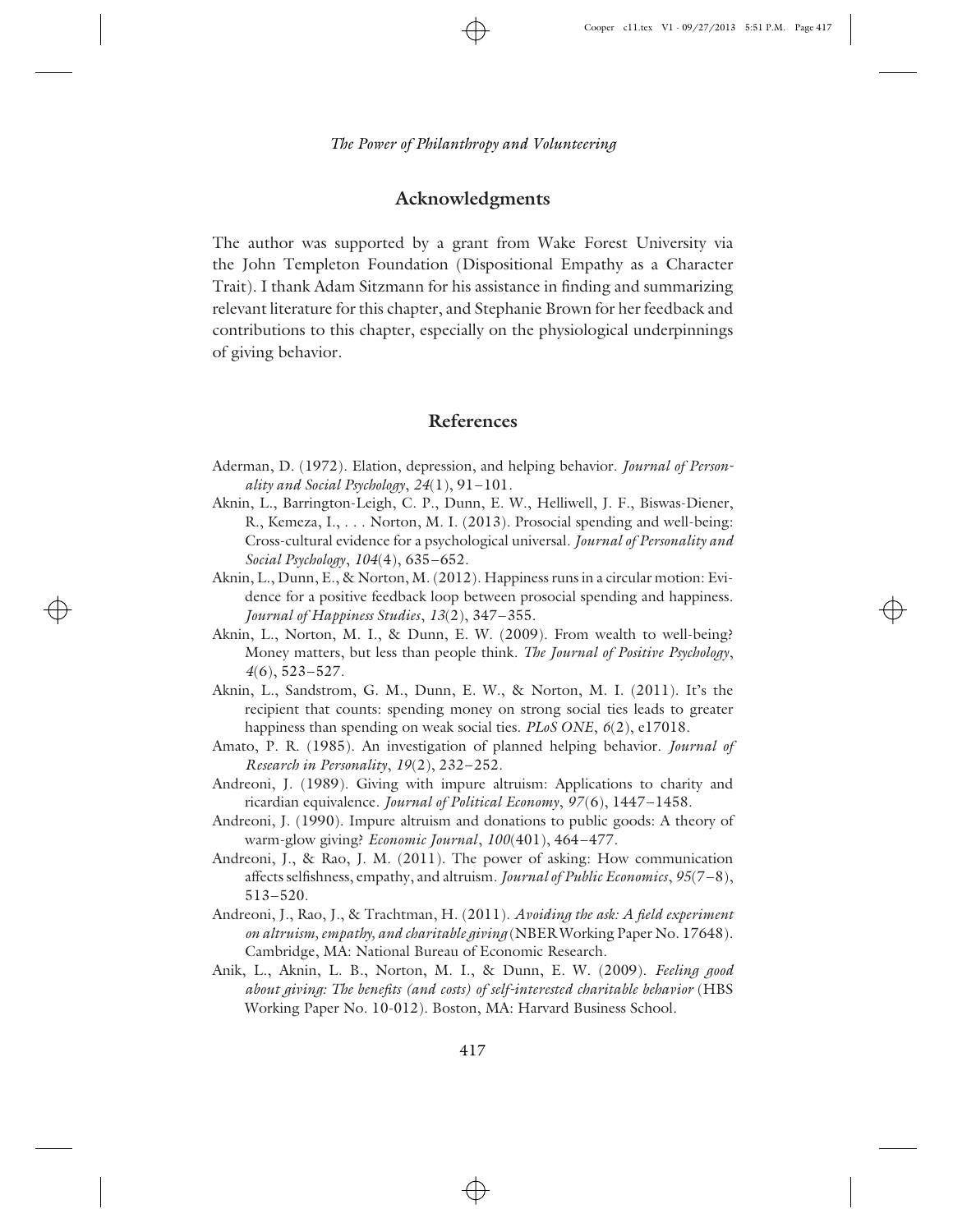- Apinunmahakul, A., & Devlin, R. A. (2008). Social networks and private philanthropy. *Journal of Public Economics*, *92*(1–2), 309–328.
- Au, A. M. L., Wong, A. S. K., Lai, M. K., & Chan, C. C. H. (2011). Empathy, coping, social support, and mental health in local and migrant adolescents in Beijing. *International Journal on Disability and Human Development*, *10*(3), 173–178.
- Barraza, J. A., McCullough, M. E., Ahmadi, S., & Zak, P. J. (2011). Oxytocin infusion increases charitable donations regardless of monetary resources. *Hormones and Behavior*, *60*(2), 148–151.
- Bekkers, R. (2004). *Giving and volunteering in the Netherlands: Sociological and psychological perspectives* (Unpublished doctoral dissertation). Utrecht: Utrecht University.
- Benson, P. L., & Catt, V. L. (1978). Soliciting charity contributions: The parlance of asking for money. *Journal of Applied Social Psychology*, *8*(1), 84–95.
- Berkowitz, L., & Connor, W. (1966). Success, failure, and social responsibility. *Journal of Personality and Social Psychology*, *4*(6), 664–669.
- Boccalandro, B. (2009). *Mapping success in employee volunteering: The drivers of effectiveness for employee volunteering and giving programs and fortune 500 performance:* Chestnut Hill, MA: Carroll School of Management, Boston College.
- Bohnet, I., & Frey, B. (1999). Social distance and other-regarding behavior in the dictator games: Comment. *The American Economic Review*, *89*(1), 335–339.
- Borgonovi, F. (2008). Doing well by doing good. The relationship between formal volunteering and self-reported health and happiness. *Social Science & Medicine*, *66*(11), 2321–2334.
- Brown, S., & Brown, R. M. (2006). Selective investment theory: Recasting the functional significance of close relationships. Psychological Inquiry, 17(1), 1–29.
- Brown, S., Brown, R. M., House, J. S., & Smith, D. M. (2008). Coping with spousal loss: Potential buffering effects of self-reported helping behavior. *Personality and Social Psychology Bulletin*, *34*(6), 849–861.
- Brown, S., Brown, R. M., & Preston, S. (2012). A neuroscience model of caregiving motivation. In S. Brown, R. M. Brown, & L. Penner (Eds.), *Moving beyond self interest: Perspectives from evolutionary biology, neuroscience, and the social sciences*. New York: Oxford University Press.
- Brown, S., Fredrickson, B. L., Wirth, M. M., Poulin, M. J., Meier, E. A., Heaphy, E. D., . . . Schultheiss, O. C. (2009a). Social closeness increases salivary progesterone in humans. *Hormones and Behavior*, *56*(1), 108–111.
- Brown, S., Konrath, S., Seng, J., & Smith, D. (2011). *Measuring oxytocin and progesterone (compassion hormones) in a laboratory vs ecological setting and results from recent studies.* Paper presented at the Neuroscience of Compassion Conference, Stony Brook University Medical Center, Stony Brook, NY.
- Brown, S., Nesse, R. M., Vinokur, A. D., & Smith, D. M. (2003). Providing social support may be more beneficial than receiving it: Results from a prospective study of mortality. *Psychological Science*, *14*(4), 320–327.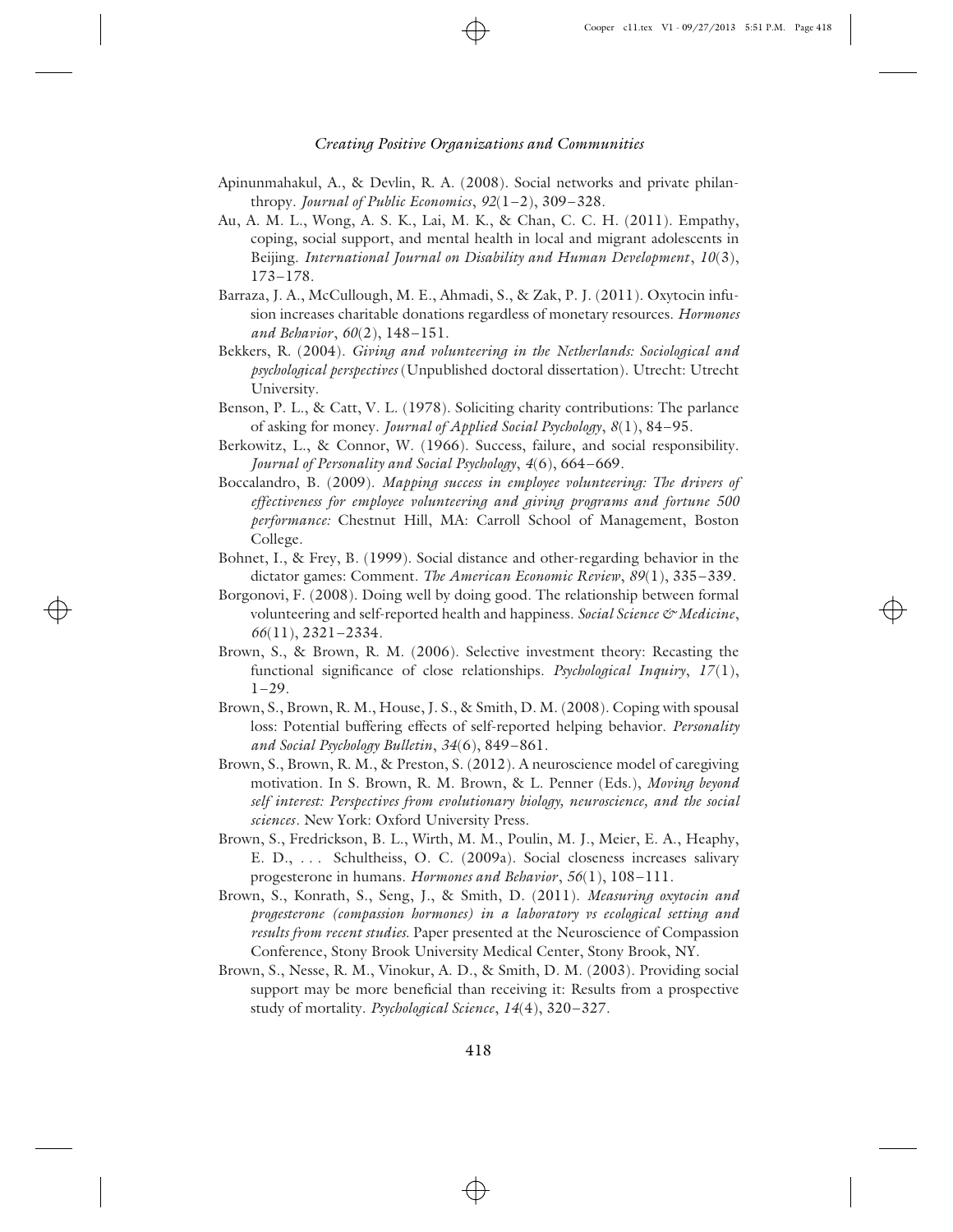- Brown, S., Smith, D. M., Schulz, R., Kabeto, M. U., Ubel, P. A., Poulin, M., . . . Langa, K. M. (2009). Caregiving behavior is associated with decreased mortality risk. *Psychological Science*, *20*(4), 488–494.
- Brown, W. M., Consedine, N. S., & Magai, C. (2005). Altruism relates to health in an ethnically diverse sample of older adults. *Journals of Gerontology, Series B: Psychological Sciences and Social Sciences*, *60*(3), P143–P152.
- Bryant, W. K., Jeon-Slaughter, H., Kang, H., & Tax, A. (2003). Participation in philanthropic activities: Donating money and time. *Journal of Consumer Policy*, *26*(1), 43–73.
- Burtson, P. L., & Stichler, J. F. (2010). Nursing work environment and nurse caring: relationship among motivational factors. *Journal of Advanced Nursing*, *66*(8), 1819–1831.
- Campbell, C., Campbell, D., Krier, D., Kuehlthau, R., Hilmes, T., & Stromberger, M. (2009). Reduction in burnout may be a benefit for short-term medical mission volunteers. *Mental Health, Religion, & Culture*, *12*(7), 627–637.
- Chida, Y., & Steptoe, A. (2008). Positive psychological well-being and mortality: A quantitative review of prospective observational studies. *Psychosomatic Medicine*, *70*(7), 741–756.
- Choi, N. G., & Kim, J. (2011). The effect of time volunteering and charitable donations in later life on psychological wellbeing. *Ageing & Society*, *31*(4), 590–610.
- Clary, E. G., & Snyder, M. (1999). The motivations to volunteer. *Current Directions in Psychological Science*, *8*(5), 156–159.
- Corporation for National & Community Service. (2012). *Information on volunteering and civic engagement*. http://www.volunteeringinamerica.gov/.
- Cosley, B. J., McCoy, S. K., Saslow, L. R., & Epel, E. S. (2010). Is compassion for others stress buffering? Consequences of compassion and social support for physiological reactivity to stress. *Journal of Experimental Social Psychology*, *46*(5), 816–823.
- Cutler, S. J. (1973). Voluntary association participation and life satisfaction: A cautionary research note. *Journal of Gerontology*, *28*(1), 96–100.
- Cutler, S. J. (1976). Membership in different types of voluntary associations and psychological well-being. *The Gerontologist*, *16*(4), 335–339.
- Dana, J., Cain, D. M., & Dawes, R. M. (2006). What you don't know won't hurt me: Costly (but quiet) exit in dictator games. *Organizational Behavior and Human Decision Processes*, *100*(2), 193–201.
- Danner, D. D., Snowdon, D. A., & Friesen, W. V. (2001). Positive emotions in early life and longevity: Findings from the Nun Study. *Journal of Personality and Social Psychology*, *80*(5), 804–813.
- Davis, M. (1983). Measuring individual differences in empathy: Evidence for a multidimensional approach. *Journal of Personality and Social Psychology*, *44*(1), 113–126.
- Deci, E., & Ryan, R. (2008). Hedonia, eudaimonia, and well-being: An introduction. *Journal of Happiness Studies*, *9*(1), 1–11.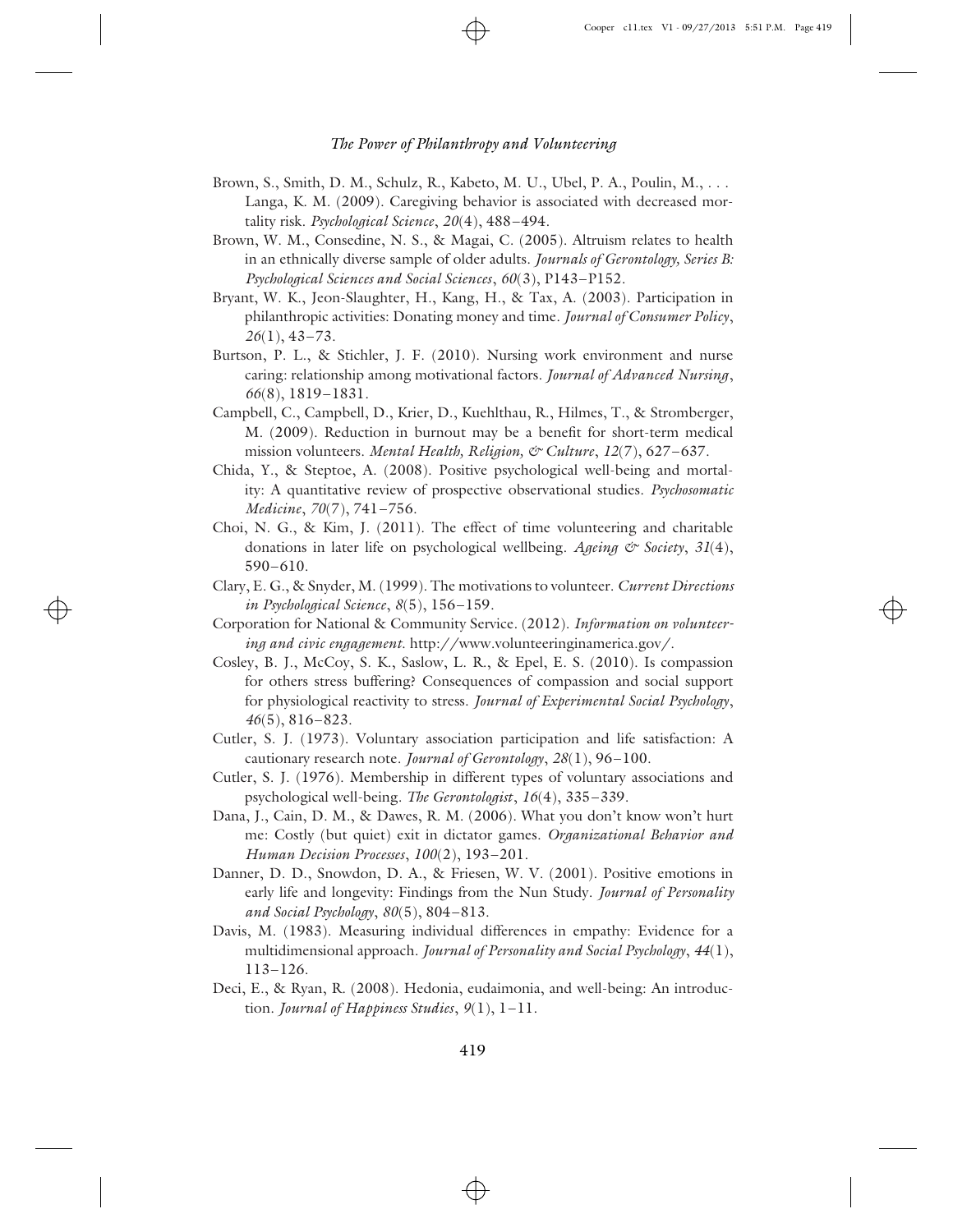- Diener, E., & Biswas-Diener, R. (2002). Will money increase subjective well-being?: A literature review and guide to needed research. *Social Indicators Research*, *57* (2), 119–169.
- Diener, E., & Seligman, M. E. P. (2002). Very happy people. *Psychological Science*, *13*(1), 81–84.
- Dillon, K., Minchoff, B., & Baker, K. (1985). Positive emotional states and enhancement of the immune system. *International Journal of Psychiatry in Medicine*, *15*(1), 13–18.
- Duncan, B. (1999). Modeling charitable contributions of time and money. *Journal of Public Economics*, *72*(2), 213–242.
- Dunn, E. W., Aknin, L. B., & Norton, M. I. (2008). Spending money on others promotes happiness. *Science*, *319*(5870), 1687–1688.
- Dunn, E. W., Ashton-James, C. E., Hanson, M. D., & Aknin, L. B. (2010). On the costs of self-interested economic behavior. *Journal of Health Psychology*, *15*(4), 627–633.
- Dyrbye, L. N., Massie, F. S., Eacker, A., Harper, W., Power, D., Durning, S. J., . . . Shanafelt, T. D. (2010). Relationship between burnout and professional conduct and attitudes among US medical students. *JAMA: The Journal of the American Medical Association*, *304*(11), 1173–1180.
- Edelstein, R. S., Yim, I. S., & Quas, J. A. (2010). Narcissism predicts heightened cortisol reactivity to a psychosocial stressor in men. *Journal of Research in Personality*, *44*(5), 565–572.
- Eisenberg, N., & Lennon, R. (1983). Sex differences in empathy and related capacities. *Psychological Bulletin*, *94*(1), 100–131.
- Falk, A. (2007). Gift exchange in the field. *Econometrica*, *75*(5), 1501–1511.
- Farmer, S. M., & Fedor, D. B. (2001). Changing the focus on volunteering: an investigation of volunteers' multiple contributions to a charitable organization. *Journal of Management*, *27* (2), 191–211.
- Feldman, N. E. (2010). Time is money: Choosing between charitable activities. *American Economic Journal: Economic Policy*, *2*(1), 103–130.
- Ferrari, J., Luhrs, T., & Lyman, V. (2007). Eldercare volunteers and employees: Predicting caregiver experiences from service motives and sense of community. *Journal of Primary Prevention*, *28*(5), 467–479.
- Forgas, J. P., Dunn, E., & Granland, S. (2008). Are you being served . . . ? An unobtrusive experiment of affective influences on helping in a department store. *European Journal of Social Psychology*, *38*(2), 333–342.
- Fowler, J. H., & Christakis, N. A. (2008). Dynamic spread of happiness in a large social network: longitudinal analysis over 20 years in the Framingham Heart Study. *BMJ* , *337* .
- Fredrickson, B., & Levenson, R. W. (1998). Positive emotions speed recovery from the cardiovascular sequelae of negative emotions. *Cognition & Emotion*, *12*(2), 191–220.
- Fried, L., Carlson, M., Freedman, M., Frick, K., Glass, T., Hill, J., . . . Zeger, S. (2004). A social model for health promotion for an aging population: Initial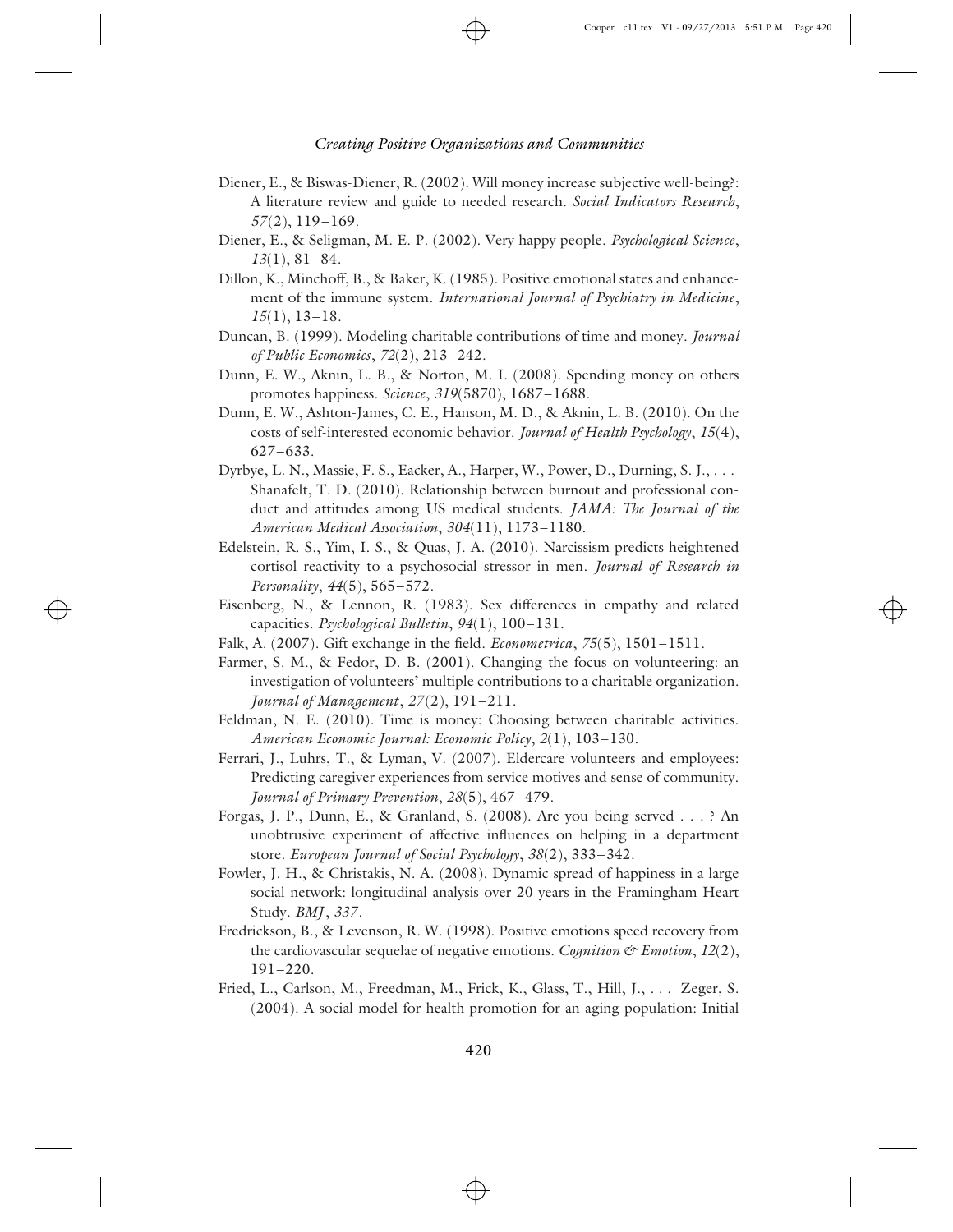evidence on the Experience Corps model. *Journal of Urban Health*, *81*(1), 64–78.

- George, J. (1991). State or trait: Effects of positive mood on prosocial behaviors at work. *Journal of Applied Psychology*, *76*(2), 299–307.
- Gillath, O., Shaver, P. R., Mikulincer, M., Nitzberg, R. E., Erez, A., & Van Ijzendoorn, M. H. (2005). Attachment, caregiving, and volunteering: Placing volunteerism in an attachment-theoretical framework. *Personal Relationships*, *12*(4), 425–446.
- Giving USA Foundation. (2011). *Giving USA 2011: The Annual Report on Philanthropy for the Year 2012*., www.givingusareports.org.
- Grant, A. (2012). Giving time, time after time: Work design and sustained employee participation in corporate volunteering. *Academy of Management Review*, *37* , 4589–4615.
- Grant, A., Dutton, J., & Rosso, B. (2008). Giving committment: Employee support programs and the prosocial sensemaking process. *Academy of Management Journal*, *51*(5), 898–918.
- Greenfield, E. A., & Marks, N. F. (2004). Formal volunteering as a protective factor for older adults' psychological well-being. *Journals of Gerontology, Series B: Psychological Sciences and Social Sciences*, *59*(5), S258–S264.
- Hackney, C. H., & Sanders, G. S. (2003). Religiosity and mental health: A meta–analysis of recent studies. *Journal for the Scientific Study of Religion*, *42*(1), 43–55.
- Halpern, D. (2010). *The hidden wealth of nations*. Cambridge, U.K.: Polity Press.
- Hamilton, W. D. (1964). The genetical evolution of social behaviour. II. *Journal of Theoretical Biology*,  $7(1)$ ,  $17-52$ .
- Harbaugh, W. T. (1998). The prestige motive for making charitable transfers. *American Economic Review*, *88*(2), 277–282.
- Harris, M. B. (1977). Effects of altruism on mood. *Journal of Social Psychology*, *102*(2), 197–208.
- Henrich, J., Heine, S. J., & Norenzayan, A. (2010). Most people are not WEIRD. [10.1038/466029a]. *Nature*, *466*(7302), 29–29.
- Hill, A. L., Rand, D. G., Nowak, M. A., & Christakis, N. A. (2010). Emotions as infectious diseases in a large social network: the SISa model. *Proceedings of the Royal Society B: Biological Sciences*, *277* (1701), 3827–3835.
- Hoffman, E., McCabe, K., & Smith, V. (1996). Social distance and other-regardless behavior in dictator games. *American Economic Review*, *86*(3), 653–660.
- Hong, S. I., & Morrow-Howell, N. (2010). Health outcomes of Experience Corps®: A high-commitment volunteer program. *Social Science & Medicine*, *71*(2), 414–420.
- Hunter, K. I., & Linn, M. W. (1980). Psychosocial differences between elderly volunteers and non-volunteers. *International Journal of Aging and Human Development*, *12*(3), 205–213.
- Hutcherson, C. A., Seppala, E. M., & Gross, J. J. (2008). Loving-kindness meditation increases social connectedness. *Emotion*, *8*(5), 720–724.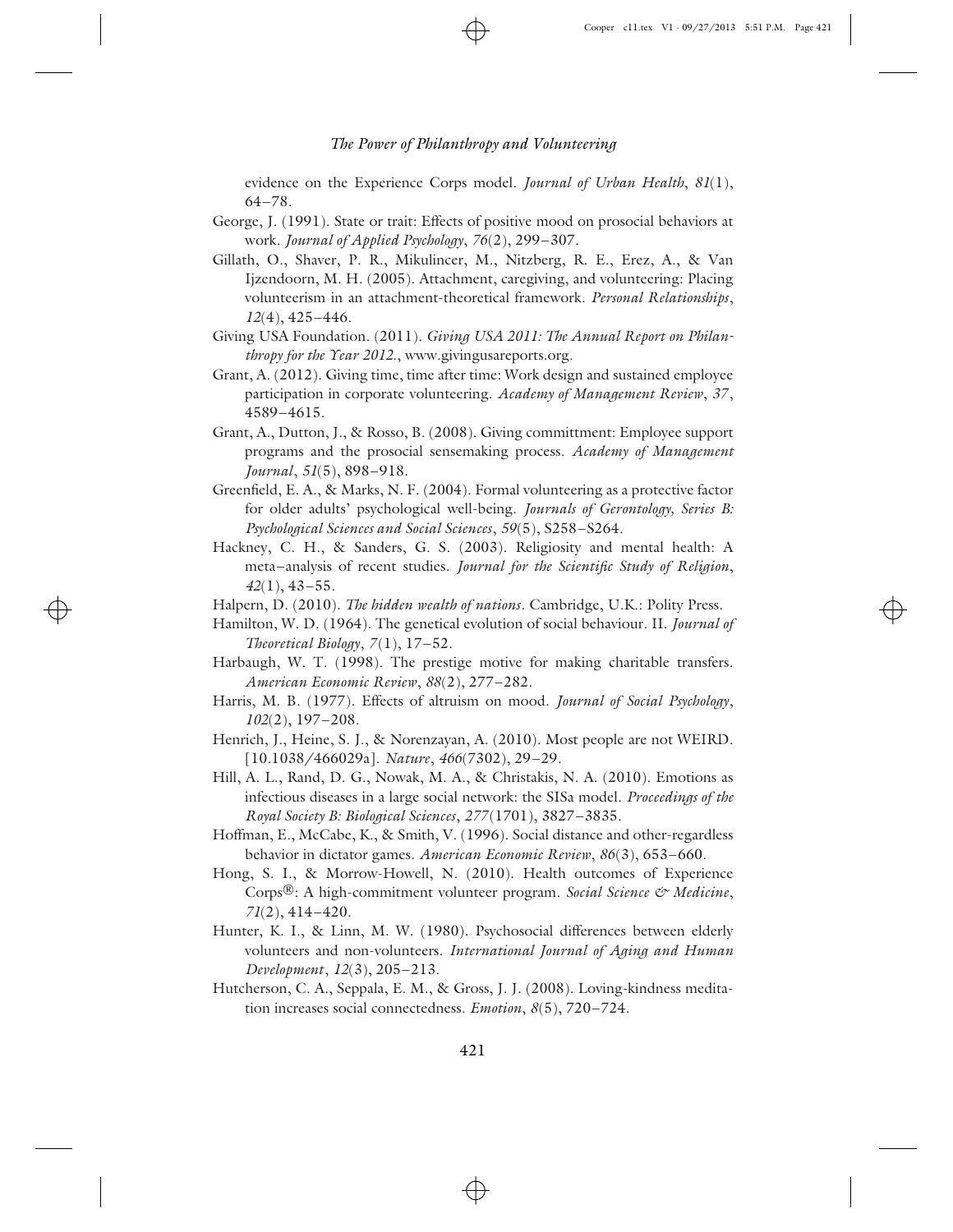- Inglehart, R. (2010). Faith and freedom: Traditional and modern ways to happiness. In E. Diener, J. F. Helliwell, & D. Kahneman (Eds.), *International differences in well-being* (pp. 351–397). New York: Oxford University Press.
- Ironson, G., Solomon, G., Balbin, E., O'Cleirigh, C., George, A., Kumar, M., . . . Woods, T. E. (2002). The Ironson-Woods spirituality/religiousness index is associated with long survival, health behaviors, less distress, and low cortisol in people with HIV/AIDS. *Annals of Behavioral Medicine*, *24*(1), 34–48.
- Isen, A. (1970). Success, failure, attention, and reaction to others: The warm glow of success. *Journal of Personality and Social Psychology*, *15*(4), 294–301.
- Isen, A., Horn, N., & Rosenhan, D. (1973). Effects of success and failure on children's generosity. *Journal of Personality and Social Psychology*, 27(2), 239–247.
- Isen, A., & Levin, P. (1972). Effect of feeling good on helping: Cookies and kindness. *Journal of Personality and Social Psychology*, *21*(3), 384–388.
- Konow, J., & Earley, J. (2008). The Hedonistic Paradox: Is homo economicus happier? *Journal of Public Economics*, *92*(1–2), 1–33.
- Konrath, S. (2012). *Volunteering to benefit others promotes happiness*. Unpublished manuscript.
- Konrath, S., & Brown, S. L. (2012). The effects of giving on givers. In N. Roberts & M. Newman (Eds.), *Handbook of health and social relationships*. Washington, DC: American Psychological Association.
- Konrath, S., & Fuhrel-Forbis, A. (2011). *Motives for volunteering predict volunteering regularity and frequency*. Manuscript in preparation.
- Konrath, S., Fuhrel-Forbis, A., Lou, A., & Brown, S. L. (2012). Motives for volunteering are associated with mortality risk in older adults. *Health Psychology*, *31*(1), 87–96.
- Konrath, S., O'Brien, E., & Hsing, C. (2011). Changes in dispositional empathy in American college students over time a meta-analysis. *Personality and Social Psychology Review*, *15*(2), 180–198.
- Krause, N., Herzog, A. R., & Baker, E. (1992). Providing support to others and well-being in later life. *Journal of Gerontology*, *47* (5), P300–P311.
- Li, Y. (2007). Recovering from spousal bereavement in later life: Does volunteer participation play a role? *Journals of Gerontology*, *Series B: Psychological Sciences and Social Sciences*, *62*(4), S257–S266.
- Li, Y., & Ferraro, K. F. (2005). Volunteering and depression in later life: Social benefit or selection processes? *Journal of Health and Social Behavior*, *46*(1), 68–84.
- Liu, M., & Konrath, S. (2013). *Empty nest but not empty heart: Giving support to adult children lowers mortality risk in older adults*. Manuscript submitted for publication.
- Liu, W., & Aacker, J. (2008). The happiness of giving: The time-ask effect. *Journal of Consumer Research*, *35*(3), 543–557.
- Lum, T. Y., & Lightfoot, E. (2005). The effects of volunteering on the physical and mental health of older people. *Research on Aging*, *27* (1), 31–55.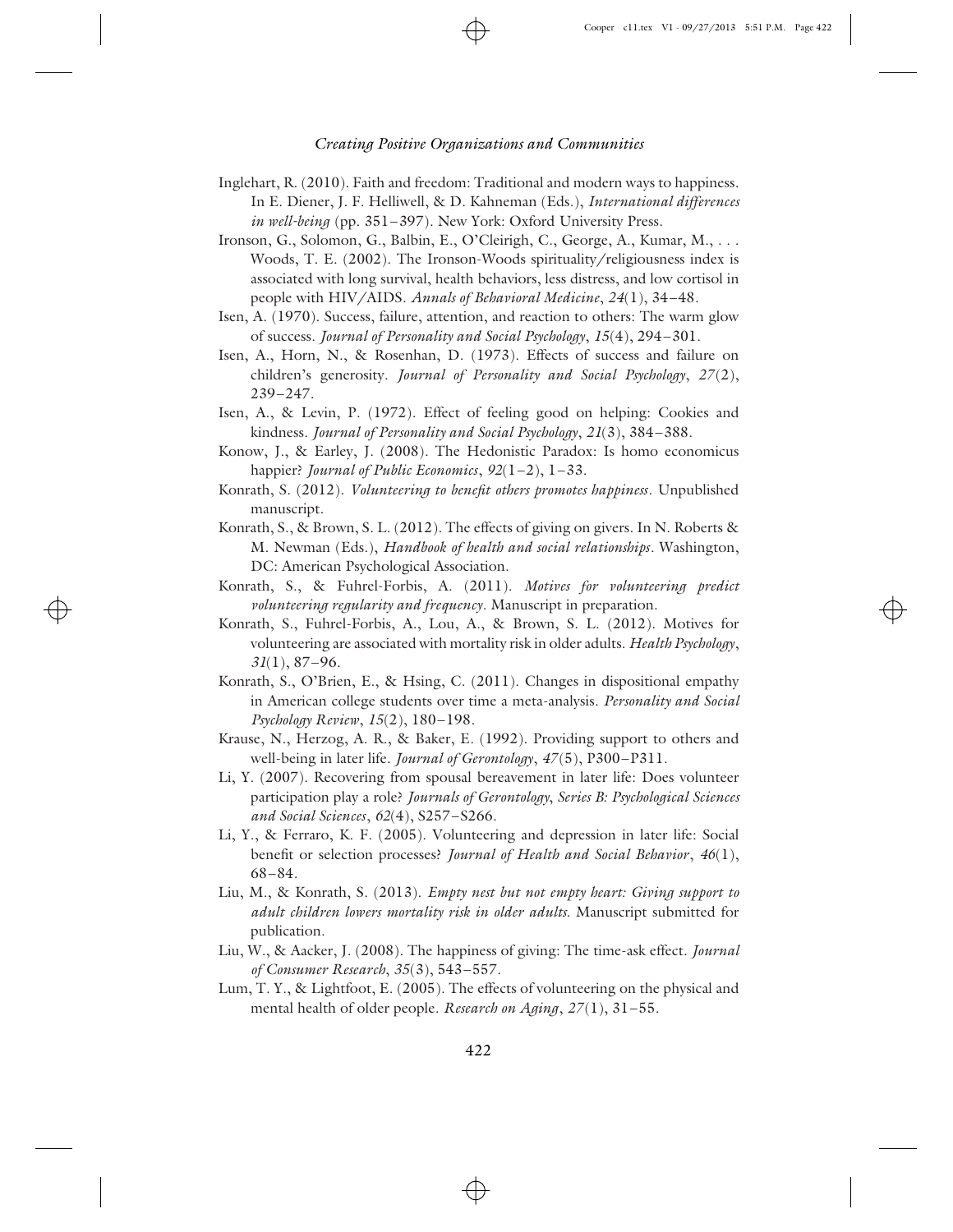- Matsunaga, Y. (2007). To give, or not to give; to volunteer, or not to volunteer, that is the question: Evidence on Japanese philanthropic behavior revealed by the JGSS-2005 data set. *JGSS Research Series*, *6*(3), 69–81.
- Meier, S., & Stutzer, A. (2008). Is volunteering rewarding in itself? *Economica*, *75*(297), 39–59.
- Mitrovic, I., & Napier, T. C. (1995). Electrophysiological demonstration of mu, delta and kappa opioid receptors in the ventral pallidum. *Journal of Pharmacology and Experimental Therapeutics*, *272*(3), 1260–1270.
- Monsma, S. (2007). Religion and philanthropic giving and volunteering: building blocks for civic responsibility. *Interdisciplinary Journal of Research on Religion*, *3*(1), 2–28.
- Moore, B., Underwood, B., & Rosenhan, D. (1973). Affect and altruism. *Developmental Psychology*, *8*(1), 99–104.
- Morgan, S. P. (1983). A research note on religion and morality: Are religious people nice people? *Social Forces*, *61*(3), 683–692.
- Morrow-Howell, N., Hinterlong, J., Rozario, P. A., & Tang, F. (2003). Effects of volunteering on the well-being of older adults. *Journals of Gerontology, Series B: Psychological Sciences and Social Sciences*, *58*(3), S137–S145.
- Morrow-Howell, N., Hong, S.-I., & Tang, F. (2009). Who benefits from volunteering? Variations in perceived benefits. *The Gerontologist*, *49*(1), 91–102.
- Musick, M. A., Herzog, A. R., & House, J. S. (1999). Volunteering and mortality among older adults: Findings from a national sample. *Journals of Gerontology, Series B: Psychological Sciences and Social Sciences*, *54B*(3), S173–S180.
- Musick, M. A., & Wilson, J. (2003). Volunteering and depression: the role of psychological and social resources in different age groups. *Social Science & Medicine*, *56*(2), 259–269.
- Norton, M., Anik, L., Aknin, L., & Dunn, E. (2012). *Prosocial incentives increase employee satisfaction and team performance*. Unpublished manuscript.
- Numan, M. (2006). Hypothalamic neural circuits regulating maternal responsiveness toward infants. *Behavioral and Cognitive Neuroscience Reviews*, *5*(4), 163–190.
- Oesterle, S., Johnson, M. K., & Mortimer, J. T. (2004). Volunteerism during the transition to adulthood: A life course perspective. *Social Forces*, *82*(3), 1123–1149.
- Okun, M. A., & Schultz, A. (2003). Age and motives for volunteering: Testing hypotheses derived from socioemotional selectivity theory. *Psychology and Aging*, *18*(2), 231–239.
- Omoto, A. M., Snyder, M., & Martino, S. C. (2000). Volunteerism and the life course: Investigating age-related agendas for action. *Basic and Applied Social Psychology*, *22*(3), 181–197.
- Ostir, G. V., Markides, K. S., Black, S. A., & Goodwin, J. S. (2000). Emotional well-being predicts subsequent functional independence and survival. *Journal of the American Geriatrics Society*, *48*(5), 473–478.
- Piliavin, J. A., & Siegl, E. (2007). Health benefits of volunteering in the Wisconsin Longitudinal Study. *Journal of Health and Social Behavior*, *48*(4), 450–464.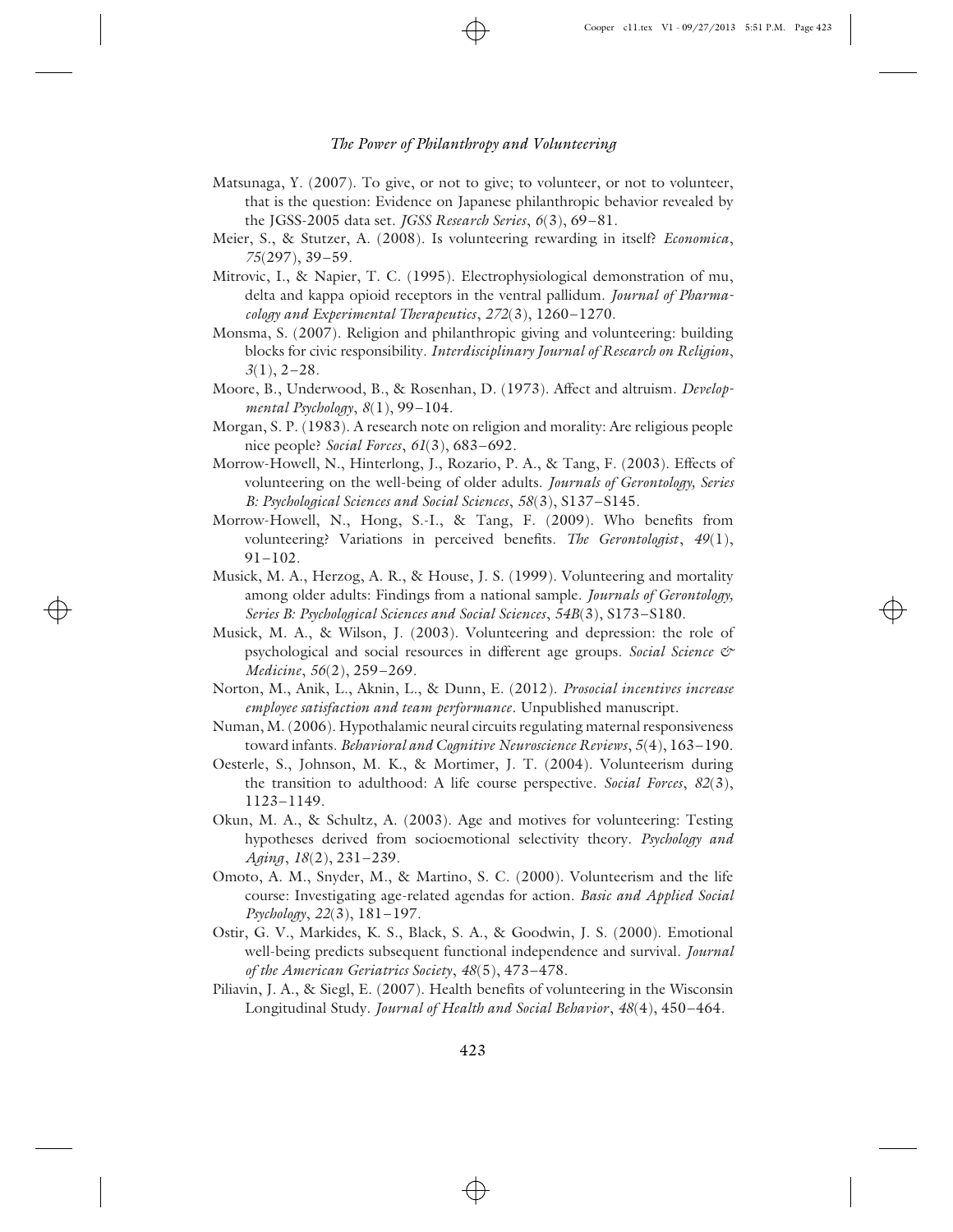- Plagnol, A., & Huppert, F. (2010). Happy to help? Exploring the factors associated with variations in rates of volunteering across Europe. *Social Indicators Research*, *97* (2), 157–176.
- Poulin, M. J., Brown, S. L., Dillard, A. J., & Smith, D. M. (2013). Giving to others and the association between stress and mortality. *American Journal of Public Health*, *(0)*, e1–e7.
- Priller, E., & Schupp, J. (2011). Social and economic characteristics of financial and blood donors in Germany. *DIW Economic Bulletin*, *1*(6), 23–30.
- Reed, P. B., & Selbee, L. K. (2001). The Civic Core in Canada: Disproportionality in charitable giving, volunteering, and civic participation. *Nonprofit and Voluntary Sector Quarterly*, *30*(4), 761–780.
- Regnerus, M. D., Smith, C., & Sikkink, D. (1998). Who gives to the poor? The influence of religious tradition and political location on the personal generosity of americans toward the poor. *Journal for the Scientific Study of Religion*, *37* (3), 481–493.
- Reinhard, D. A., Konrath, S. H., Lopez, W. D., & Cameron, H. G. (2012). Expensive egos: Narcissistic males have higher cortisol. *PLoS ONE*, *7* (1), e30858.
- Rosenhan, D., Underwood, B., & Moore, B. (1974). Affect moderates selfgratification and altruism. *Journal of Personality and Social Psychology*, *30*(4), 546–552.
- Ruiter, S., & De Graaf, N. D. (2006). National context, religiosity, and volunteering: Results from 53 countries. *American Sociological Review*, *71*(2), 191–210.
- Ryan, R. M., Huta, V., & Deci, E. (2008). Living well a self-determination theory perspective on eudaimonia. *Journal of Happiness Studies*, *9*(1), 139–170.
- Sarid, O., Melzer, I., Kurz, I., Shahar, D. R., & Ruch, W. (2010). The effect of helping behavior and physical activity on mood states and depressive symptoms of elderly people. *Clinical Gerontologist*, *33*(4), 270–282.
- Schervish, P., & Havens, J. (1997). Social participation and charitable giving: A multivariate analysis. *Voluntas: International Journal of Voluntary and Nonprofit Organizations*, *8*(3), 235–260.
- Schwartz, C., Keyl, P., Marcum, J., & Bode, R. (2009). Helping others shows differential benefits on health and well-being for male and female teens. *Journal of Happiness Studies*, *10*(4), 431–448.
- Schwartz, C., & Sendor, R. M. (1999). Helping others helps oneself: Response shift effects in peer support. *Social Science & Medicine*, *48*(11), 1563–1575.
- Smith, K. D. (1992). Trait sympathy and perceived control as predictors of entering sympathy-arousing situations. *Personality and Social Psychology Bulletin*, *18*(2), 207–216.
- Steffen, P., & Masters, K. (2005). Does compassion mediate the intrinsic religionhealth relationship? *Annals of Behavioral Medicine*, *30*(3), 217–224.
- Sundeen, R. A. (1990). Family life course status and volunteer behavior: Implications for the single parent. *Sociological Perspectives*, *33*(4), 483–500.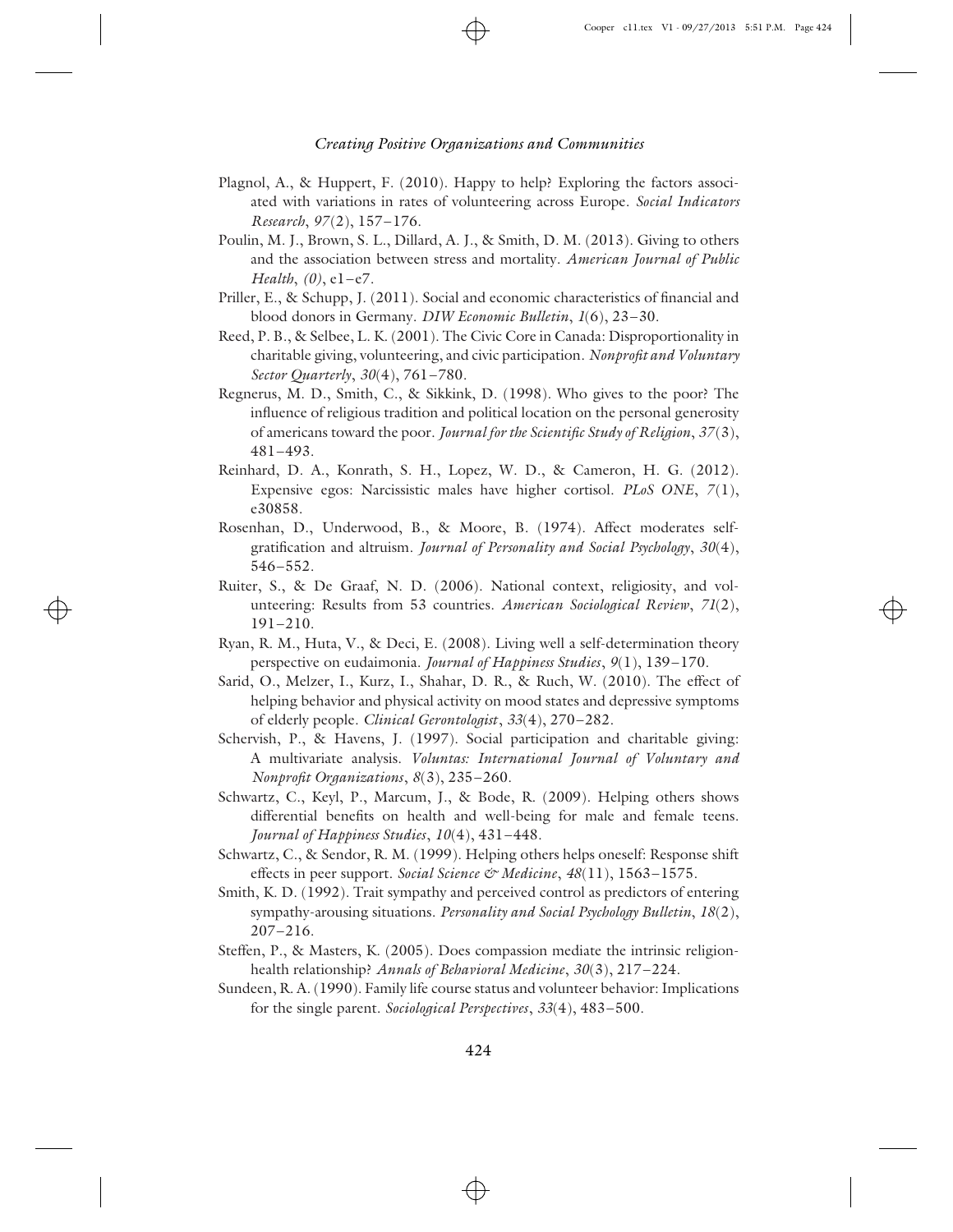- Switzer, G. E., Simmons, R. G., Dew, M. A., Regalski, J. M., & Wang, C.-H. (1995). The effect of a school-based helper program on adolescent self-image, attitudes, and behavior. *Journal of Early Adolescence*, *15*(4), 429–455.
- Thoits, P., & Hewitt, L. (2001). Volunteer work and well-being. *Journal of Health and Social Behavior*, *42*(2), 115–131.
- Tkach, C. (2005). *Unlocking the treasury of human kindness: Enduring improvements in mood, happiness, and self-evaluations*. Unpublished doctoral dissertation. University of California, Riverside.
- Trivers, R. (1971). The evolution of reciprocal altruism. *Quarterly Review of Biology*, *46*(1), 35–57.
- Twenge, J. M. (2000). The age of anxiety? The birth cohort change in anxiety and neuroticism, 1952–1993. *Journal of Personality and Social Psychology*, *79*(6), 1007–1021.
- Van Willigen, M. (2000). Differential benefits of volunteering across the life course. *Journals of Gerontology, Series B: Psychological Sciences and Social Sciences*, *55*(5), S308–S318.
- Vohs, K. D., Mead, N. L., & Goode, M. R. (2006). The psychological consequences of money. *Science*, *314*(5802), 1154–1156.
- Wang, L., & Graddy, E. (2008). Social capital, volunteering, and charitable giving. *Voluntas: International Journal of Voluntary and Nonprofit Organizations*, *19*(1), 23–42.
- Warren, M. (1993). *The effectiveness of volunteer service: An occupational therapy intervention for post-traumatic stress disorder*. San Jose State University.
- Wheeler, J. A., Gorey, K. M., & Greenblatt, B. (1998). The beneficial effects of volunteering for older volunteers and the people they serve: A metaanalysis. *International Journal of Aging & Human Development*,  $47(1)$ , 69–79.
- Williams, S., & Shiaw, W. T. (1999). Mood and organizational citizenship behavior: The effects of positive affect on employee organizational citizenship behavior intentions. *Journal of Psychology*, *133*(6), 656–668.
- Williamson, G. M., & Clark, M. S. (1989). Providing help and desired relationship type as determinants of changes in moods and self-evaluations. *Journal of Personality and Social Psychology*, *56*(5), 722–734.
- Wilson, J., & Janoski, T. (1995). The contribution of religion to volunteer work. *Sociology of Religion*, *56*(2), 137–152.
- Wilson, J., & Musick, M. (1997). *Who cares? Toward an integrated theory of volunteer work* (Vol. 62). Thousand Oaks, CA: Sage.
- Windsor, T. D., Anstey, K. J., & Rodgers, B. (2008). Volunteering and psychological well-being among young-old adults: How much is too much? *The Gerontologist*, *48*(1), 59–70.
- Wink, P., & Dillon, M. (2002). Spiritual development across the adult life course: Findings from a longitudinal study. *Journal of Adult Development*, *9*(1), 79–94.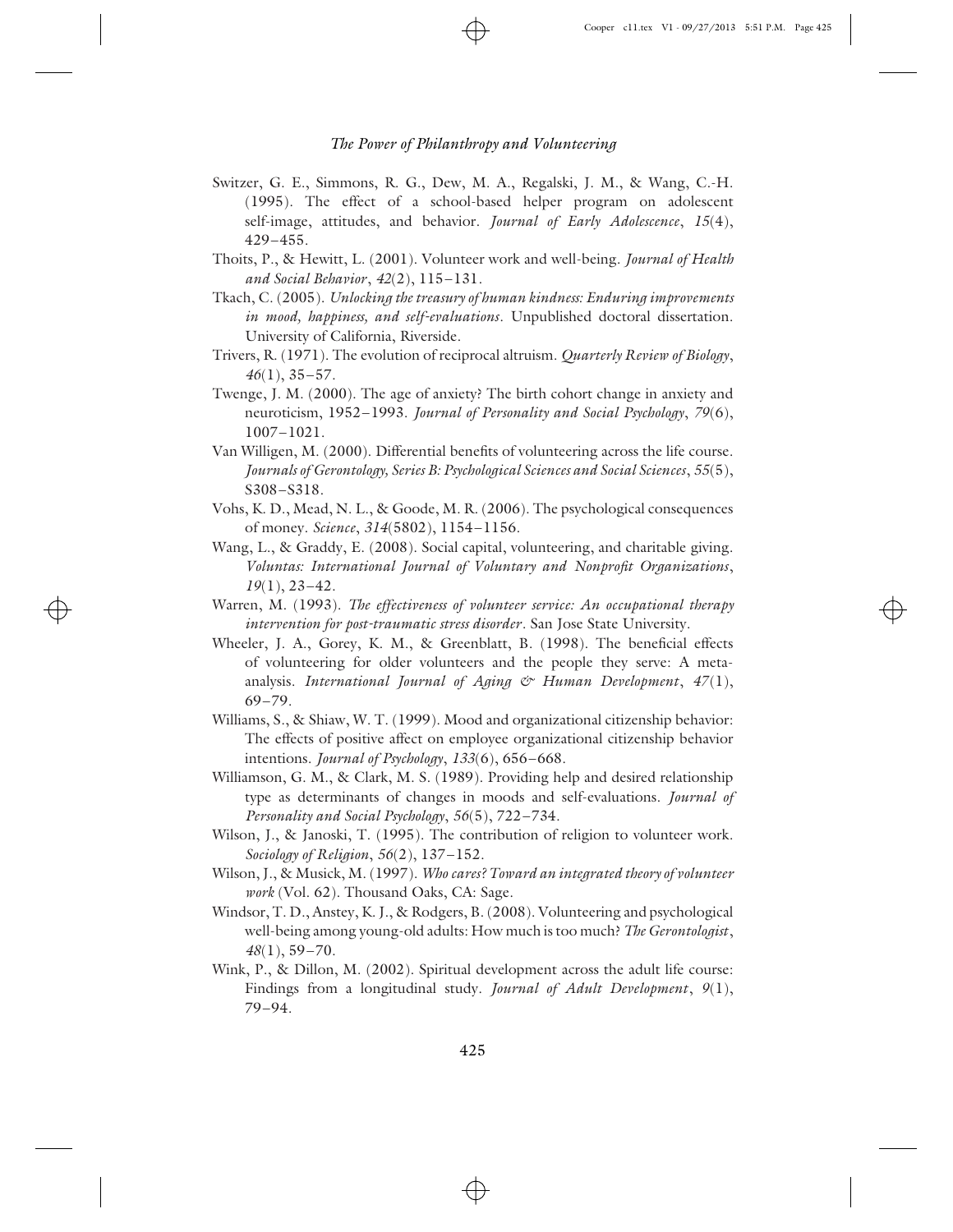$\oplus$ 

# *Creating Positive Organizations and Communities*

- Witter, R. A., Stock, W. A., Okun, M. A., & Haring, M. J. (1985). Religion and subjective well-being in adulthood: A quantitative synthesis. *Review of Religious Research*, *26*(4), 332–342.
- Xiao, E., & Houser, D. (2005). Emotion expression in human punishment behavior. *Proceedings of the National Academy of Sciences of the U.S.A.*, *102*(20), 7398–7401.

 $\oplus$ 

 $\oplus$